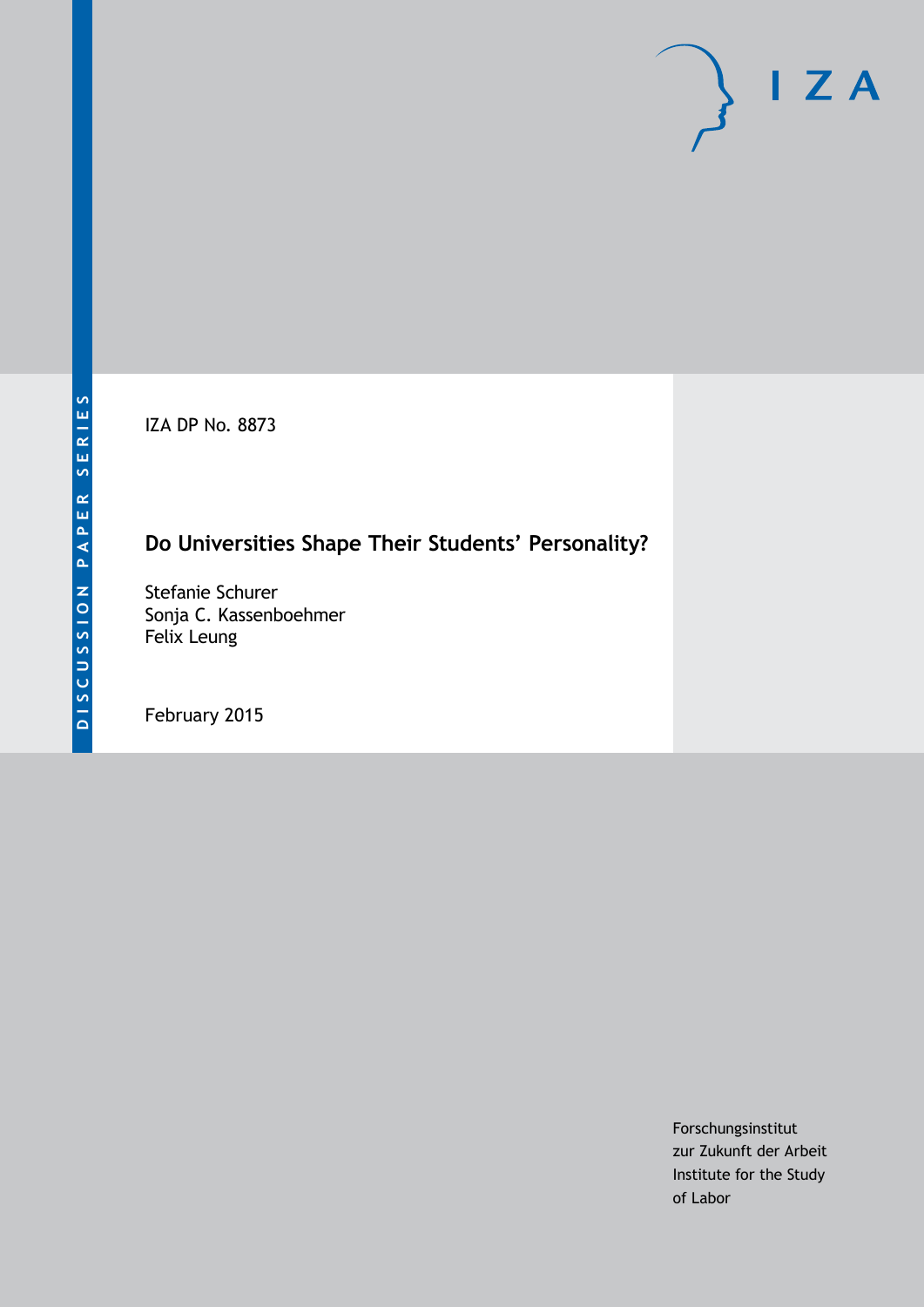# **Do Universities Shape Their Students' Personality?**

### **Stefanie Schurer**

*University of Sydney and IZA*

### **Sonja C. Kassenboehmer**

*Monash University and IZA*

### **Felix Leung**

*University of Sydney*

Discussion Paper No. 8873 February 2015

IZA

P.O. Box 7240 53072 Bonn Germany

Phone: +49-228-3894-0 Fax: +49-228-3894-180 E-mail: [iza@iza.org](mailto:iza@iza.org)

Any opinions expressed here are those of the author(s) and not those of IZA. Research published in this series may include views on policy, but the institute itself takes no institutional policy positions. The IZA research network is committed to the IZA Guiding Principles of Research Integrity.

<span id="page-1-0"></span>The Institute for the Study of Labor (IZA) in Bonn is a local and virtual international research center and a place of communication between science, politics and business. IZA is an independent nonprofit organization supported by Deutsche Post Foundation. The center is associated with the University of Bonn and offers a stimulating research environment through its international network, workshops and conferences, data service, project support, research visits and doctoral program. IZA engages in (i) original and internationally competitive research in all fields of labor economics, (ii) development of policy concepts, and (iii) dissemination of research results and concepts to the interested public.

IZA Discussion Papers often represent preliminary work and are circulated to encourage discussion. Citation of such a paper should account for its provisional character. A revised version may be available directly from the author.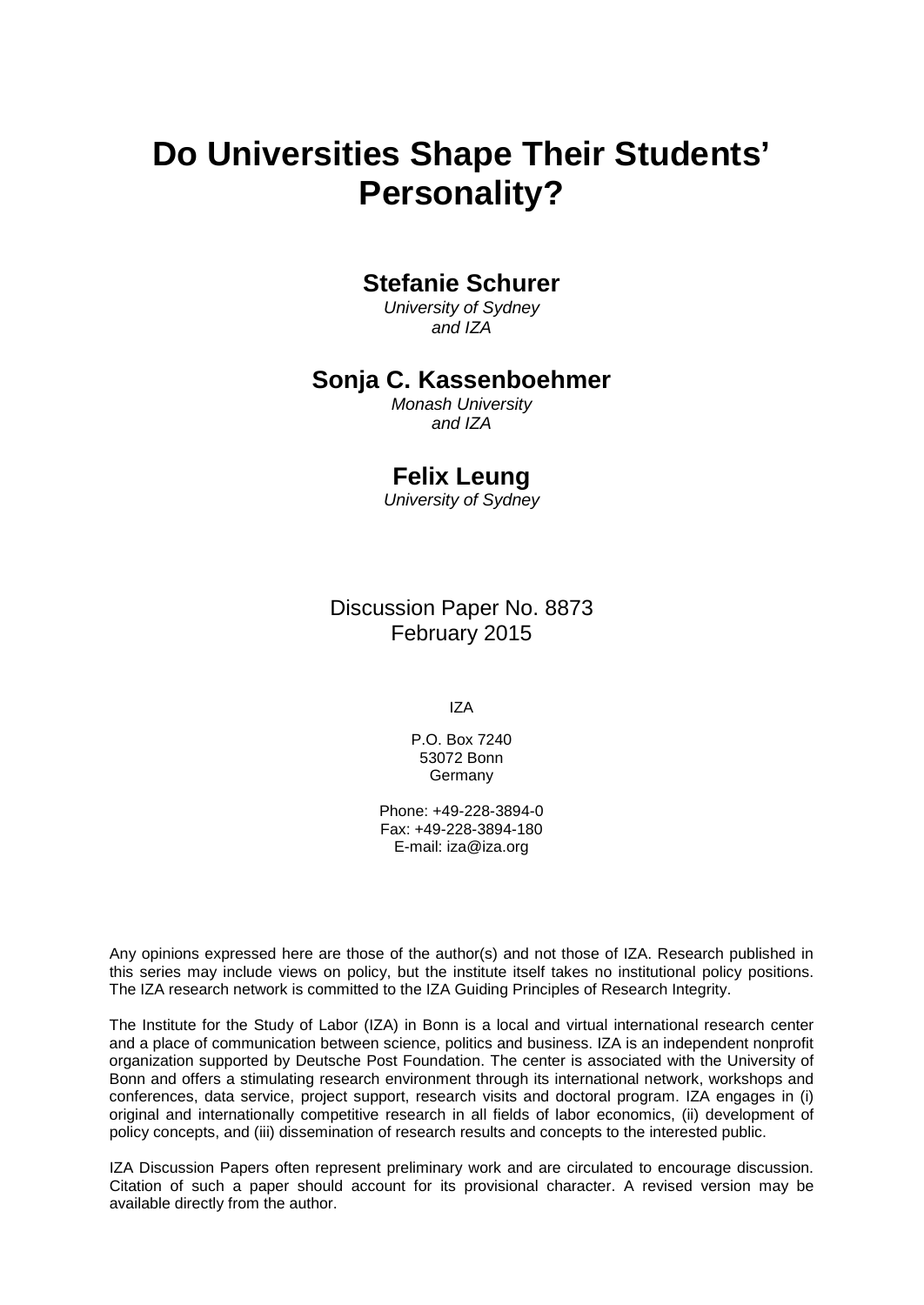IZA Discussion Paper No. 8873 February 2015

## **ABSTRACT**

# **Do Universities Shape Their Students' Personality?[\\*](#page-1-0)**

We investigate whether universities select by, or also shape, their students' personality, as implied by the human capital investment model. Using a nationally representative sample of Australian adolescents followed over eight years, we find that youth conscientiousness, internal locus of control, and low extraversion strongly predict the probability of obtaining a university degree. However, university education does not shape those personality traits associated with a strong work ethic and intellect. Yet, it offsets a general decline in extraversion as individuals age and boosts the development of agreeableness for men from disadvantaged backgrounds. Our findings contribute to the discussion whether universities should teach their students broader skills.

JEL Classification: 112, J24

Keywords: university education, Big-Five personality traits, psychic cost, inequality, change in personality

Corresponding author:

Stefanie Schurer School of Economics The University of Sydney **Sydney** Australia E-mail: [stefanie.schurer@sydney.edu.au](mailto:stefanie.schurer@sydney.edu.au)

The authors acknowledge financial support from an Australian Research Council Early Career Discovery Program Grant (DE140100463) and the Australian Research Council Centre of Excellence for Children and Families over the Life Course (project number CE140100027). This paper uses unit record data from the Household, Income and Labour Dynamics in Australia (HILDA) Survey, which is a project initiated and funded by the Australian Government Department of Families, Housing, Community Services and Indigenous Affairs (FaHCSIA) and is managed by the Melbourne Institute of Applied Economic and Social Research. The findings and views reported in this paper, however, are those of the authors and should not be attributed to either FaHCSIA or the Melbourne Institute. We are grateful for generous comments provided by Shelly Lundberg, Miriam Gensowski, and Colm Harmon. All errors are our own.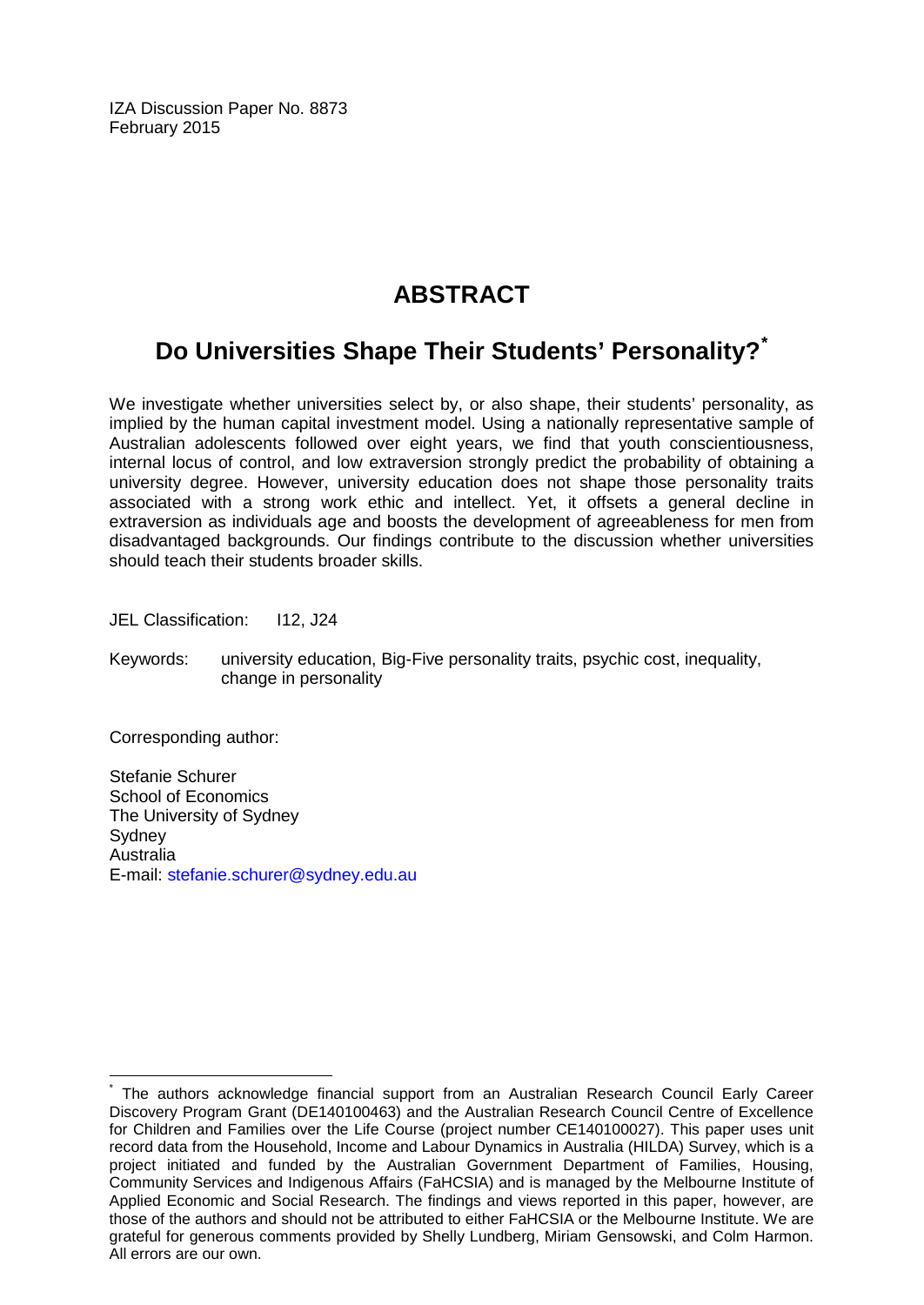#### **1 Introduction**

Recently economist Shelly Lundberg has raised the question of what combination of cognitive and non-cognitive skills makes the college type (Lundberg, 2013a,b). She demonstrated for a young US American cohort that, apart from cognitive ability, facets of conscientiousness, agreeableness, and openness to experience are positively correlated with the probability to graduate from college, while high levels of extraversion are negatively correlated with this probability. Importantly, crucial differences emerge in the education returns of these character traits by family background. Openness to experience, for instance, is particularly beneficial for men and women from low socioeconomic backgrounds. Scoring high on this trait could be a signal of higher aspirations, mobility, and the ability to walk a different way than the parents (Lundberg, 2013a, p. 436).

Lundberg's analysis feeds into a heated debate that currently plays out in the media on the usefulness of high school grade-point averages as benchmarks to scout for academic talent and on what role universities play in teaching broader skills. A series of articles featured in the New York Times (NYT) highlighted the necessity for the university system to respond to the changing skill requirements that globalised and information-technology-rich companies seek in their employees. For instance, psychologist Adam Grant challenged the US college admission system by suggesting that colleges should recruit creative students who have a strong character and emotional skills ("Throw Out the College Application System", NYT, 4 Oct 2014). Journalists Laura Pappano and Thomas L. Friedman emphasised the importance of also teaching students creativity ("Learning to Think Outside the Box", NYT, 5 Feb 2014), humility, leadership, and the ability to learn on the fly ("How to Get a Job at Google", NYT, 22 Feb 2014).

In this study, we seek to contribute to this discussion from the perspective of the Australian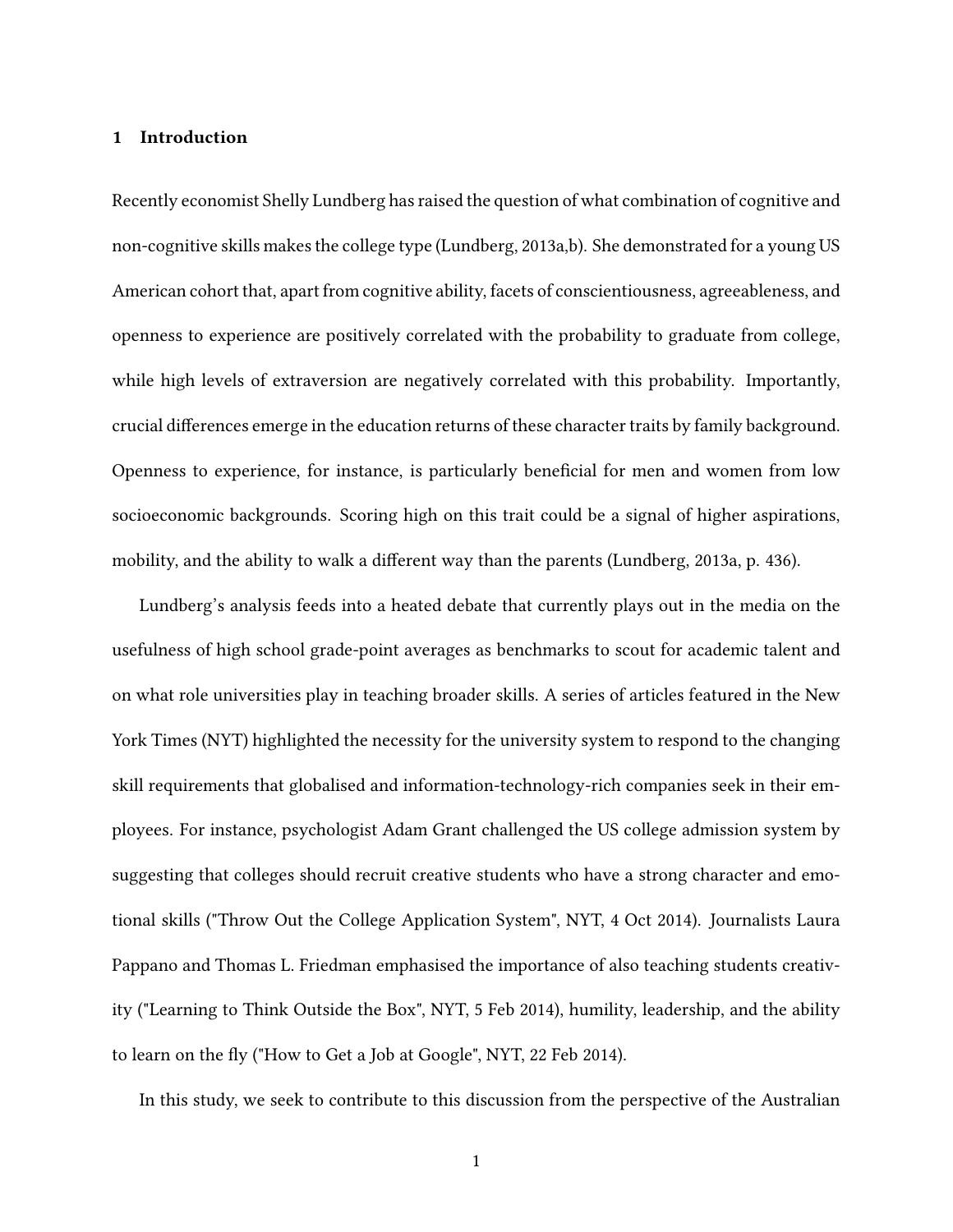education sector, which, similarly to the US, selects students on the basis of a standardised highschool entry exam. We depart from the question why Lundberg (2013a) finds high educational returns to non-cognitive skills in cross-sectional data: is it because students high on conscientiousness and openness to experience self-select into the university track or because universities round out the character traits of their students? To separate the selection from the treatment effect of university education, we follow the human capital decisions of a cohort of 15 to 19 yearold Australians in the Household, Income, Labour Dynamics of Australia (HILDA) Survey over eight years. We measure their personality traits in 2005, before these adolescents potentially enter university and re-assess their traits in 2009 and 2013. Our analysis relies on the assumption that personality traits are still malleable in young adulthood and can noticeably change over an eight-year window.<sup>1</sup> One particular advantage of our study is that HILDA has collected the same instrument of personality questions over three waves - 2005, 2009, and 2013 - which makes it currently the only nationally-representative data set world-wide to do so.<sup>2</sup> This unique data feature allows us to apply fixed-effects estimation to control for individual-specific heterogeneity that potentially correlates with the decision to go to university and coarsened exact matching methods to control for differences in initial personality traits between treatment and control groups when assessing the long-term personality effects of university education. To understand better the potential psychological and social barriers to university education, we conduct the analysis separately for men and women and by socioeconomic background.

<sup>1</sup>Personality traits have been shown to be relatively stable in adulthood over a four-year window, however Cobb-Clark and Schurer (2012) and Specht et al. (2011) show that the younger age-groups appear to exhibit the largest changes in both the Australian and German data, respectively.

 $2$ To best of our knowledge there is only one study which collected the Big-Five personality data over three time periods, the (Finnish) Jyvaeskylae Longitudinal Study of Personality and Social Development (JYLS), which began in 1968. The sample size of this study is 369 individuals and it is not nationally representative. Another exception is the German Socio-Economic Panel which collected the Big-Five personality instrument for their youth sample (roughly 300 individuals) in every year between 2006 and 2012.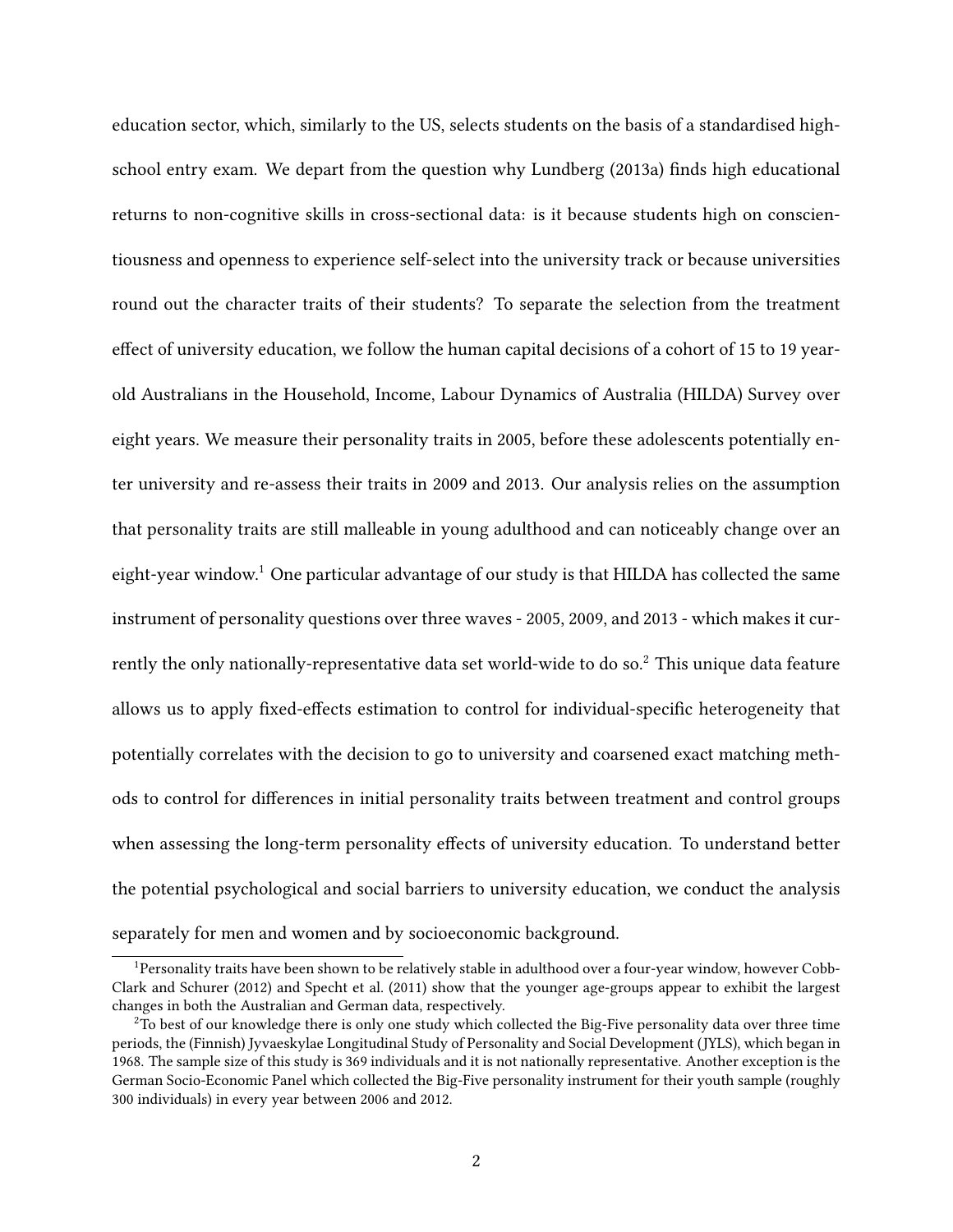We find that adolescents who score high in conscientiousness and internal locus of control, and low in extraversion between the ages of 15 to 19, over and above the influence of cognitive ability, have a higher probability of having graduated from university by ages 23 to 27. The educational returns of locus of control have been reported previously (Coleman and Deleire, 2003), and the educational returns and penalties of conscientiousness and extraversion, respectively, are in line with the cross-sectional findings of Lundberg (2013a). These traits may therefore be good proxies to measure college readiness or the ability to complete a university degree.

Conditioning on this selection effect of personality, we find no evidence that universities shape their students' conscientiousness, a proxy for work ethic, and openness to experience, a proxy of being cultured and intellectual, or that university education entails long-term psychic costs (e.g. Heckman et al., 2006). However, university education offsets a general decline in extraversion as individuals age and increases scores on agreeableness for male students from low socioeconomic backgrounds.

Although the personality-shaping effects of university education are limited to two traits, our findings emphasise that the tertiary education system could still play a role in shaping noncognitive skills of young adults, a conclusion also drawn in Dahmann and Anger (2014) for the high school system. Such conclusion is important because it opens the possibility for complementing early childhood interventions that focus on pre-school children (e.g. Heckman et al., 2013; Dee and West, 2008) with personality-boosting interventions in the secondary and tertiary education sector.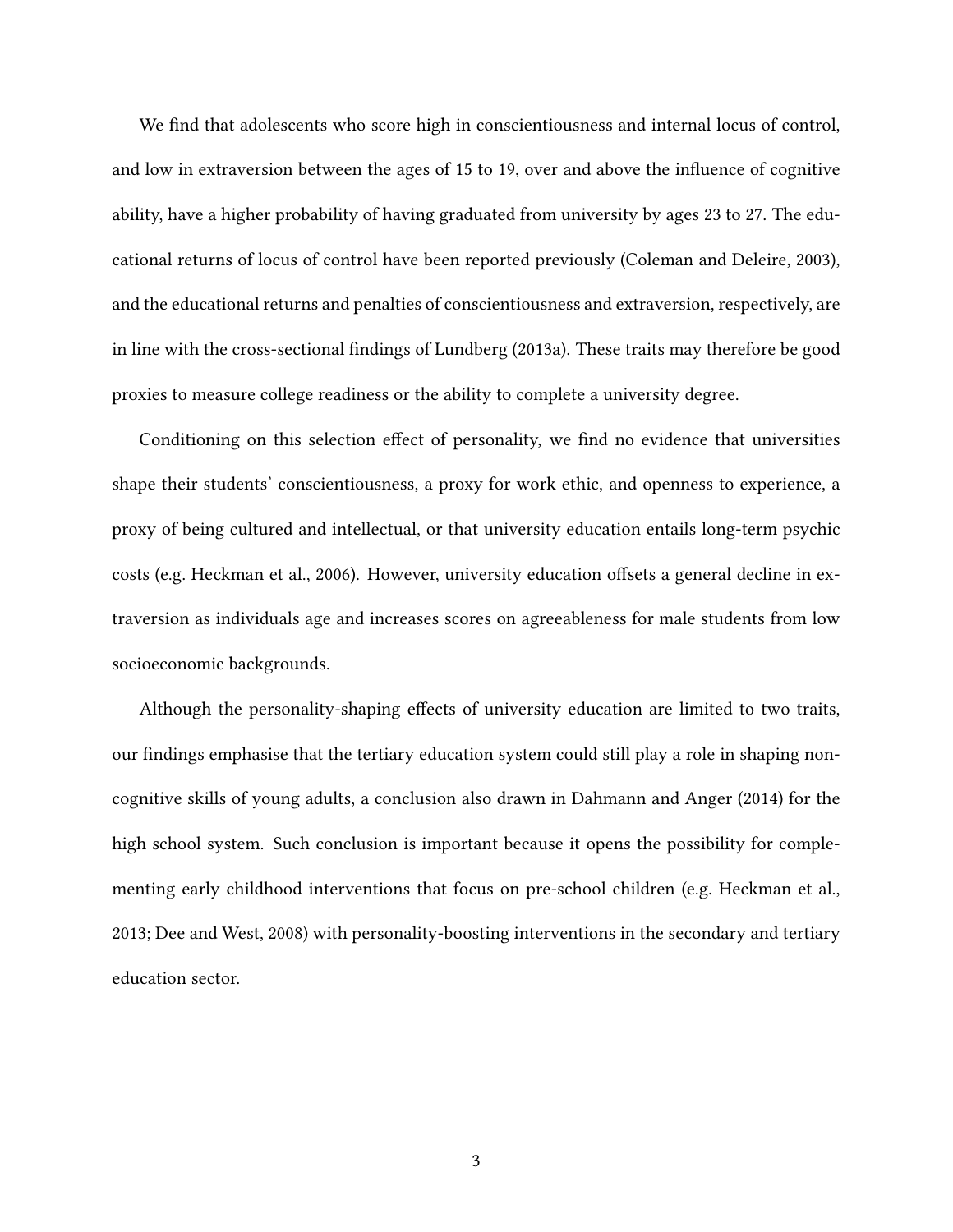#### **2 What do we know about the relationship between personality and education?**

Obtaining a university degree is a high-return investment, especially so for a person born into disadvantage. The high private returns of university education have been demonstrated over and over again in the social sciences. Across all OECD countries, a person who has finished a tertiary qualification earns, on average, 55% more than a person who did not obtain such a qualification in any given year. The premium on tertiary education has increased by 10 percentage points in the OECD in the last ten years. Almost one-third of the OECD population completed university education in 2012 (OECD, 2012).

Needless to say, there is variation across countries on both the private returns to education and the proportion of each cohort who get some form of tertiary education. In more upwardlymobile countries such as Australia (Leigh, 2007), almost 35% of working-age men, and over 40% of working-age women obtained a tertiary qualification (OECD, 2012).<sup>3</sup> Australia's higher level of tertiary education participation rates, despite high tuition fees, can be explained by the availability of Government-funded loans and subsidies to relieve the costs of university education since the late 1980s,<sup>4</sup> and by the particularly high private returns of a university degree in the magnitude of a US\$120,000 net increase in lifetime earnings (OECD, 2012).<sup>5</sup> Its high private returns make university education a classic investment good (e.g. Freeman, 1999).

There are more than just economic benefits of university education. High levels of skills

<sup>3</sup>The average is higher for younger cohorts (25-34 year old: 45%), and lower for older cohorts (55-64 year old: 30%).

<sup>4</sup>These are the Higher Education Loan Programme (HELP) and the Higher Education Contribution Scheme (HECS). Some students are directly funded by the Commonwealth Government through subsidies and means-tests support programmes such as Youth Allowance and Ausstudy Payment.

 $5$ This calculation is based on 2008 data. Similar figures are presented in Borland (2002) for the scenario of a 4% discount rate and in Daly et al. (2010) for different bachelor degrees. Overall, the private rate of return in Australia lies somewhere in-between 20% pre-HECS and up to 15% post-HECS (Daly et al., 2010; Leigh, 2008; Borland, 2002).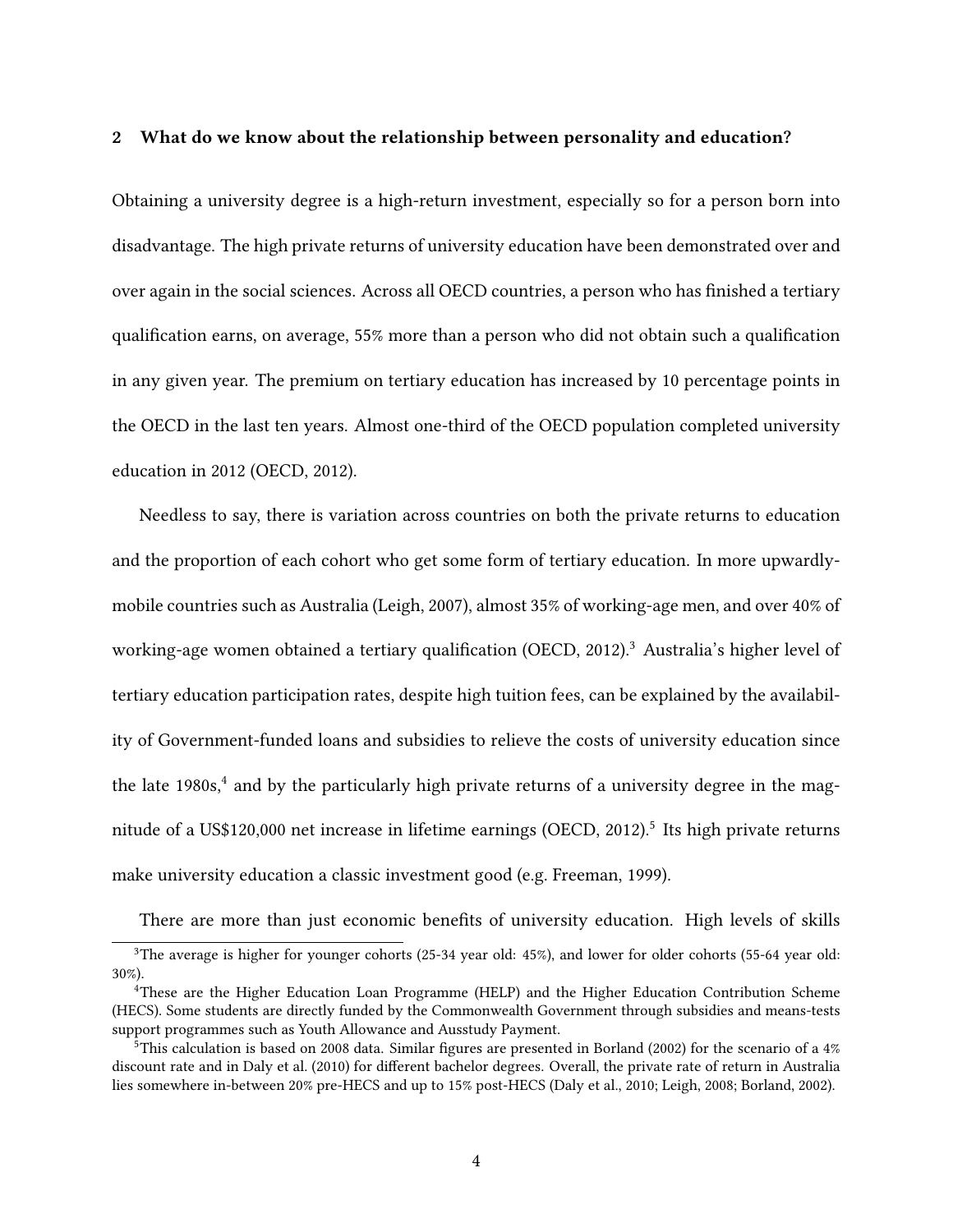usually grant access to jobs that are more interesting, require continuous learning, and are less physically straining over the life cycle.<sup>6</sup> Job satisfaction and autonomy is higher for employees who work in occupations that require university qualifications. Finally, students operate in an environment where thinking deeply is considered a virtue, where one can broaden one's own cultural interests at low cost, and have a lot of fun. Higher education has therefore also the characteristics of a consumption good.

Yet, if higher education brings along all these advantages, why are not more people going to university? A potential explanation is that fighting your way through a degree is associated with high psychic cost (See Heckman et al., 2006, for arguments in favour of this hypothesis). Even with high levels of cognitive ability, studying and sitting exams, dealing with failure and constant deadlines is hard. Going to university requires a strong academic mind-set and intellectual engagement, and a sincere enjoyment of challenge. Conley (2003, 2005) has devised a model on college readiness, which stresses the importance of "tools" or "habits of mind" (p. 39). The tools comprise various skills and aptitudes, such as

"...critical thinking, analytic thinking and problem solving; an inquisitive nature and interest in taking advantage of what a research university has to offer; willingness to accept critical feedback and to adjust based on such feedback; openness to possible failures from time to time; and the ability and desire to cope with frustrating and ambiguous learning tasks" (Conley, 2003, p. 8).

Of course, not all universities provide such stimulating environments, but Conley's idea of college readiness makes clear that the choice to go to university will be highly selective, not only

<sup>6</sup>Differences in levels of physical pain between university graduates and individuals with minimum education peak dramatically before retirement age (Schurer et al., 2014).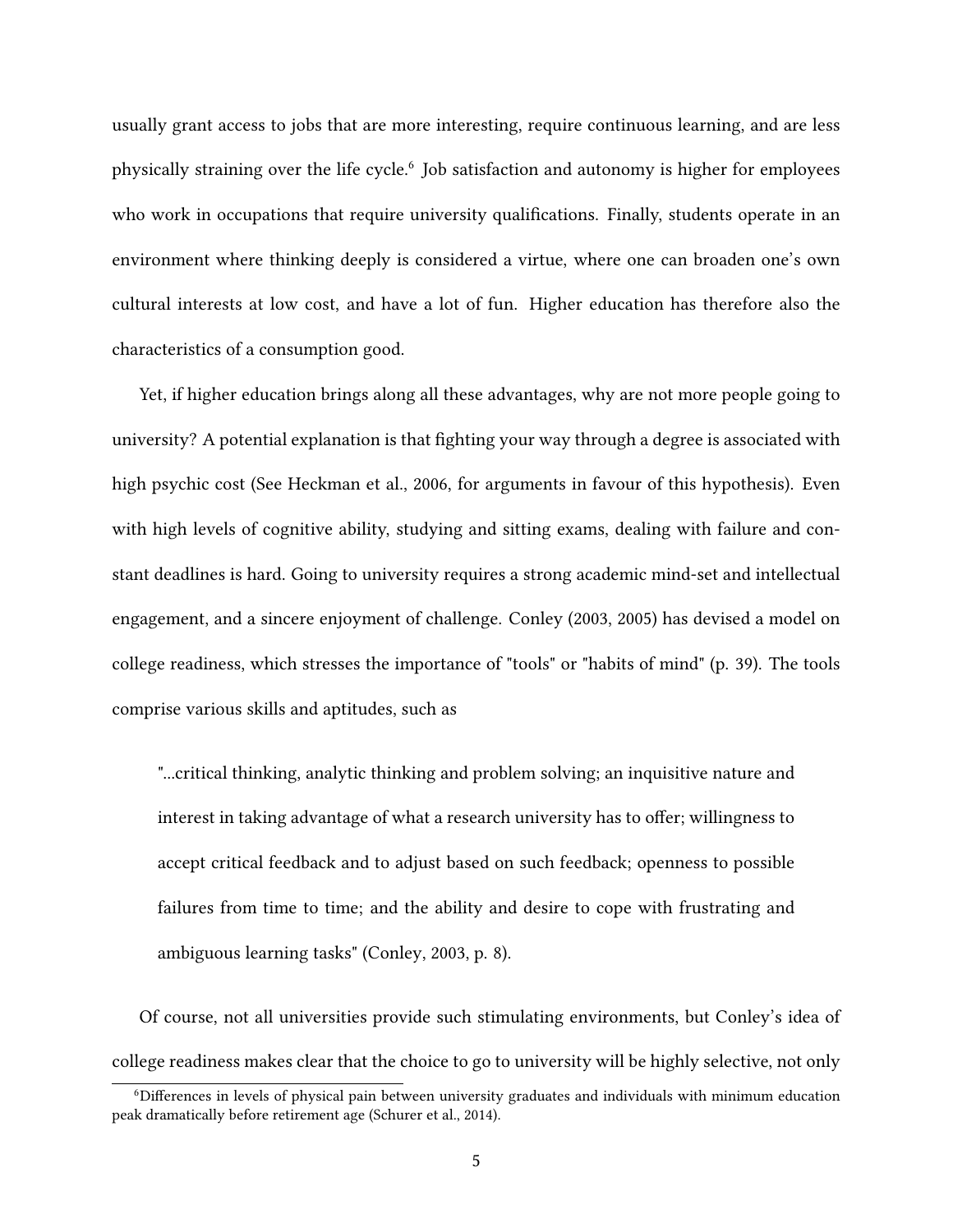on cognitive but especially on non-cognitive abilities.

Notwithstanding the arguments of important selection effects into university education, working one's way through a university degree is a treatment in itself. At high-quality universities academic staff expect and demand a high level of intellectual engagement from students, such as inquisitiveness, engagement with intellectual problems, and enjoyment in solving puzzles, the delivery of assignments on time, honesty, and the ability to manage scarce time resources. Going through such a treatment for three to five years is likely to shape an individual's personality. Going through university does not only require the ability to pursue long-term goals and persistence, but also practices these traits through everyday routines.

Such a treatment-effect hypothesis would be predicted by the human capital model of education (Mincer, 1958; Schultz, 1961), which states that education should teach students knowledge and skills that are highly valued by employers. Students who underwent a degree should not only have acquired subject-specific knowledge, but also broader skills such as learning how to think for oneself, working on tight deadlines, being independent, and being more interested in a wide range of topics. This hypothesis is in stark contrast to the screening/signalling theory of university education (Arrow, 1973; Spence, 1973; Stiglitz, 1975; Weiss, 1995) which claims that university education does not teach labor-market relevant skills, but functions as a screening device for employers to separate the more from the less productive individuals.

To best of our knowledge, Lundberg (2013a) appears to be the only study to date which assesses the relationship between the Big-Five personality traits and the probability to complete a 2- or 4-year college degree for a representative sample of young US Americans.<sup>7</sup> She finds that

<sup>7</sup>Strictly speaking, Almlund et al. (2011) also report statistics on the associations between the Big-Five personality traits and university education in Germany, but their article is an overview article of the economics of personality psychology, and touch upon the issue only marginally. They find that university education is positively correlated with conscientiousness and negative with Neuroticism.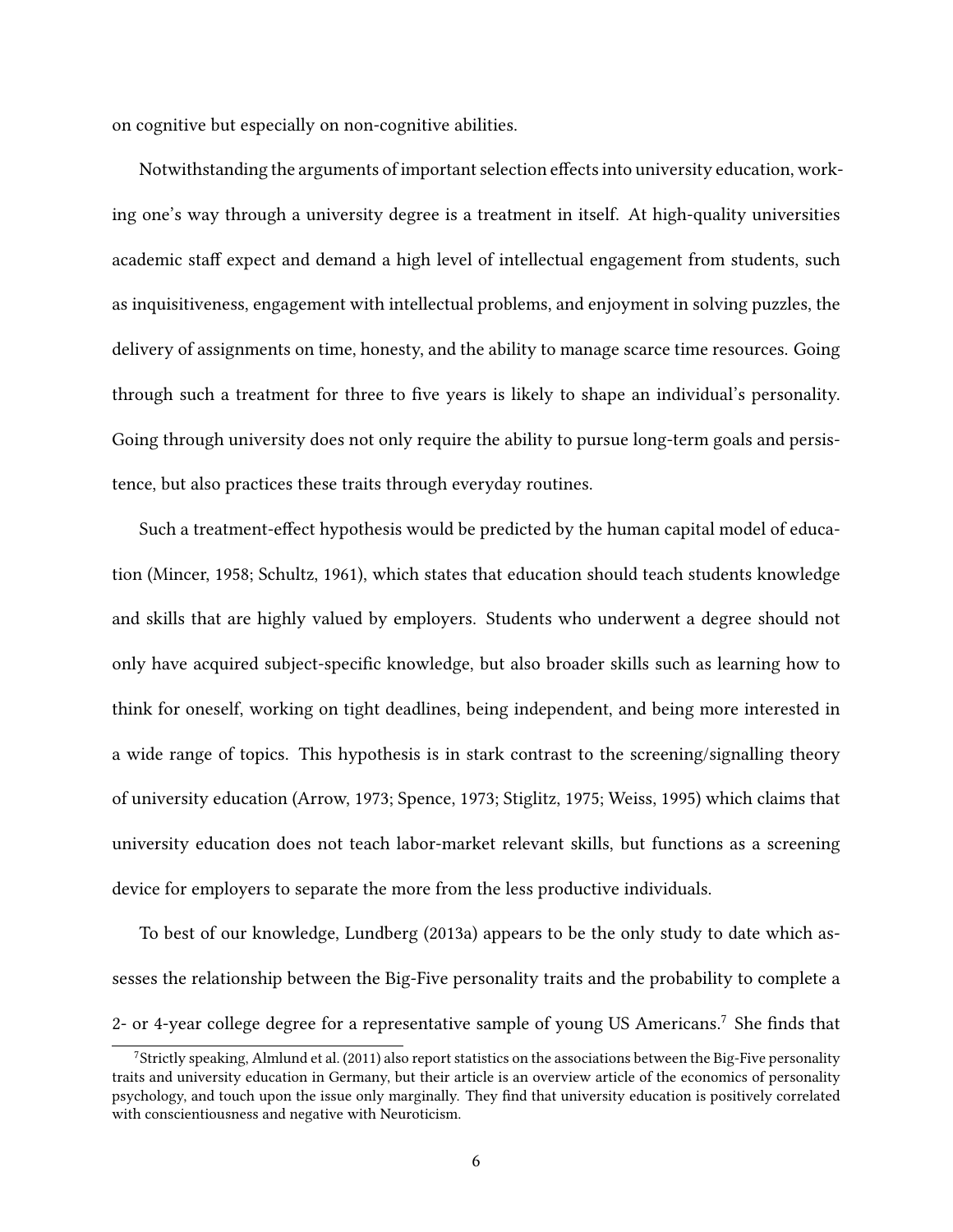individuals high on sociability skills and low on emotional stability are less likely to have finished a college degree, while individuals high on conscientiousness and agreeableness are more likely to do so. Most interestingly, individuals from low socioeconomic backgrounds increase their probability to graduate from college by being more open to experience (Lundberg, 2013a).

A cross-sectional analysis of the relationship between university graduation and the Big-Five personality traits using a similar specification as in Lundberg (2013a) and nationally-representative data from Australia in the year 2013 confirms the high education returns to openness to experience, conscientiousness, and emotional stability and the penalties of extraversion. A onestandard-deviation increase in openness to experience is associated with a 6 percentage point or a 21% increase in the probability of having a university degree. What we cannot find is that these returns are particularly strong for people from disadvantaged backgrounds as measured by their father's occupation class score. In fact, the returns are higher for people from relatively advantaged backgrounds for all relevant personality traits. The educational penalties of extraversion are only found for men. For instance, a one-standard deviation increase in extraversion is associated with a 5 percentage point or 13% decrease in the probability of having attained a university degree. Although not as large as the returns to cognitive ability, the effect of personality traits on university graduation are sizeable.

The direction of causality from Table 1 is ambiguous. These estimation results are obtained from regressing contemporaneous information of college graduation on contemporaneous measures of personality for a sample representative of all ages. Rather than representing selection effects of personality into the university track, it is also possible that university education makes students more open to experiences and conscientious, considering the new experiences, friends, work-load requirements, and prolonged exposure to examination stress that students face.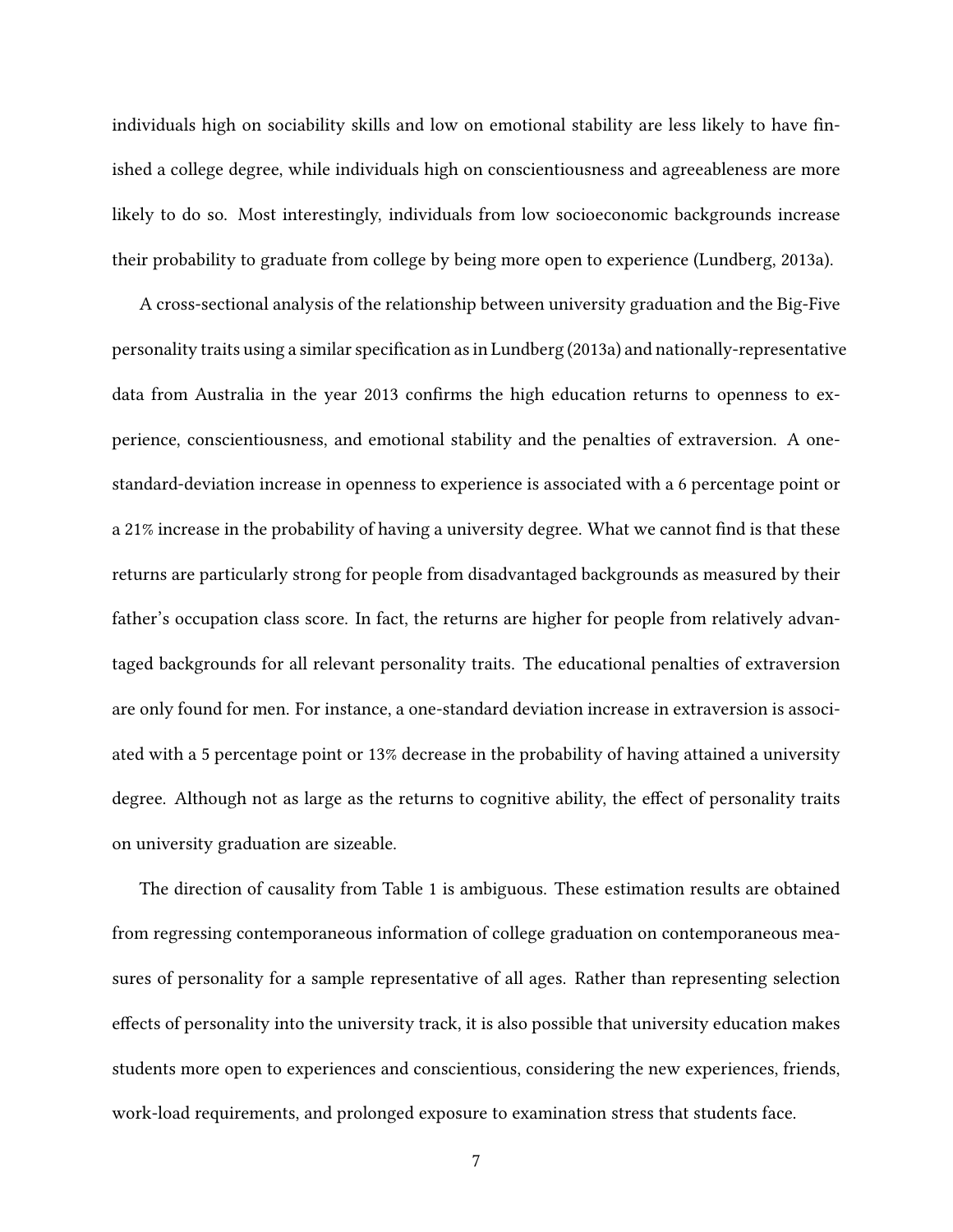|                         | All        | Men by SES               | Women by SES           |
|-------------------------|------------|--------------------------|------------------------|
|                         |            | High<br>Low              | High<br>Low            |
| Cognitive abil. (std.)  | $0.16***$  | $0.21***$<br>$0.10***$   | $0.17***$<br>$0.10***$ |
|                         | (0.00)     | (0.01)<br>(0.01)         | (0.01)<br>(0.01)       |
| Extraversion (std.)     | $-0.01***$ | $-0.05***$<br>$-0.01***$ | $-0.02$<br>$-0.00$     |
|                         | (0.00)     | (0.01)<br>(0.01)         | (0.01)<br>(0.01)       |
| Agreeableness (std.)    | $-0.00$    | $-0.01$<br>$-0.01$       | $-0.02*$<br>0.00       |
|                         | (0.00)     | (0.01)<br>(0.01)         | (0.01)<br>(0.01)       |
| Conscientiousn. (std.)  | $0.02***$  | $0.04***$<br>0.00        | $0.03***$<br>$0.01*$   |
|                         | (0.00)     | (0.01)<br>(0.01)         | (0.01)<br>(0.01)       |
| Emotional stab. (std.)  | $0.02***$  | $0.03**$<br>$0.01*$      | $0.03***$<br>$0.01*$   |
|                         | (0.00)     | (0.01)<br>(0.01)         | (0.01)<br>(0.01)       |
| Openness to exp. (std.) | $0.06***$  | $0.08***$<br>$0.05***$   | $0.07***$<br>$0.04***$ |
|                         | (0.00)     | (0.01)<br>(0.01)         | (0.01)<br>(0.01)       |
| Base prob               | 0.28       | 0.38<br>0.17             | 0.43<br>0.19           |
| Pseudo $R^2$            | 0.18       | 0.18<br>0.19             | 0.13<br>0.13           |
| Observations            | 11395      | 2210<br>2768             | 2606<br>3076           |

Table 1: A logit model for having a university degree, showing marginal effects at the mean

 $*$  p < 0.1,  $**$  p < 0.05,  $***$  p < 0.01. Standard errors in parentheses.

*Note:* The Big-Five personality traits are measured in 2013, and each is standardised to mean 0, and standard deviation 1. Cognitive ability is measured as the average of three standard measures collected in 2012, and is also standardised to mean 0 and standard deviation 1. Further control variables are age, father's occupational class standardised to mean 0 and standard deviation 1, country of birth and non-major urban area. SES: High socioeconomic background is measured by father's occupational class score  $\geq 40$ , SES: Low socioeconomic background is measured by father's occupational class score < 40.

*Source:* HILDA, wave 13.

To address the problem of reverse causality, we select in our subsequent analysis a sample of 15-19 year-old adolescents who have not (yet) entered university and follow them over an eight-year period. We measure their Big-Five personality traits before they potentially enter the university track in 2005, and then re-measure their personality in 2009 and 2013. This sample selection allows us to estimate the effects of adolescents personality on the probability of entering university, which we then interpret as measures of college readiness. Then we investigate whether for the sample members who went on to university experienced a change in personal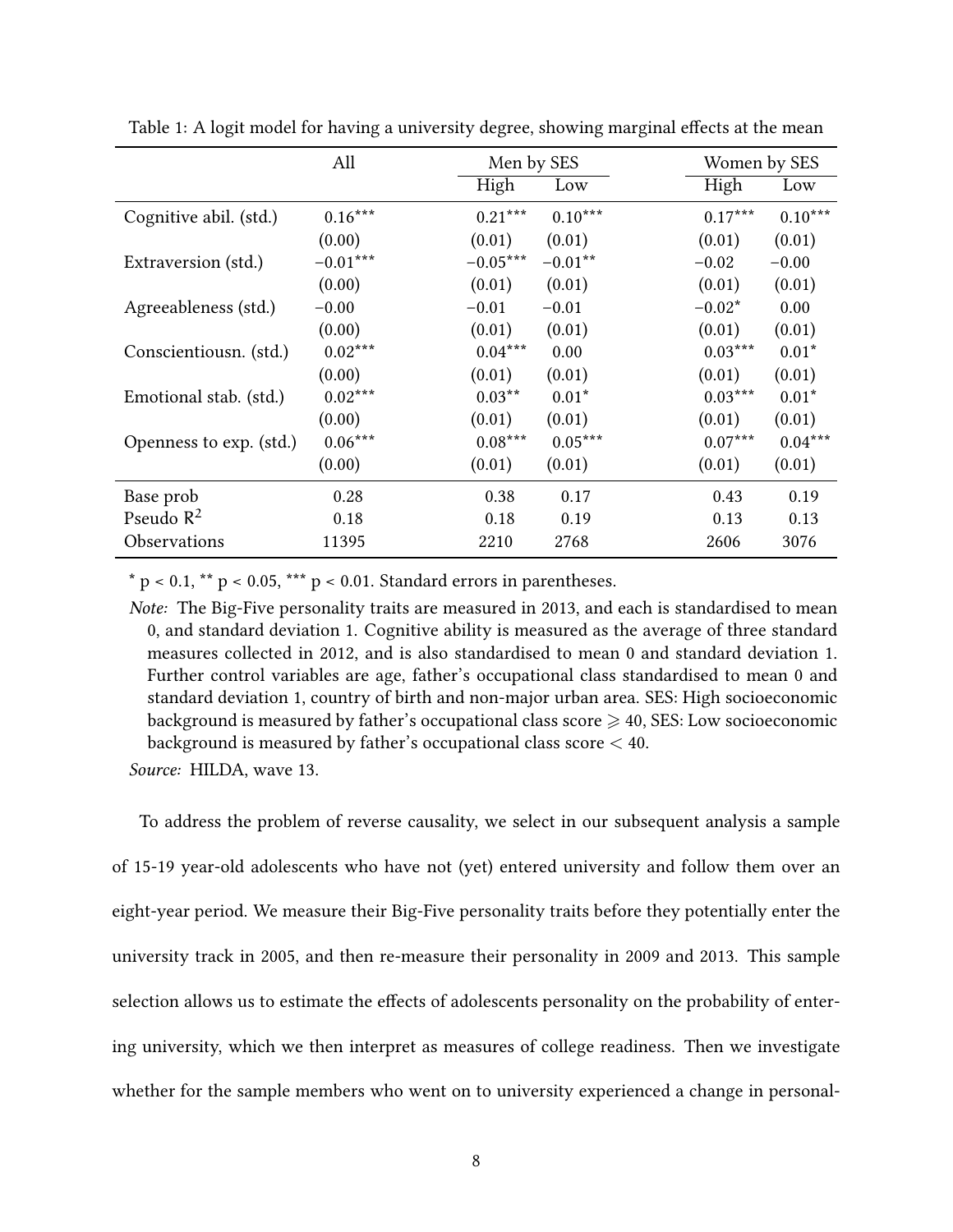ity between 2005 and 2013 that is significantly different from the change in personality traits of comparable young adults who did not go to university using OLS and fixed-effects models. In a robustness check, we pay special attention to the problem that individuals who enter university score already very high on most personality traits, which makes future increases less likely. To control for differences in starting levels we use coarsened-exact-matching methods (Iacus et al., 2011) that identifies a perfect statistical twin for the treatment group.

#### **3 Previous evidence on the variation of personality during young adulthood**

Personality matters in many ways in shaping individual lives. The "enduring patterns of thoughts, feelings, beliefs, and behaviours" (Roberts, 2009, p. 140) that people engage in facilitate selfselection into occupations, educational attainment, healthy lifestyles, and risk-taking behaviour. For economists, personality is a reflection of an alternative skill set (Almlund et al., 2011), and they may be distinct from economic preferences (Becker et al., 2012). The focus on skills brings personality into the realm of economics, because they can be introduced as inputs into decisionmaking models in a similar way as cognitive ability or education.

A number of different personality inventories have been developed by psychologists, but the five-factor model is broadly accepted as a meaningful and consistent construct for describing human differences by psychologists (Goldberg 1981). The American Psychological Association Dictionary (2007) describes these as follows:

- **Openness to experience** (Intellect) The tendency to be open to new aesthetic, cultural, or intellectual experiences.
- **Conscientiousness** The tendency to be organized, responsible, and hardworking.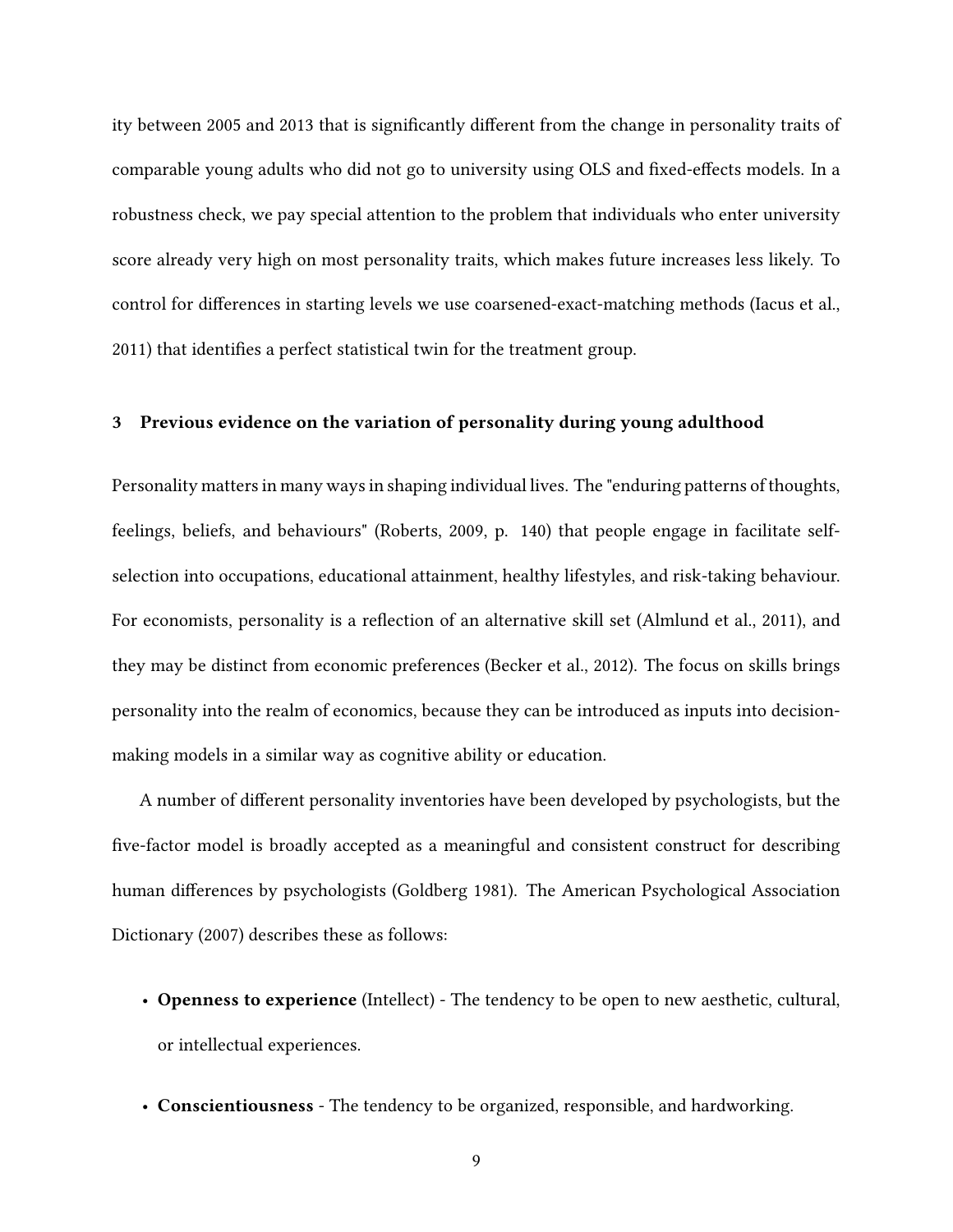- **Extraversion** An orientation of one's interests and energies toward the outer world of people and things rather than the inner world of subjective experience; characterized by positive affect and sociability.
- **Agreeableness** The tendency to act in a cooperative, unselfish manner.
- **Neuroticism** (vs. Emotional stability) A chronic level of emotional instability and proneness to psychological distress.

It has been shown widely that these Big-Five personality traits have value to employers. Higher wages are generally associated with higher scores on the openness to experience scale (Mueller and Plug, 2006; Heineck and Anger, 2010)<sup>8</sup>, while higher scores on the agreeableness and neuroticism scale are associated with lower wages (Fletcher, 2013; Mueller and Plug, 2006; Heineck and Anger, 2010; Nyhus and Pons, 2005). Conscientiousness is often hailed as a supertrait to influence school performance and health behaviours (Roberts et al., 2007), it has been shown to boost wages at the start of young people's careers (Fletcher, 2013; Nyhus and Pons, 2005). Gensowski (2014) has shown that the impact of conscientiousness on wages is furthermore increasing with age and education, as is the positive role of extraversion.

The early work of psychologists argued that personality develops throughout adolescence and remains relatively stable from age 30 onwards (e.g. McCrae and Costa, 1994; Costa and McCrae, 1988). The fixed-personality hypothesis is more contested today, as some psychologists have shown that mean-level personality changes in samples may occur up until the age of 50 (e.g. Roberts et al., 2006).

<sup>&</sup>lt;sup>8</sup>Note, the productivity gains of openness to experience reported in Heineck and Anger (2010) disappear when exploiting the longitudinal nature of their data.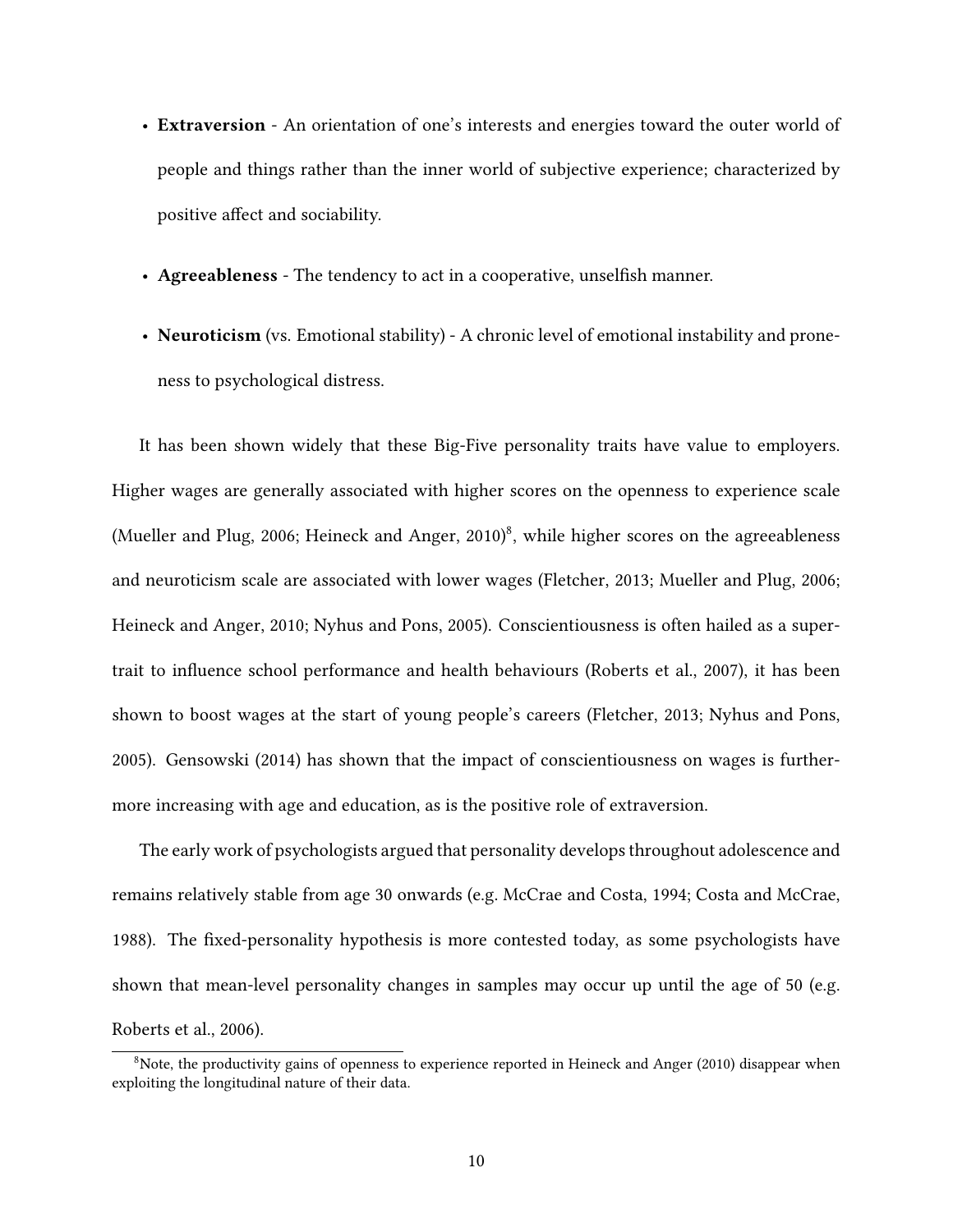It is now generally accepted in the psychology literature that individuals become more agreeable, more conscientious, and less neurotic, while transitioning from adolescence into adulthood, and these results hold across many cultures (Bleidorn et al., 2013). Evidence from twin samples shows that these intra-individual changes are particularly salient in age groups 17 to 24, but continue until end of the 20s (Hopwood et al., 2011). Evidence from longitudinal survey data replicates these insights, stating that if at all, changes in personality occur most strongly before an individual reaches working age (Cobb-Clark and Schurer, 2013, 2012; Specht et al., 2011).

Although the age-gradient in personality has been widely documented, little is known about the factors that change personality over the lifecourse. Some studies identified cohort differences in personality due to institutional differences in which adjacent cohorts grew up (e.g. Bianchi, 2014; Cameron et al., 2013; Twenge, 2000), but these studies say nothing about the determinants of individual-specific changes over time and whether higher education can play a role in this change.

To best of our knowledge, the only contribution in this field is from a German study that exploits a high school reform that increased learning intensity to identify a causal impact of schooling on personality change (Dahmann and Anger, 2014). The reform made individuals more extraverted and more neurotic, which the author's explained through the higher interaction requirements between students and teachers, and the higher degree of pressure in the curriculum.

#### **4 Data**

To conduct our analysis, we use data from the Household, Income and Labour Dynamics in Australia (HILDA) Survey. The first wave of the annual survey began in 2001 with 19,914 panel members from 7,682 households, with a top-up sample of 5,477 individuals from 2,153 house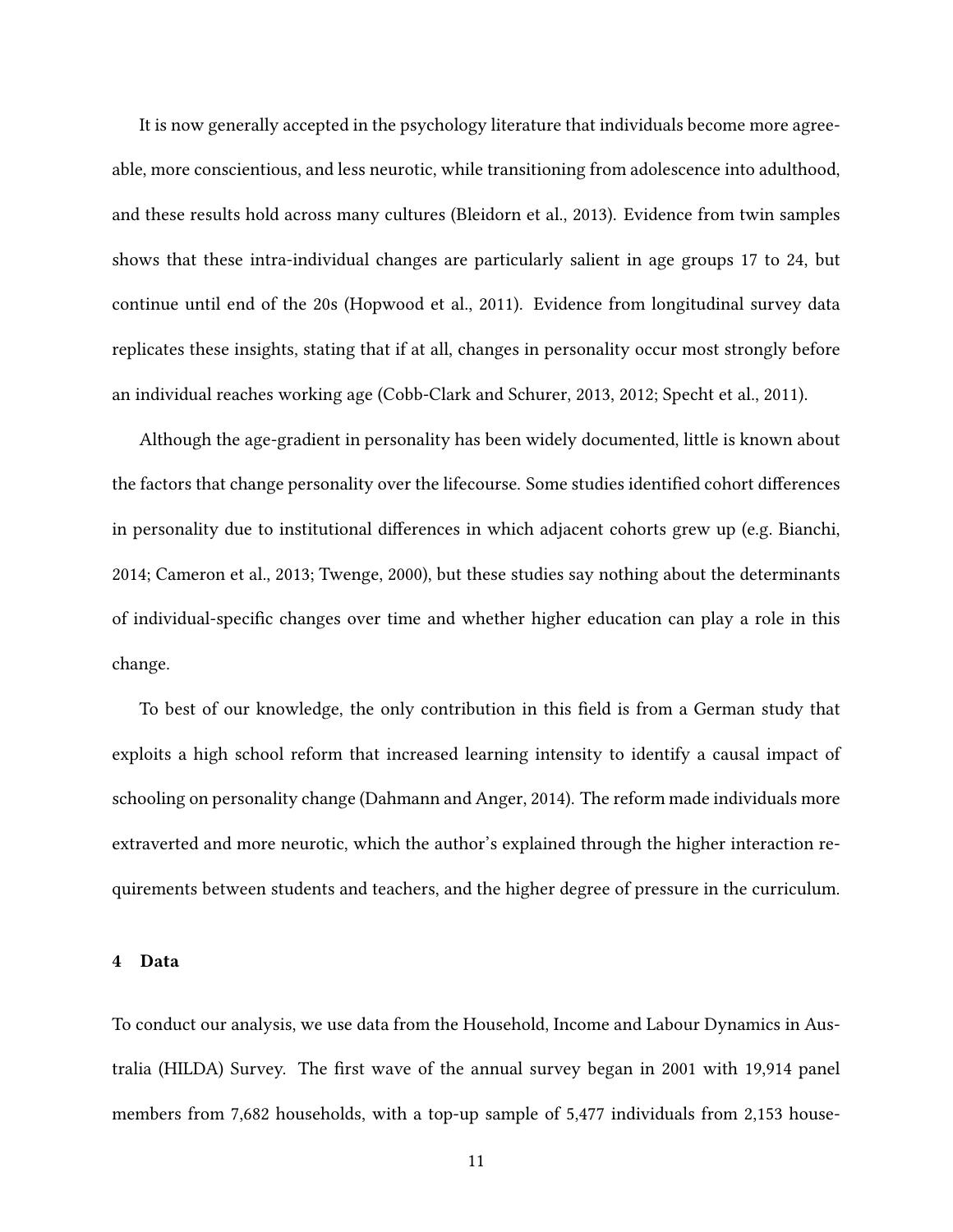holds in the eleventh wave (Summerfield et al., 2013). It collects information on a wide range of household and individual characteristics, such as labour market dynamics, household income and formation, self-assessed well-being and other health-related outcomes, educational background, lifestyle and values, etc. Of particular interest to our analysis is a module on personality traits that was collected as part of the self-completion questionnaires in waves 5, 9 and 13 and the cognitive ability test scores available in wave 12, and therefore we restrict our analysis to nine wave between 2005 and 2013.

#### **4.1 Estimation Sample**

The main change analysis is conducted with a sample of adolescents aged between 15 and 19 years in wave 5 (2005), when data on personality traits were first collected. In total, we have 560 teenagers for whom complete information on all variables is available for the analysis between 2005 and 2013. Out of these 560, 185 (33%) will either graduate from university or have entered university at some point in time before  $2013$ , but we observe a large degree of heterogeneity in university participation: Only 25% of adolescents from a disadvantaged background, as measured by the father's occupational prestige score, will enter the university track (N=255), while adolescents from an advantaged background are twice as likely to do so (N=305).

 $9$ In 2005, we have 1231 teenagers in the respective age-group 15-19. The majority of these teenagers, 858 or 70%, can be tracked and have completed an interview in 2013. The main reasons for dropping out of our sample are: (1) Sample member no longer living with household (N=97, 8.8%); (2) Refused to respond - other reason (N=90, 7.3%); (3) Household not issued to field due to persistent non-response (N=79, 6.4%); and (4) Refused - too busy (N=42, 3.4%). We conclude from these numbers that there is a heterogeneity of reasons why teenagers can no longer be tracked. Important for our analysis is that teenagers moving out of the house is not the only reason for dropping out of the sample. For these 97 teenagers it could be the case that they change their personality the most because they leave their parents home. In this case, we would under-estimate the effect of university education on personality change.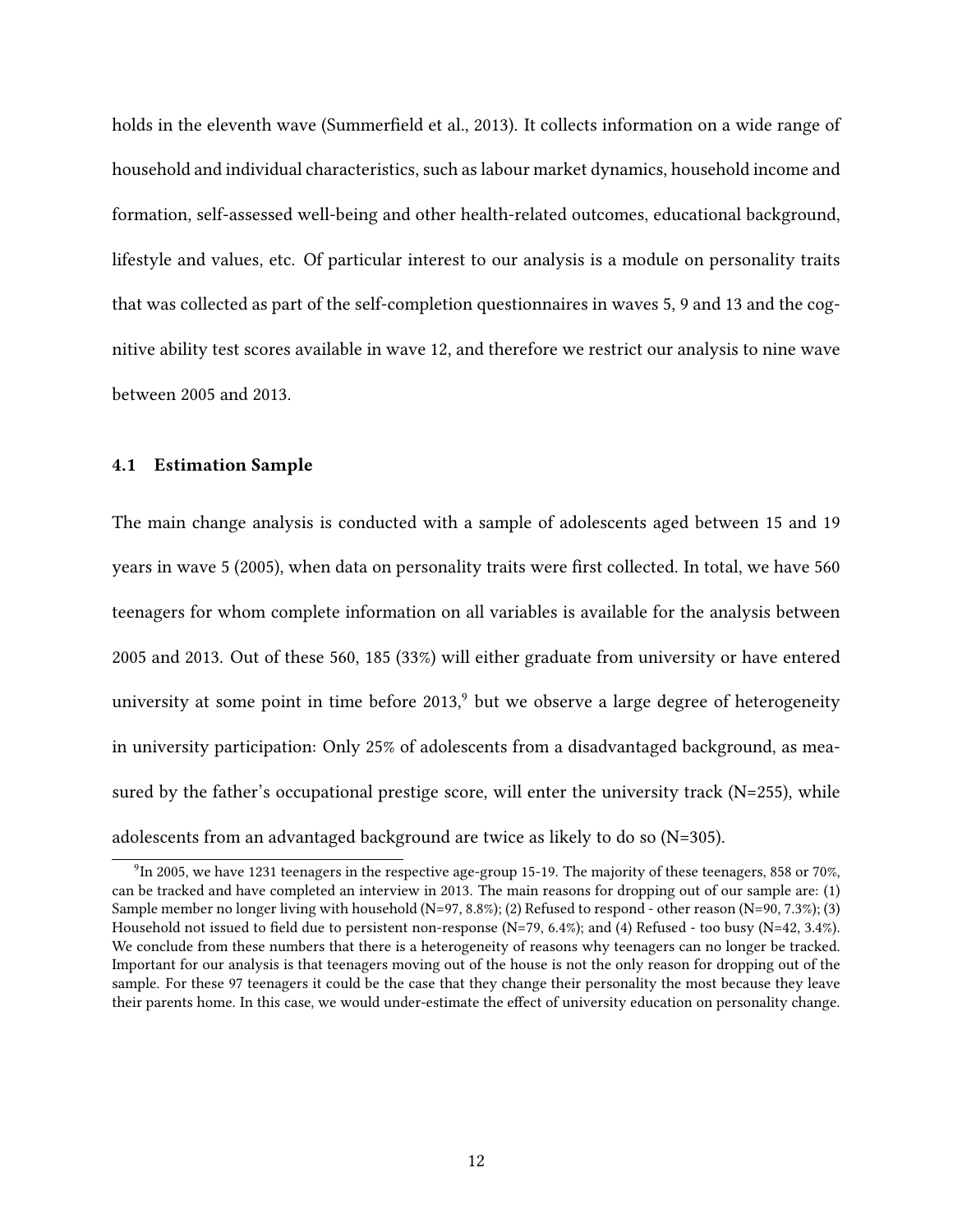#### **4.2 University participation or graduation**

We derive the variable 'degree attainment' from a variable that describes the highest level of education achieved in any particular wave. An individual with university education has obtained either a bachelor or honours degree, a graduate diploma or graduate certificate, or a master or doctoral degree. We further identify individuals who have entered the university track after 2005, but may not have finished their degree by the time we observe them last in 2013. By 2013, 33% of the sample have entered the university track, while 23% have completed a degree.

#### **4.3 Cognitive ability tests**

An individual's cognitive skills are measured by three tests conducted in Wave 12 (2012): (1) the 'Backward digits span' test (BDS), (2) a 25-item version of the 'National American Reading Test' (NART) and (3) the 'Symbol-digit modalities' test (SDM). Details on the tests and how they were conducted are provided in Wooden (2013). The BDS measures working memory span and is a traditional sub-component of intelligence tests. The interviewer reads out a string of digits which the respondent has to repeat in reverse order. NART is a short version of the National Adult Reading Test that measures pre-morbid intelligence. Respondents are shown 25 irregularly spelled words which they have to read out loud and pronounce correctly. SDM was originally developed to detect cerebral dysfunction but is now a recognized test for divided attention, visual scanning and motor speed. Respondents have to match symbols to numbers according to a printed key that is given to them. Participation rates were high  $(> 93\%$  in each test) (Wooden, 2013, p. 4).

We use the average of the three scores, after scaling each to be a percentage of the maximum observed score of all participants, as a summary measure of cognitive ability. This measure is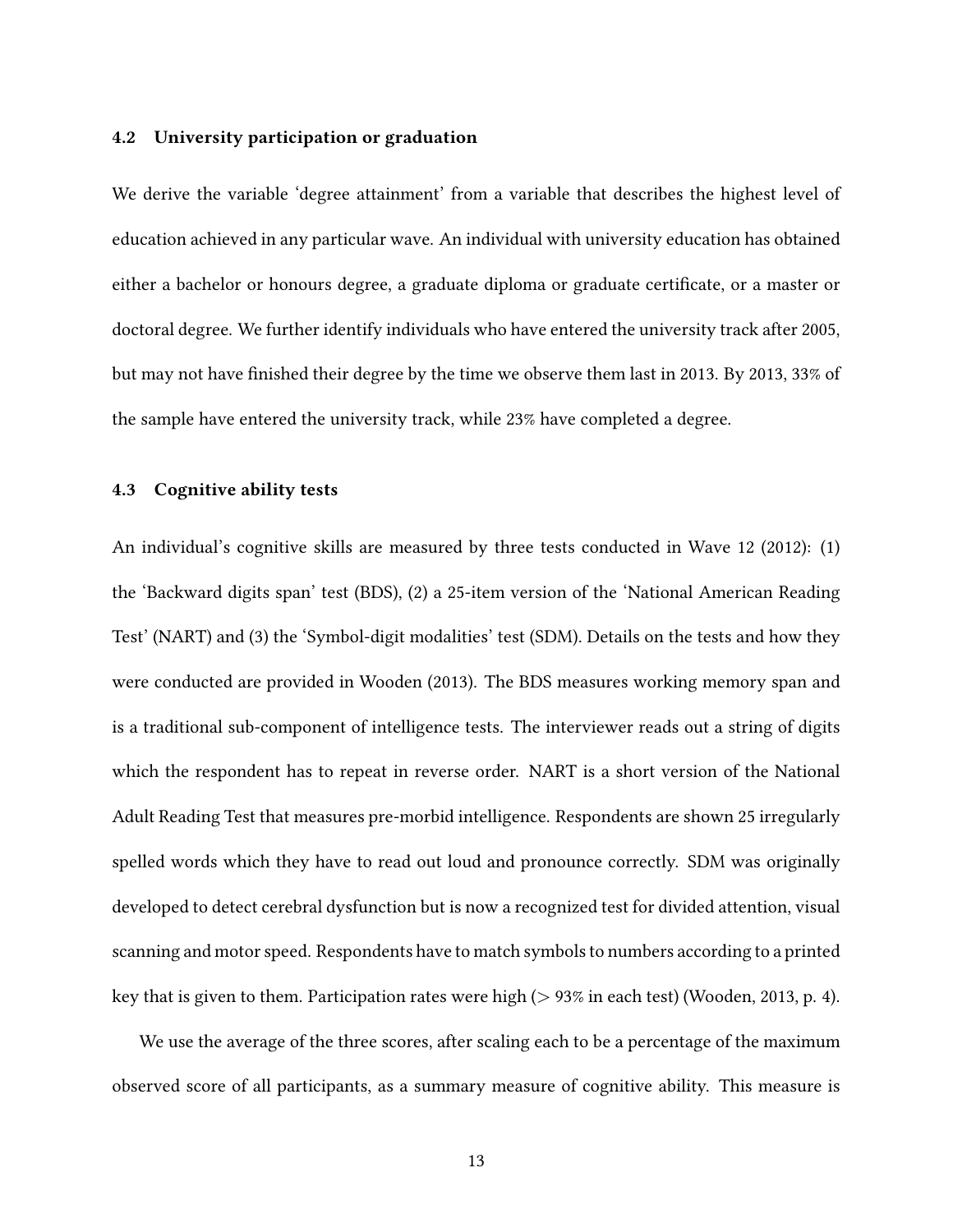standardized to mean 0 and standard deviation of 1.

#### **4.4 Personality and mental health measures**

The personality traits inventory administered in the self-completion questionnaire in waves 5, 9, and 13 of the HILDA Survey is based on the Big-Five Personality Inventory (Goldberg, 1992). Of the 40-item Trait Descriptive Adjectives in Saucier (1994), 30 are included in the version used in the HILDA Survey, with an additional six from different sources. Respondents were asked to selfassess on a seven-point scale the degree to which each adjective describes them, with 1 indicating "not at all" and 7 indicating "very well". Of the 36 items, only 28 are used in the derivation of the five personality scales ( Extraversion, Agreeableness, Conscientiousness, Emotional Stability, and Openness to Experience). Eight items are not used after testing for item reliability (e.g. an item was omitted if the highest factor loading was on not on the expected factor). The distribution of each trait is left-skewed, which means that a larger proportion of the sample agrees with the statements about their personality underlying each trait (See Cobb-Clark and Schurer, 2012, for a detailed description). We standardize each measure to mean 0 and standard deviation of 1.

As previous studies have shown a strong association between internal locus of control and human capital investment decisions (e.g. Coleman and Deleire, 2003), we control for internal locus of control in the educational attainment equations. A measure of locus of control is derived from seven available items from the Psychological Coping Resources component of the Mastery Module developed by Pearlin and Schooler (1978), which were collected in waves 3, 4, 7, and 11 in HILDA, but we use data from wave 4. Mastery refers to beliefs about the extent to which life's outcomes are under one's own control. Specifically, respondents were asked the extent to which they agree with seven statements describing their control attitudes. Possible responses range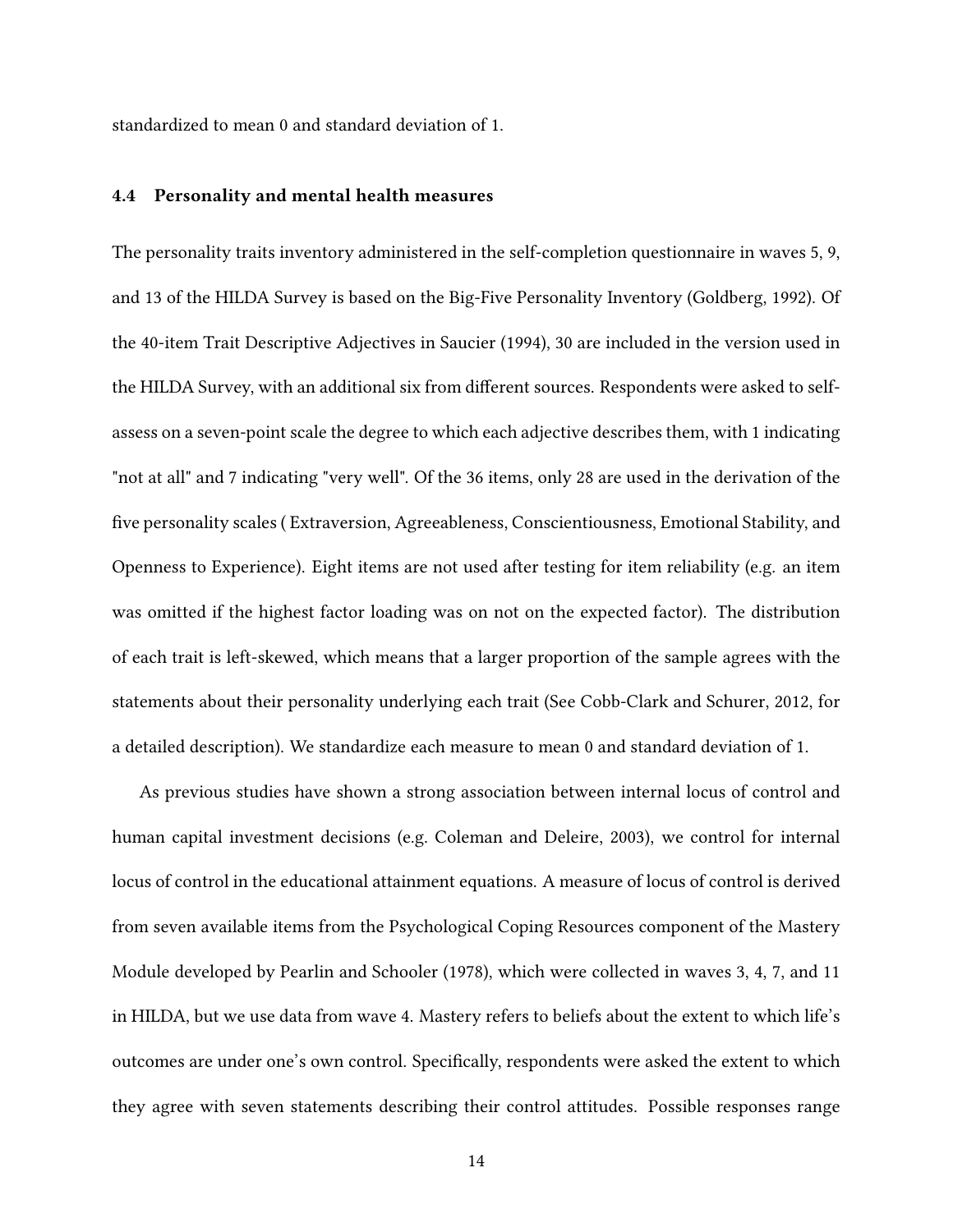from 1 (strongly disagree) to 7 (strongly agree). We construct a continuous measure of internal locus of control using factor analysis (See Cobb-Clark and Schurer, 2013; Cobb-Clark et al., 2014, for a description), which we standardise to mean 0 and standard deviation 1.

To assess the potential psychic cost of university education, we complement our change-inpersonality analysis by assessing changes in mental health measured by the SF-36 mental health scale (Ware Jr, 2000). For instance, if the psychic cost of university education are high and permanent, then mental health should decrease as much as emotional stability. The mental health measure is standardised to mean 0 and standard deviation of 1, where larger values correspond to better mental health.

#### **4.5 Other control variables**

Apart from the individual's age and gender, we control for father's occupation using the Australian Socioeconomic Index 2006 (AUSEI06) occupational status scale (McMillan et al., 2009) which is derived from the Australian and New Zealand Standard Classification of Occupations (First Edition, 2006). The reference point for the classification is when the individual was aged 14. If the father was not in employment then, the classification would be based on any previous employment; if the father was deceased, then his occupation when he was alive was used. This measure is bound between 0 (lowest status) and 100 (highest status), and we standardise it to mean 0 and standard deviation of 1. Values of 80 and above indicate professional, managerial, and legislative occupations, while values of under 30 indicate elementary and manual occupations.

We also control for country of birth with three dummy variables indicating whether the individual was born in Australia, in a mainly English-speaking country (i.e. United Kingdom, New Zealand, Canada, USA, Ireland and South Africa), or in any other country. In addition, we include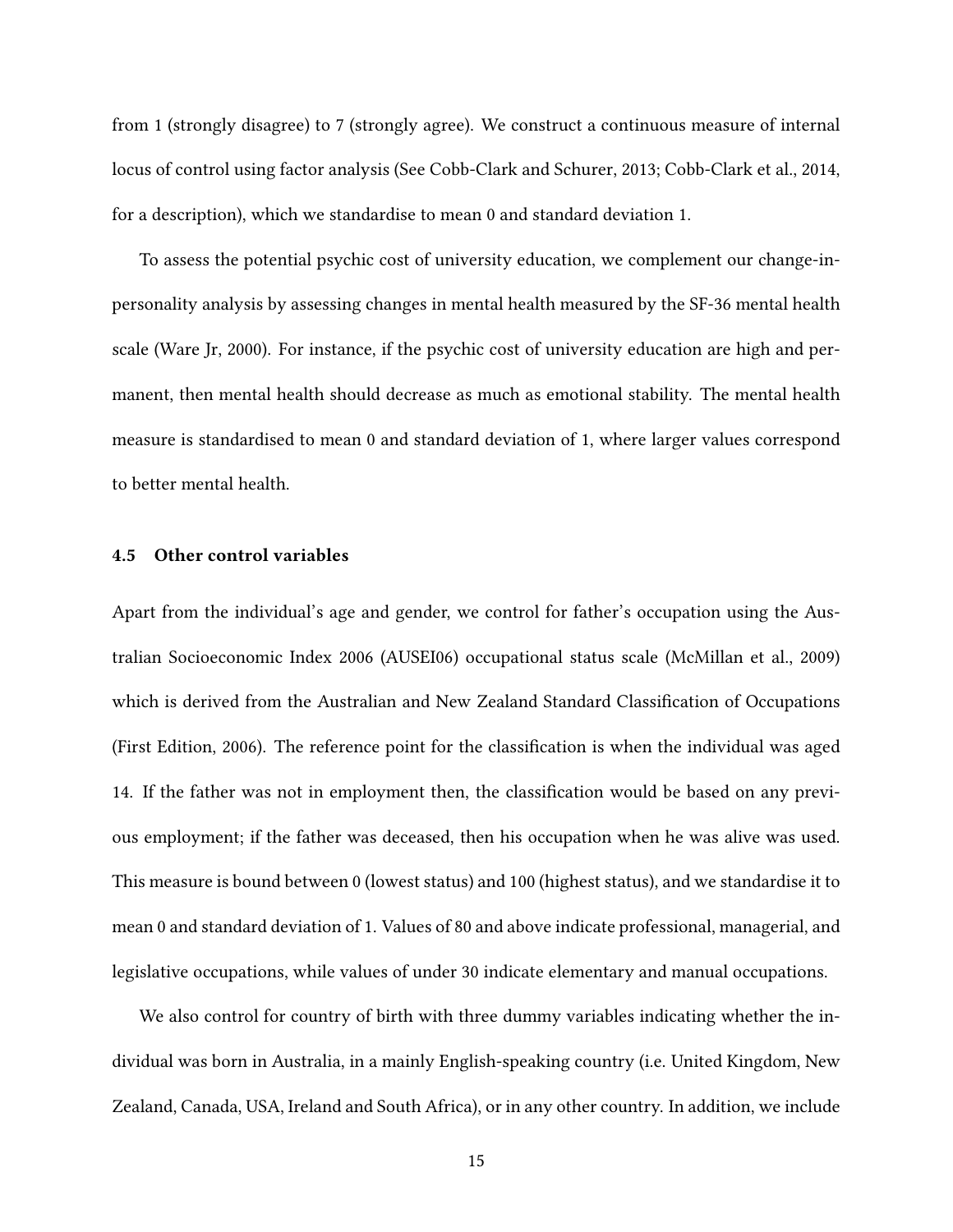a binary variable to indicate whether the individual lived in a non-major urban area according to the Australian Standard Geographical Classification (2001). Summary statistics of all control variables are reported in Table A.1 in the Online Appendix.

#### **5 Empirical strategy and estimation results**

#### **5.1 Does personality predict who's going to university?**

We start our analysis by using logistic regression to model the probability of attaining a university degree by 2013. The base probability of having a university degree is 23%, 17% for men and 27% for women in 2013.<sup>10</sup> The Big-Five personality traits are measured in wave 5 when the sample members were between 15-19 years of age and before they entered university. Further control variables are cognitive ability measured in wave 12, a continuous measure of internal locus of measured in wave 4, being female, country of birth, and non-major urban area. The dependent variable is whether the individual has completed a university degree by wave 13.

Conditioning on non-missing observations, the estimation sample is 477 individuals (column 1), 218 men (column 2), 259 women (column 3), 230 individuals from advantaged backgrounds as measured by values of greater than 30 on the father's occupational class score (column 4), and 205 individuals from disadvantaged backgrounds (column 5).

In Table 2, column (1) we report the marginal probability effect for a one-standard deviation change in personality or cognitive ability on the probability of having completed a degree by wave 13. We consider only wave 13 data on education to give our young sample members enough time

<sup>&</sup>lt;sup>10</sup>Note, we have dropped all 83 individuals who have entered but not yet completed the university track to make the control group cleaner. It is likely that individuals who have entered but not yet completed university education have similar personality traits as individuals who have completed their degree. Leaving them in the control group will reduce the likelihood of identifying treatment effects of personality on university graduation.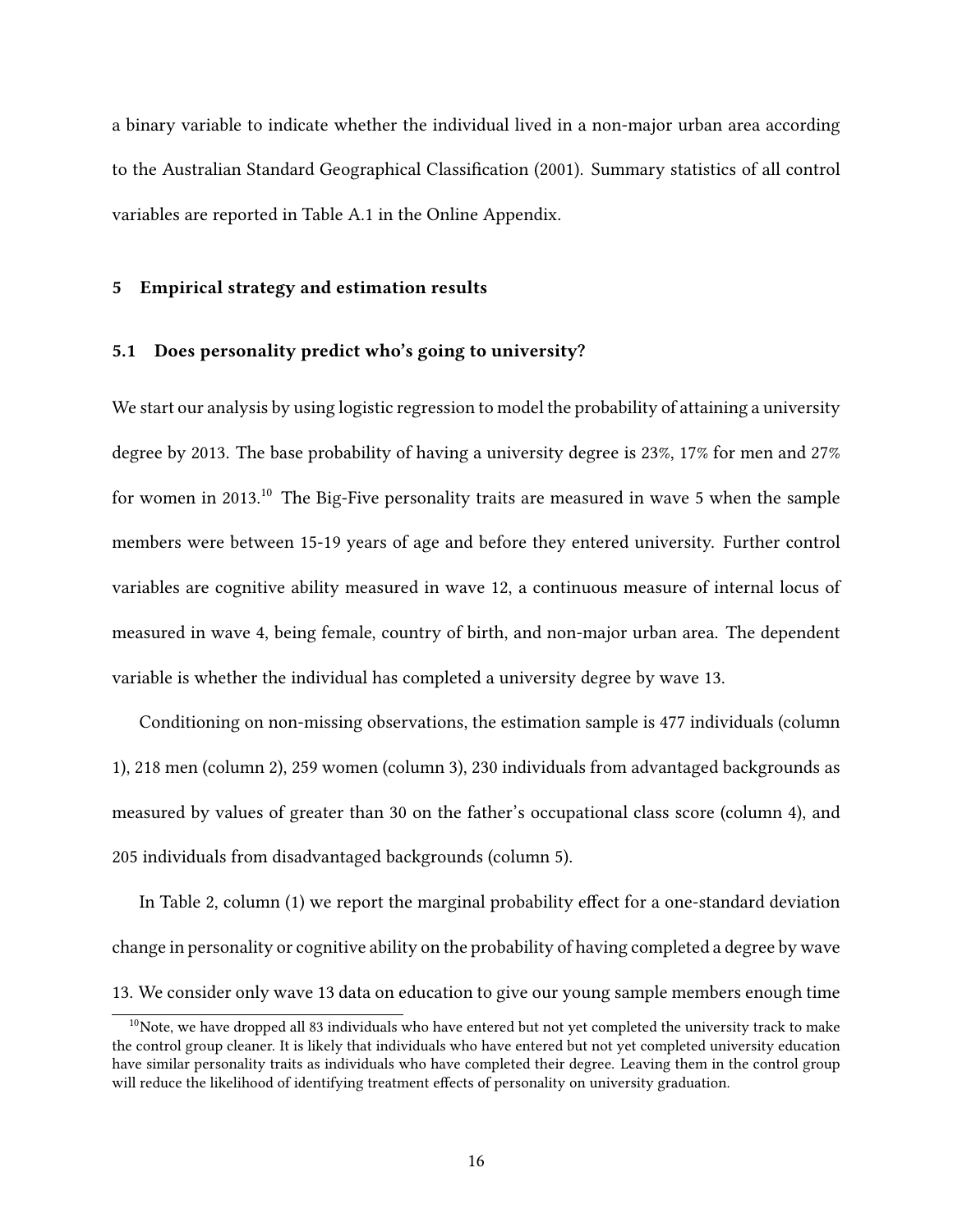|                               | (1)       | (2)       | (3)       | $\left( 4\right)$ | (5)       |
|-------------------------------|-----------|-----------|-----------|-------------------|-----------|
|                               | All       | Male      | Female    | High SES          | Low SES   |
| Cognitive ability (std.)      | $0.11***$ | $0.05***$ | $0.17***$ | $0.15***$         | $0.07***$ |
|                               | (0.02)    | (0.02)    | (0.03)    | (0.03)            | (0.02)    |
| Extraversion (std.)           | $-0.03$   | $-0.06**$ | $-0.01$   | $-0.04$           | $-0.02$   |
|                               | (0.02)    | (0.02)    | (0.03)    | (0.04)            | (0.02)    |
| Agreeableness (std.)          | 0.02      | $-0.01$   | 0.03      | 0.05              | 0.01      |
|                               | (0.02)    | (0.02)    | (0.03)    | (0.03)            | (0.02)    |
| Conscientiousness (std.)      | $0.05***$ | $0.05***$ | 0.04      | 0.05              | $0.05***$ |
|                               | (0.02)    | (0.02)    | (0.03)    | (0.03)            | (0.02)    |
| Emotional stability (std.)    | $-0.02$   | 0.01      | $-0.02$   | $-0.04$           | 0.01      |
|                               | (0.02)    | (0.02)    | (0.03)    | (0.04)            | (0.03)    |
| Openness to experience (std.) | 0.01      | 0.03      | $-0.01$   | $-0.05$           | 0.01      |
|                               | (0.02)    | (0.02)    | (0.03)    | (0.03)            | (0.03)    |
| Locus of control (std)        | $0.05**$  | 0.04      | $0.08**$  | $0.10**$          | $-0.01$   |
|                               | (0.02)    | (0.02)    | (0.04)    | (0.04)            | (0.02)    |
| Base prob                     | 0.23      | 0.17      | 0.27      | 0.32              | 0.15      |
| Pseudo $R^2$                  | 0.14      | 0.16      | 0.17      | 0.12              | 0.15      |
| Observations                  | 477       | 218       | 259       | 230               | 205       |

Table 2: A logit model for attaining a university degree by 2013, showing marginal effects at mean

*Note:* The sample includes individuals who were interviewed throughout waves 5 to 13. Personality is measured in wave 5, while university education is measured in wave 13. *Source:* HILDA, waves 5 to 13.

 $*$  p < 0.1,  $**$  p < 0.05,  $***$  p < 0.01. Standard errors in parentheses.

to enter (and complete) university. Many students from disadvantaged backgrounds, for instance, enter university as mature students.

Conscientiousness and internal locus of control, which is not part of the Big-Five personality inventory, are the only traits which are associated with degree attainment for this young sample. A one-standard-deviation increase in each increases the probability of degree attainment by 5 p.p. or 22%. While this effect is the same across the sexes and SES for conscientiousness, it varies substantially for internal locus of control. An increase of one-standard-deviation for women increases the probability of university graduation by 8 p.p. or 30%, and the returns are similarly high for young adults from high SES (10 p.p.).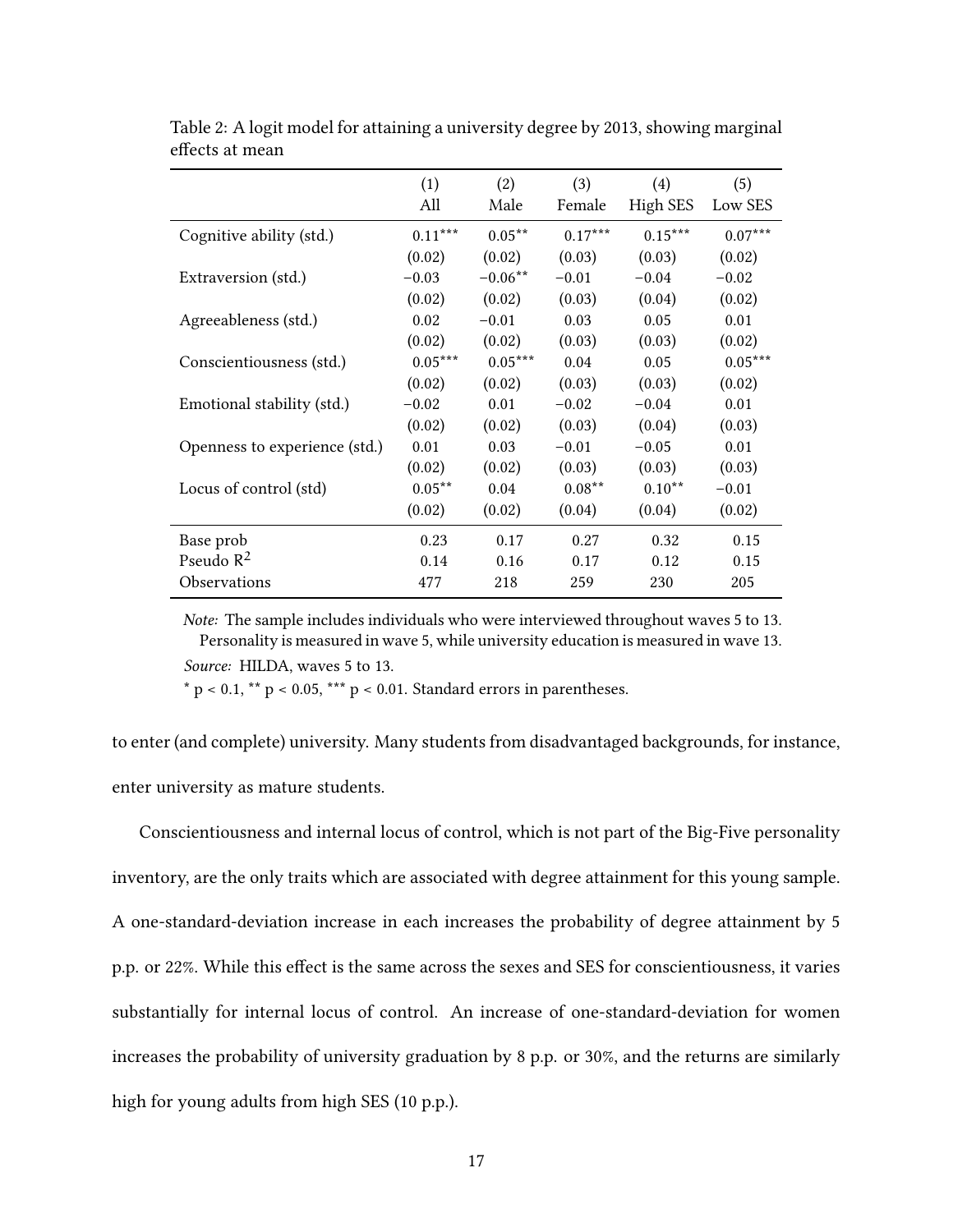Further, we still find a penalty of extraversion on university graduation but it is present only for men (-6 p.p.). Interestingly, youth openness to experience and emotional stability have no statistically-significant effect on the probability to obtain a university degree. These results are robust to considering the alternative dependent variable of having entered (or completed) the university track, which affects 33% of these young adults (Results are provided upon request). These effects are sizable as they capture between 50% and 100% of the effect of cognitive ability on university graduation.

#### **6 The influence of university education on personality change**

We have shown so far that individuals high on conscientiousness, cognitive ability, and internal locus of control and low on extraversion are distinctly more likely to obtain a university degree. In this section we will investigate whether university education changes students' personality traits. To answer this question, we first investigate how much change in the Big-Five personality traits we observe in our youth sample over an eight-year window (2005-2013) (Section 6.1) and then we test whether university education contributes significantly to this change (Section 6.2).

#### **6.1 How much personality change do we observe in the sample?**

On average, young adults become more conscientious by almost 0.5 of a standard deviation (SD), more agreeable by 0.25 SD, and less extroverted by 0.14 SD (See Table A.1 in the Online Appendix).<sup>11</sup> All personality trait changes are almost (but not fully) centered around zero because some individuals increase while others decrease their personality scores over time which can be observed in Figures 1(a) to 1(e). On the vertical axis we report the changes in the personality traits

<sup>&</sup>lt;sup>11</sup>When considering a four-year window, we observe on average a zero change for all of the Big-Five personality traits, a result that is also reported in Cobb-Clark and Schurer (2012).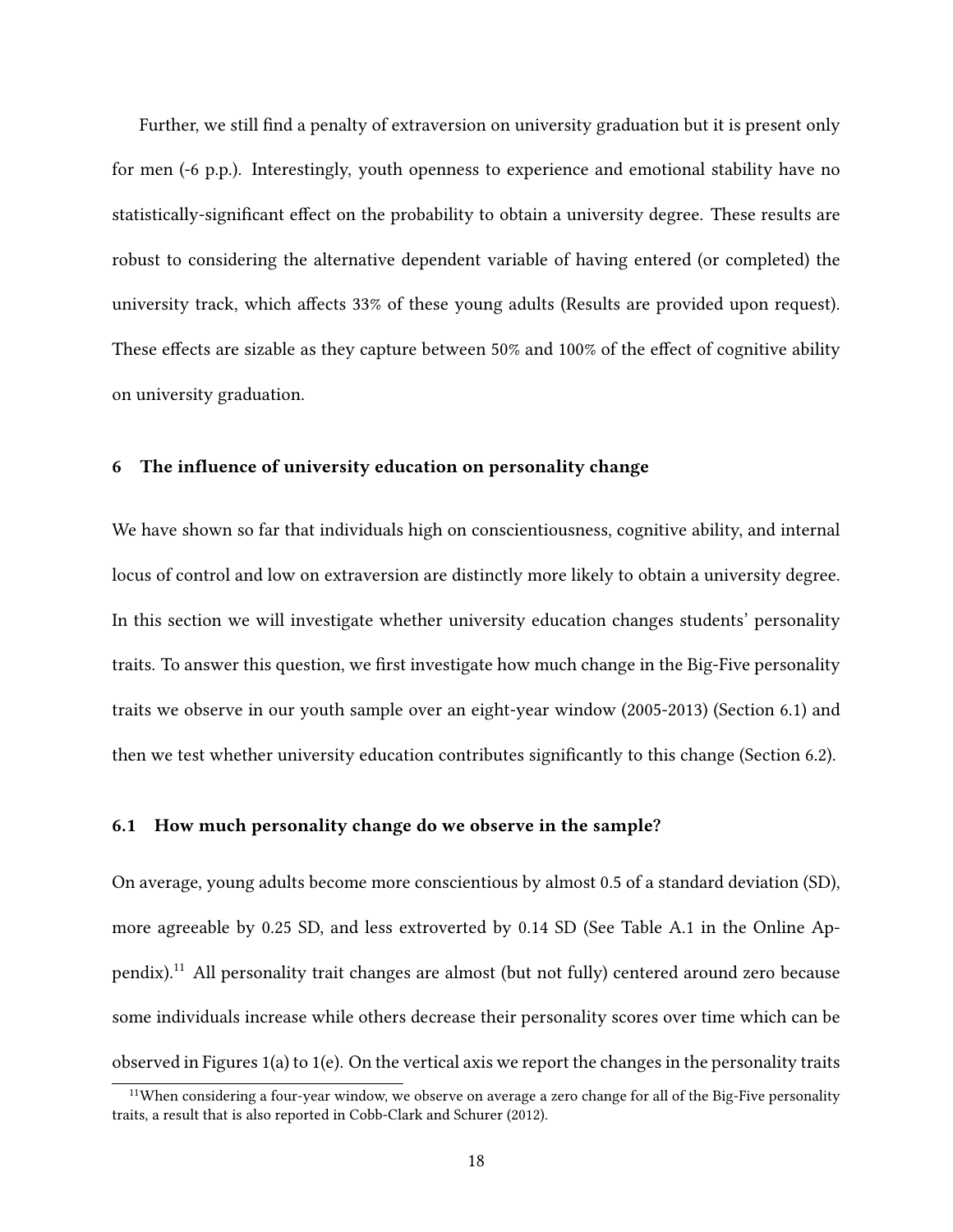on the original score. For instance, a negative change of 2 implies that the individuals reduced their score on average by 2 units on an index that ranges from 1 to 7. These figures demonstrate the almost normal distribution in changes for all of the Big-Five personality traits for the eight-year window. Important differences emerge across the sexes and social strata.

For some individuals the distribution is slightly shifted towards the left or right indicating a tendency to decreases or increase in the relevant personality trait. For instance, male adolescents from low socioeconomic backgrounds tend to become less emotionally stable, extraverted, and agreeable, and more open to experience, while men and women from high socioeconomic backgrounds tend to become more extraverted and more emotionally stable. Young women generally tend to become more agreeable and less open to experience, while young men tend to become slightly more open to experience independent from their socioeconomic backgrounds.

The distributional plots of personality change in Figure 1 do not tell us how many individuals change their personality scores in a statistically meaningful way, because the observed changes may be due to measurement error (Cobb-Clark and Schurer, 2012). To understand better the proportion of teenagers who significantly increase or decrease in their self-reported personality domains, we calculate what is referred to in the psychology literature as the *Reliable Change Index* (RCI) (Jacobson and Truax, 1991). It measures the proportion of individuals who decreased or increased their scores in a statistically-reliable way, taking into consideration the variation in personality observed in a "functional" population and the degree of noise in the measurement tool.<sup>12</sup> The RCI is calculated for each individual in the sample, and if the change between two time periods is greater than some cut-off value, then this change is deemed reliable. Personality

 $12$ This measure was initially devised to find a statistical criterion to assess the effectiveness of psychotherapy taking into consideration the variation of a particular state of mind in a normal, functional population and the reliability of the measurement tools a clinician has available to assess the state of mind of the patient.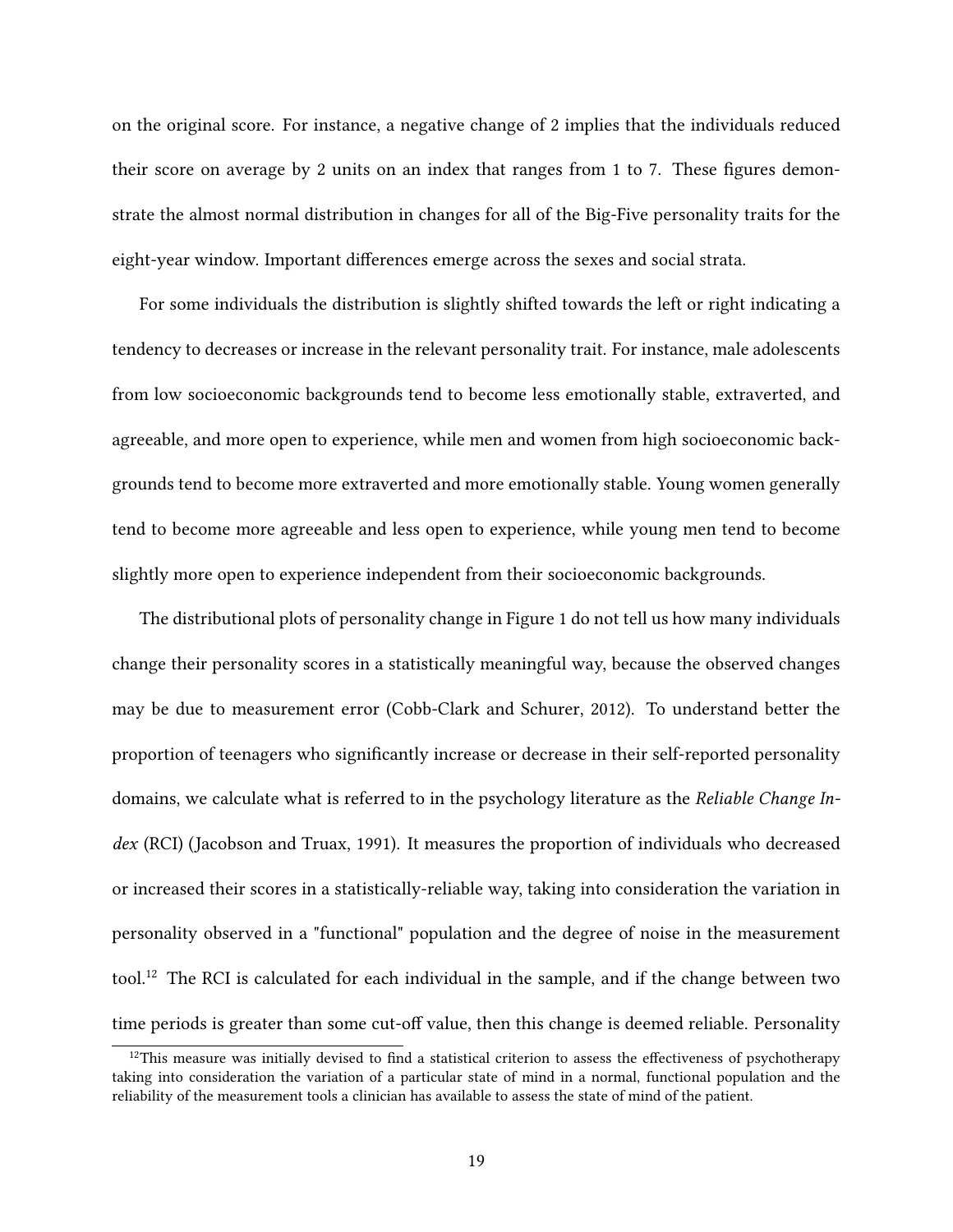

Figure 1: Change in Big-Five personality scores between 2005 and 2013, by gender and socioeconomic background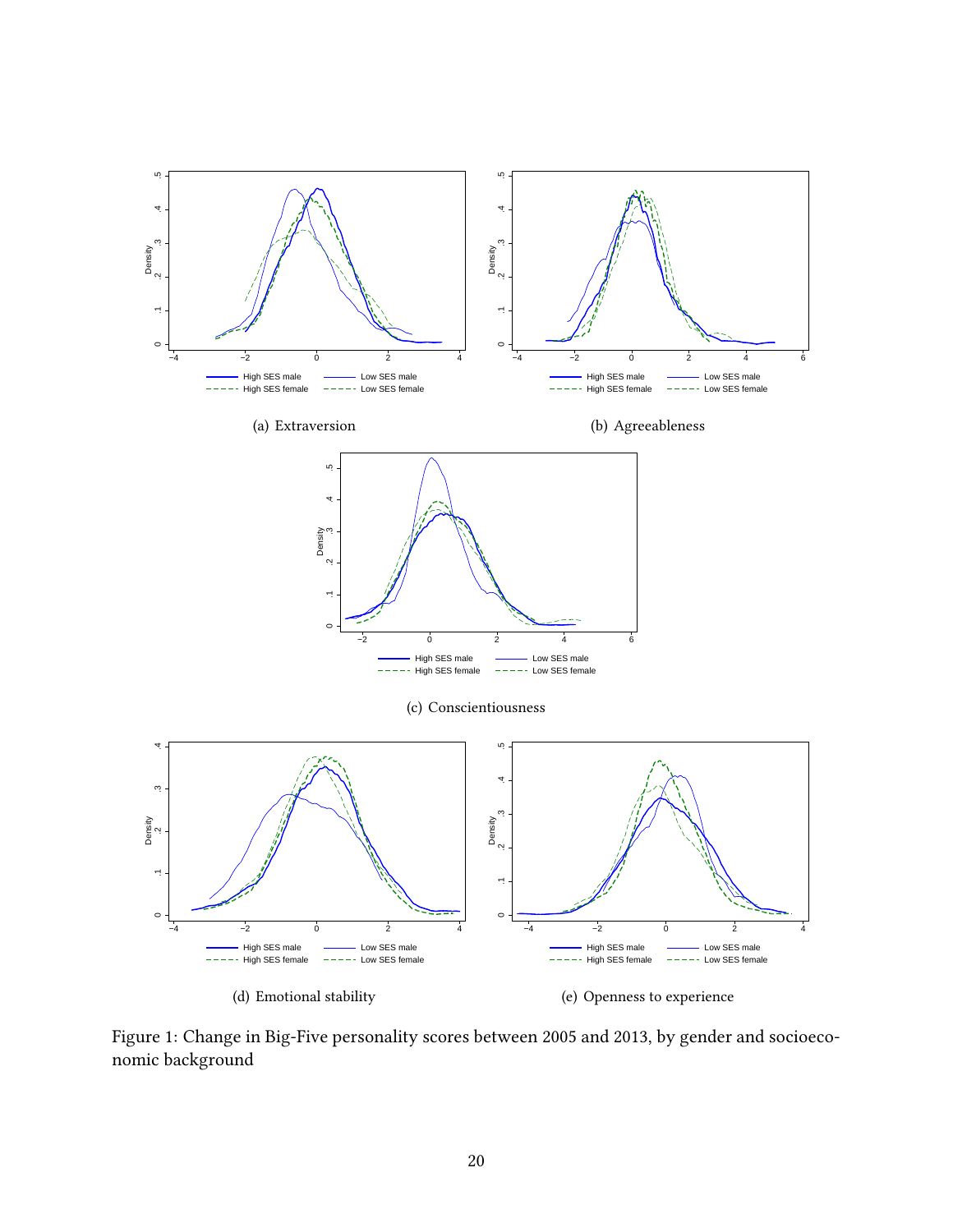changes that lie within two standard deviations within the mean personality score of the benchmark population are considered as unreliable or zero changes. Section A in the Online Appendix describes the construction of the RCI in detail.

Table 3 reports the RCI for each of the five personality traits for both medium- (2005-2009) and long-run (2005-2013) changes. Columns (1) and (4), (2) and (5), and (3) and (6) report the proportions of individuals who decrease, remain unchanged, and increase, respectively, in the respective personality domain in a statistically-reliable way. The majority of teenagers did not change their personality assessment over the eight-year time period. The most constant dimensions, in order of relevance, are extraversion (91% unchanged), openness to experience (89% unchanged), conscientiousness (81% unchanged), and emotional stability (80% unchanged). Agreeableness is the most malleable trait, for which more than 22% of the sample changed their self-reports. For some dimensions we find an asymmetry in the likelihood of experiencing increases relative to decreases. Almost seven times larger is the proportion of teenagers in our sample who become more conscientious than the proportion that become less conscientious (17% versus 2.5%). We find a similar asymmetry for agreeableness (15% versus 8%). For all other dimensions, there is roughly the same proportion of individuals that reduce and increase their personality scores. When considering a four-year window, we draw almost identical conclusions, with the exception that a larger proportion of teenagers did not change their personality scores in a reliable way.

We have shown that, even in young adulthood where individuals undergo a series of important life changes, personality is relatively stable over a long time period. Yet, personality is not fixed. The most malleable traits are agreeableness, conscientiousness and emotional stability, while the most fixed traits are extraversion and openness to experience. We will now turn to investigate whether university education, one of the most important environmental changes in a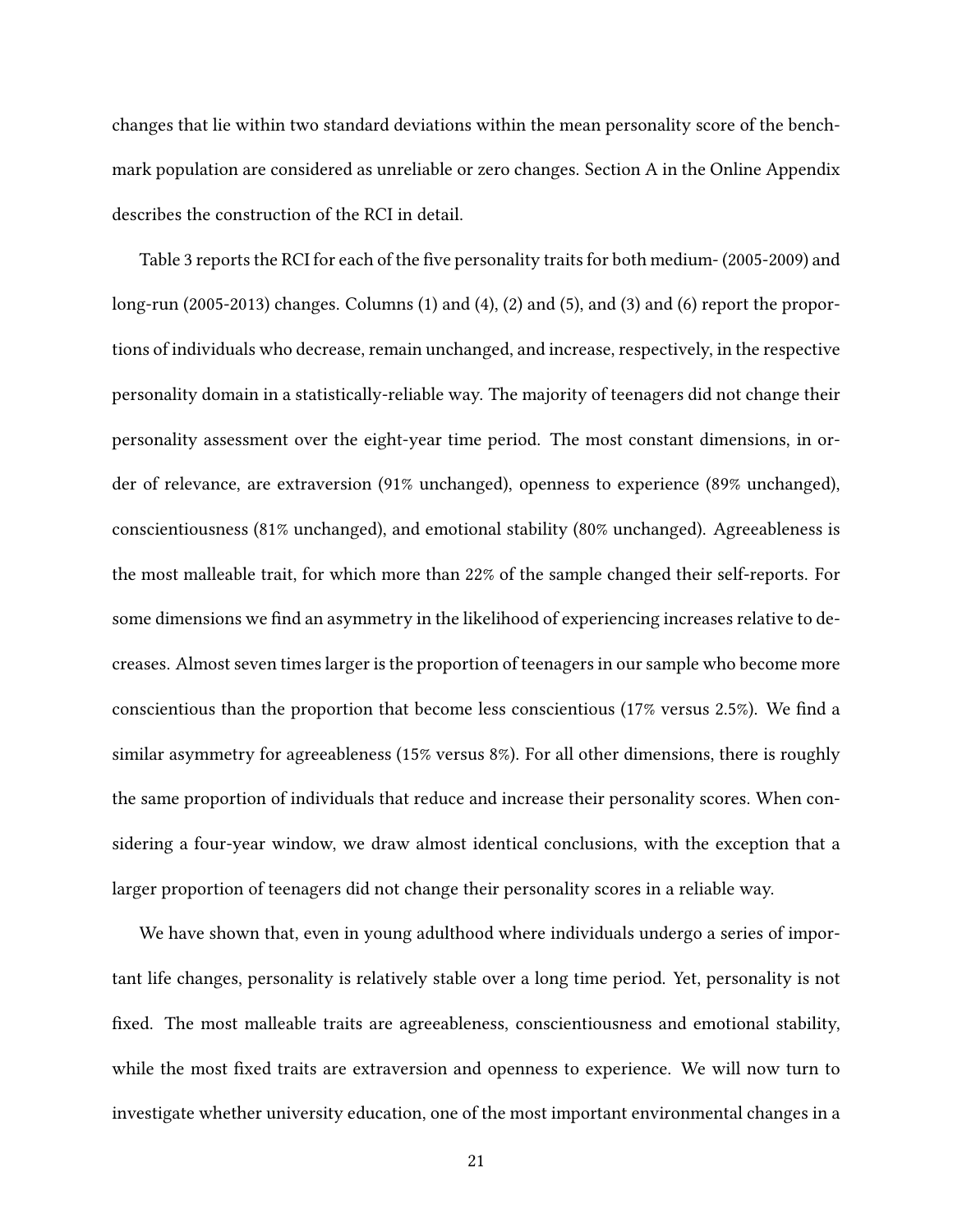|                        | Medium-run changes<br>2005 to 2009 |                        |       | Long-run changes<br>2005 to 2013 |            |          |  |
|------------------------|------------------------------------|------------------------|-------|----------------------------------|------------|----------|--|
|                        | Decrease                           | Unreliable<br>Increase |       |                                  | Unreliable | Increase |  |
| Extroversion           | 3.77                               | 93.02                  | 3.22  | 5.66                             | 90.74      | 3.60     |  |
| Agreeableness          | 8.58                               | 80.62                  | 10.81 | 7.82                             | 77.58      | 14.60    |  |
| Conscientiousness      | 5.01                               | 84.43                  | 10.57 | 2.52                             | 80.62      | 16.87    |  |
| Emotional stability    | 7.90                               | 83.14                  | 8.96  | 9.24                             | 80.06      | 10.70    |  |
| Openness to experience | 4.32                               | 91.16                  | 4.52  | 5.68                             | 88.51      | 5.81     |  |

Table 3: Reliable Change Index

*Note:* The RCI controls for both the noise in the personality measurement and the potentially large spread in the general population score of personality. See definition of Reliable Change Index in Eq. (1).

*Source:* HILDA, Waves 5, 9, and 13.

young adult's life, has explanatory power in explaining significant changes in personality scores.

#### **6.2 Does university change personality?**

To test whether university education shapes character traits we use both OLS and fixed effects regression models applied to our sample of 560 adolescents. The dependent variable is a measure of change in each of the Big-Five personality traits between 2005 and 2013, standardised to mean 0 and standard deviation of 1. The main independent variable is an indicator of having entered the university track by 2013 for at least one year, which makes up 33% or 185 individuals of the estimation sample. To allow for heterogeneity in the university effect, we include in our estimation model a continuous measure of the father's occupation class and an interaction term between the dummy variable of university track and the father's occupational class. As we standardise the father's occupational class score to mean 0 and standard deviation 1, the coefficient on this interaction term is interpreted in terms of 1 SD increase away from the zero mean.<sup>13</sup> There may be important differences in the effects by socioeconomic status as university education changes the

<sup>&</sup>lt;sup>13</sup>The fixed effects models do not include an interaction term between university education and father's social class for the reason that we were not able to construct confidence intervals for this interaction term.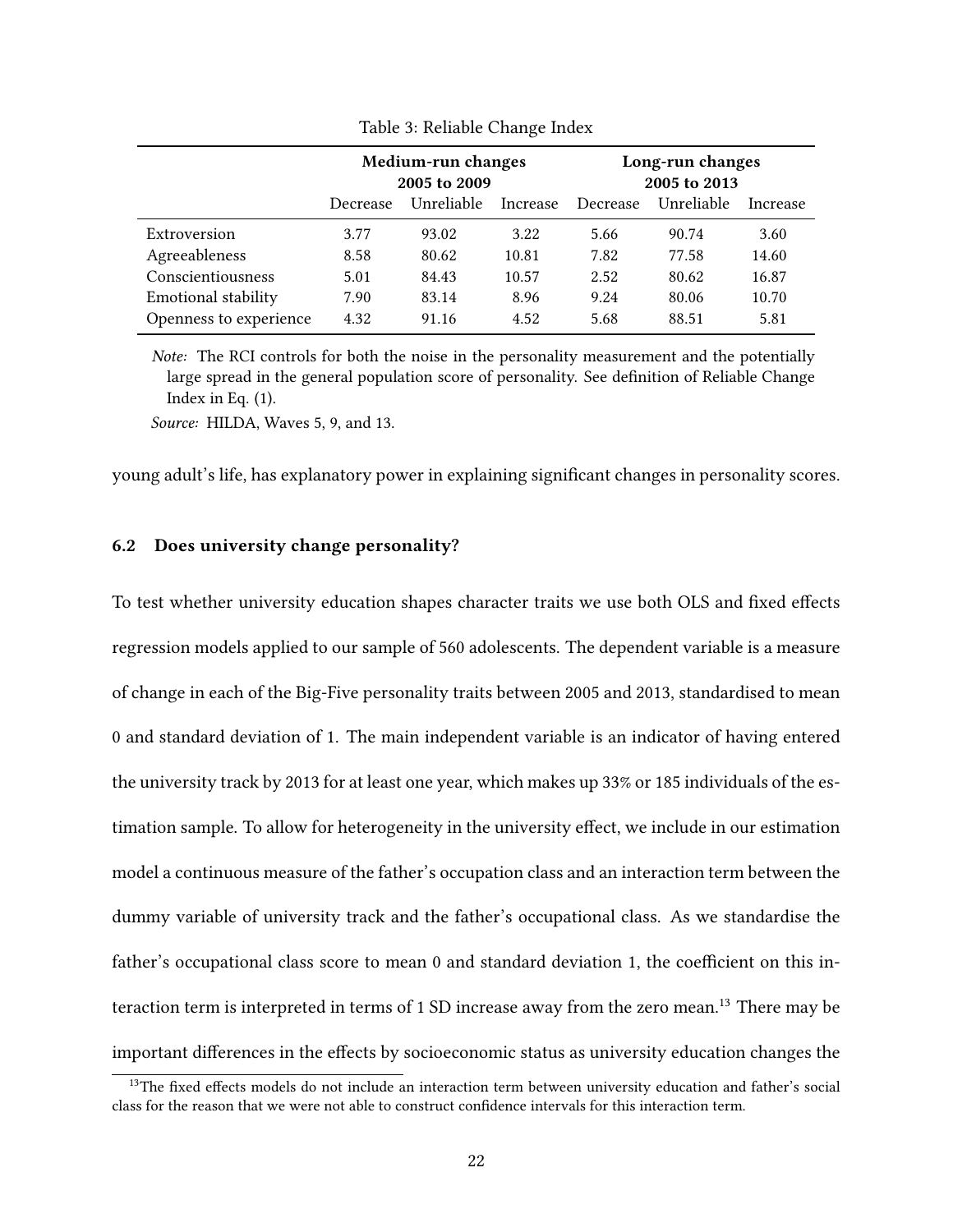peer group for those from low socioeconomic background to a much higher extent than for those from high socioeconomic backgrounds. Further control variables are gender, age, and location.

The estimation results for the full sample are reported in Table 4. Having entered the university track is associated with an increase in extraversion by one-third of a standard deviation (0.34 SD, standard error 0.09) for the average teenager.<sup>14</sup> The interaction effect between university track and father's occupational class is not statistically significant (0.04 SD, standard error 0.09). A similar conclusion is drawn from the first-difference estimator (T=2), but the treatment effect is slightly smaller (0.19 SD, standard error 0.09, lower panel in Table 4).

We find no statistically significant effects of university participation for the average teenager on changes in any other personality trait or mental health. The exception is agreeableness, for which an interesting heterogeneity by socioeconomic background emerges. Teenagers whose fathers' score two standard deviations below the mean occupational class (centered at 0) report positive changes in agreeableness of 0.46 SD, while teenagers whose fathers' score two standard deviations above the mean occupational class report negative changes of -0.46 SD.<sup>15</sup> A twostandard deviation increase or decrease in father's occupational class away from the mean implies that the father worked either in legislative/managerial or an elementary occupation, respectively.

The differential path in the evolution of agreeableness between the socioeconomic classes stems from the observation that young men and women from low socioeconomic backgrounds increase their levels of agreeableness while young men and women from advantaged backgrounds keep their levels constant while attending university. Both start out with the same levels of agree-

<sup>&</sup>lt;sup>14</sup>The average adolescent is born into a family where the father's occupation class score is standardised to  $0,$ or 49 on the original score that ranges from 4.9 to 100. Scores from 80 onward represent manual occupations of professionals, legislators, and managers. A score lower than 30 represent manual and elementary occupations.

<sup>&</sup>lt;sup>15</sup>The calculation is based on the estimated interaction term Complet(ed/ing) bachelor  $\times$  Father's occupational class (std.):  $0.00 \pm 2(SD) \times (-0.23)$ .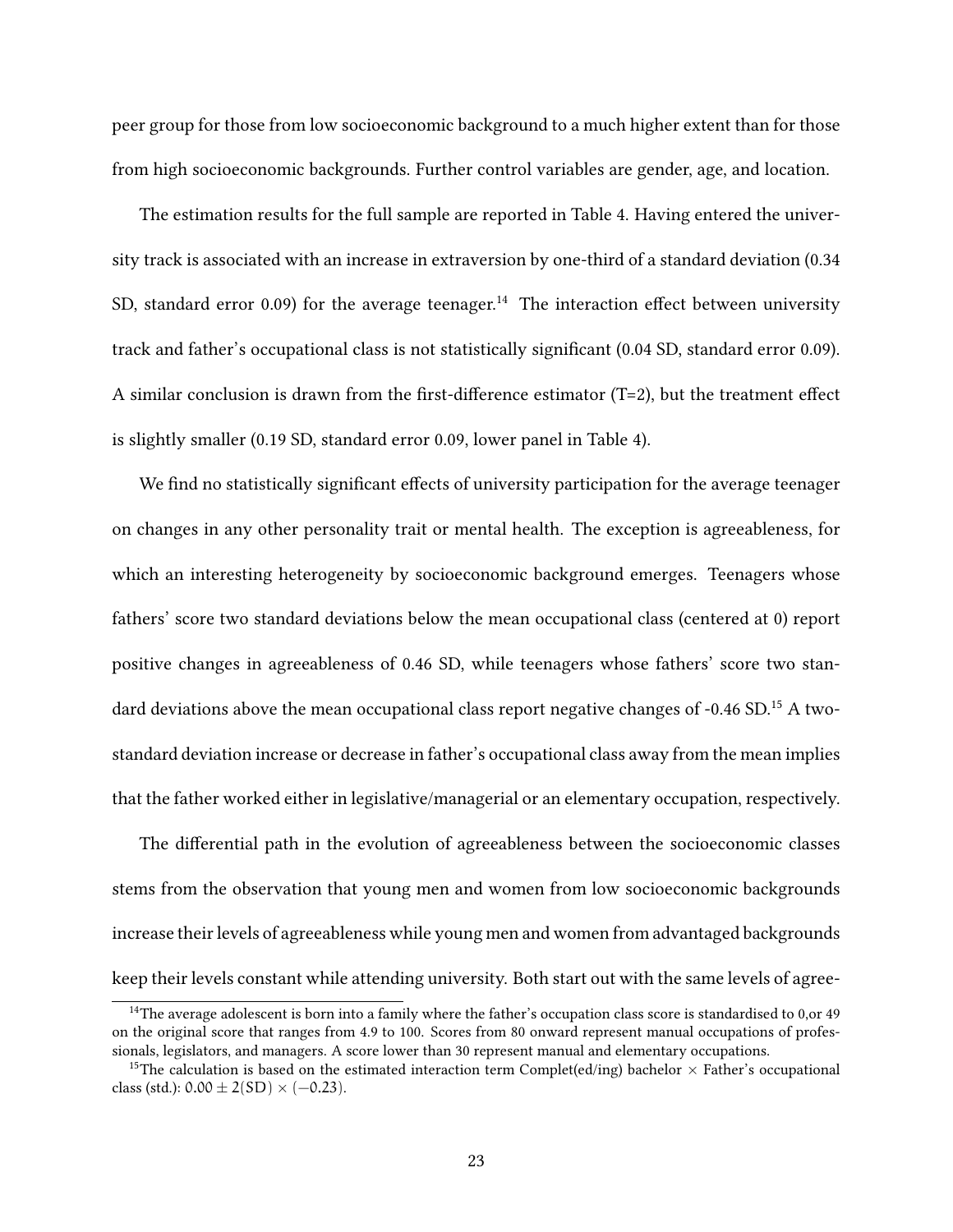ableness in 2005 in a statistical sense, but the average score is higher for children from advantaged backgrounds (5.15 versus 5.28, p-value = 0.66). By 2013, their scores differ by roughly one-third of a standard deviation (5.70 versus 5.35, p-value = 0.14). One explanation that is consistent with the observed data is that children from disadvantaged backgrounds adopt more strongly the behavioural styles governing interpersonal relationships at university.

Table 4: Estimated effects of university participation on changes in the Big-Five personality traits and mental health: OLS and Fixed Effects models

|                                                                                                 | (1)       | (2)       | (3)     | (4)     | (5)     | (6)     |  |
|-------------------------------------------------------------------------------------------------|-----------|-----------|---------|---------|---------|---------|--|
|                                                                                                 | Extro     | Agree     | Consc   | Emoti   | Openn   | Mental  |  |
| Cross-sectional analysis of change (OLS) between 2005 and 2013 (N=560)                          |           |           |         |         |         |         |  |
| Complet(ed/ing) bachelor                                                                        | $0.34***$ | 0.00      | $-0.09$ | 0.03    | 0.01    | 0.13    |  |
|                                                                                                 | (0.09)    | (0.09)    | (0.09)  | (0.09)  | (0.09)  | (0.09)  |  |
| Father occupational class (FOC) (std.)                                                          | $-0.02$   | 0.09      | $-0.06$ | $-0.07$ | $-0.05$ | $-0.09$ |  |
|                                                                                                 | (0.06)    | (0.06)    | (0.06)  | (0.06)  | (0.06)  | (0.06)  |  |
| Complet(ed/ing) bachelor $\times$ FOC (std.)                                                    | 0.04      | $-0.23**$ | 0.01    | $-0.08$ | $-0.01$ | $-0.06$ |  |
|                                                                                                 | (0.09)    | (0.09)    | (0.09)  | (0.09)  | (0.09)  | (0.08)  |  |
| R-squared                                                                                       | 0.03      | 0.03      | 0.02    | 0.02    | 0.01    | 0.02    |  |
| Longitudinal analysis of change (first-difference estimator) between 2005 and 2013 (N=560, T=2) |           |           |         |         |         |         |  |
| Complet(ed/ing) bachelor                                                                        | $0.19**$  | $-0.04$   | $-0.13$ | $-0.02$ | $-0.04$ | 2.13    |  |
|                                                                                                 | (0.08)    | (0.09)    | (0.09)  | (0.10)  | (0.09)  | (1.62)  |  |
| R-squared                                                                                       | 0.02      | 0.07      | 0.18    | 0.01    | 0.00    | 0.01    |  |

*Note:* Includes all respondents aged 15 to 19 in wave 5. Father's occupational class is defined via the Father's Occupational Prestige Score. A one-standard deviation increase in occupational prestige is 25 points on a scale from 0 to 100.

*Source:* HILDA, waves 5 and 13.

 $*$  p < 0.1,  $**$  p < 0.05,  $**$  p < 0.01. Standard errors in parentheses.

The positive extraversion effects are also obtained for both male (0.39 SD, standard error 0.14) and female adolescents (0.30 SD, standard error 0.13) (See Table 5 panel 1 and 2, OLS results). The positive effect of university participation for those from low socioeconomic backgrounds on becoming more agreeable is present only for men and not women. Being at university increases the agreeableness score by almost 1 SD of male teenagers whose fathers work in occupational classes that lie 2 SD below the mean (elementary workers). For boys born into privilege, i.e. whose fa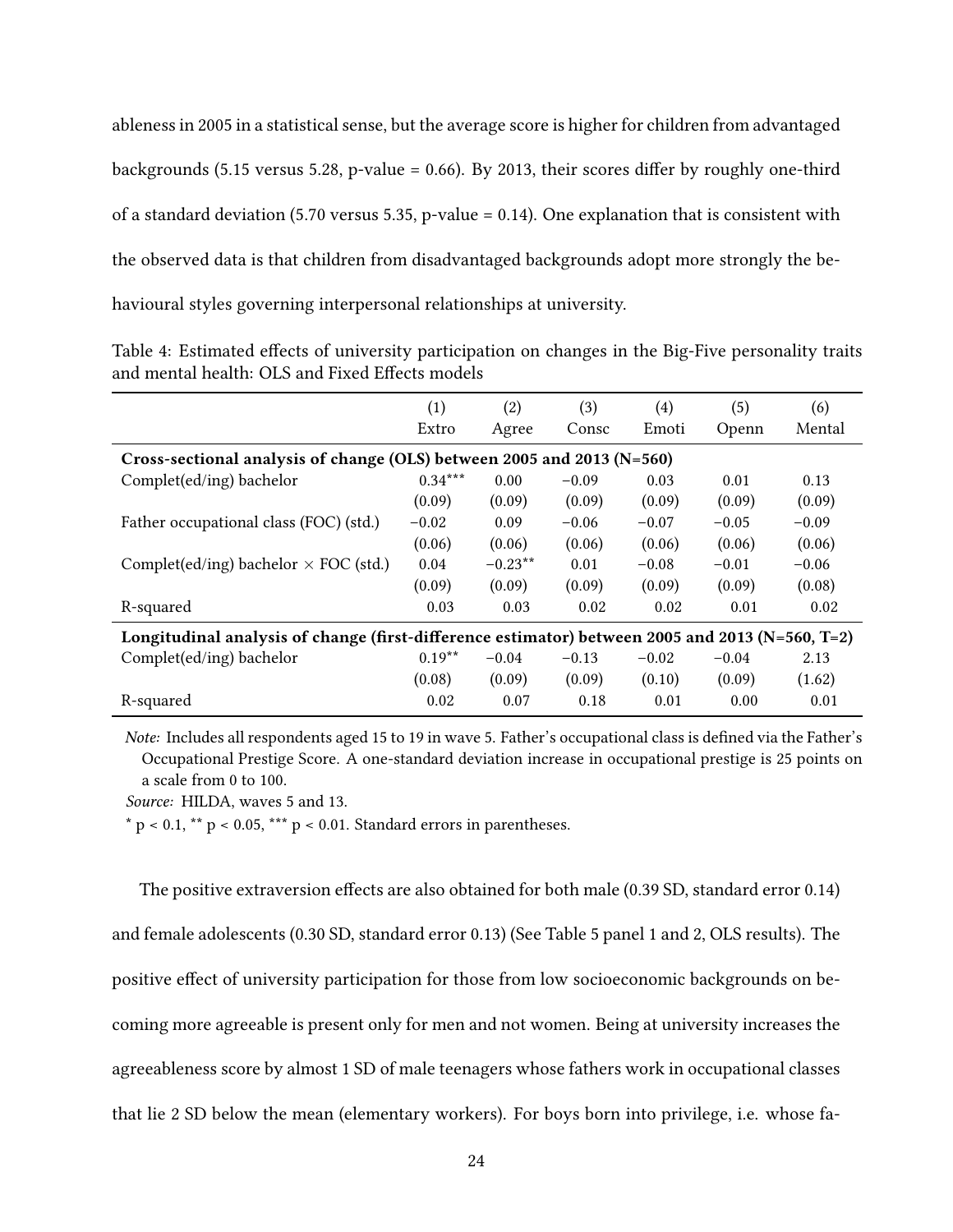thers work in occupations that lie 2 SD above the mean (legislators/managers), the equivalent decrease is 0.73 SD.<sup>16</sup> There are no differences in the effects of university participation on extraversion between teenagers from high and low socioeconomic status (See Table 5 panel 3 and 4, OLS results), and the same class gradient in changes in agreeableness emerges within low and high socioeconomic backgrounds.

It may be possible that we miss out on some of the treatment effects of university participation because we consider only changes along a continuum of personality, whereas treatment effects may matter at the extreme ends. The upper panel of Table 6 reports the marginal probability effects of university participation on the probability of increasing the respective personality trait by more than 1 SD.<sup>17</sup> Yet again, we confirm the treatment effect of university participation on the probability of experiencing positive changes in extraversion of more than 1 SD. The marginal probability effect is 7 percentage points, or, in terms of the base probability, a 39% increase.

In the lower panel of Table 6 we report the marginal probability effects of university participation (calculated for the mean father's occupational class) to report changes in personality in the extreme left-tail of the distribution (negative changes greater than 1 SD). Teenagers in university education are less likely to decrease in the following three traits by more than 1 SD: extraversion by 13 percentage points (significant at 1% level), agreeableness by 5 percentage points (significant at 10% level), and mental health by 9 percentage points (significant at 1% level). As proportion of the base probability, these probabilities imply a reduction in the probability by 50% (extraversion),

<sup>&</sup>lt;sup>16</sup>The calculation is based on the estimated interaction term Complet(ed/ing) bachelor  $\times$  Father occupational class  $(stat.): 0.13 \pm 2(SD) \times (-0.43).$ 

<sup>&</sup>lt;sup>17</sup>We estimate a logit model where the dependent variable is a binary indicator that takes the value 1 if the individual change in personality is greater than 1 SD, and 0 otherwise. The same specification is used as in the OLS models, including an interaction effect between Complet(ed/ing) bachelor and father's occupational class. Reported are the marginal probability effects for the interaction term is calculated at the mean of the father's occupational class which is centered at 0. The marginal effects in the logit model with interaction terms are calculated following Karaca-Mandic et al. (2012).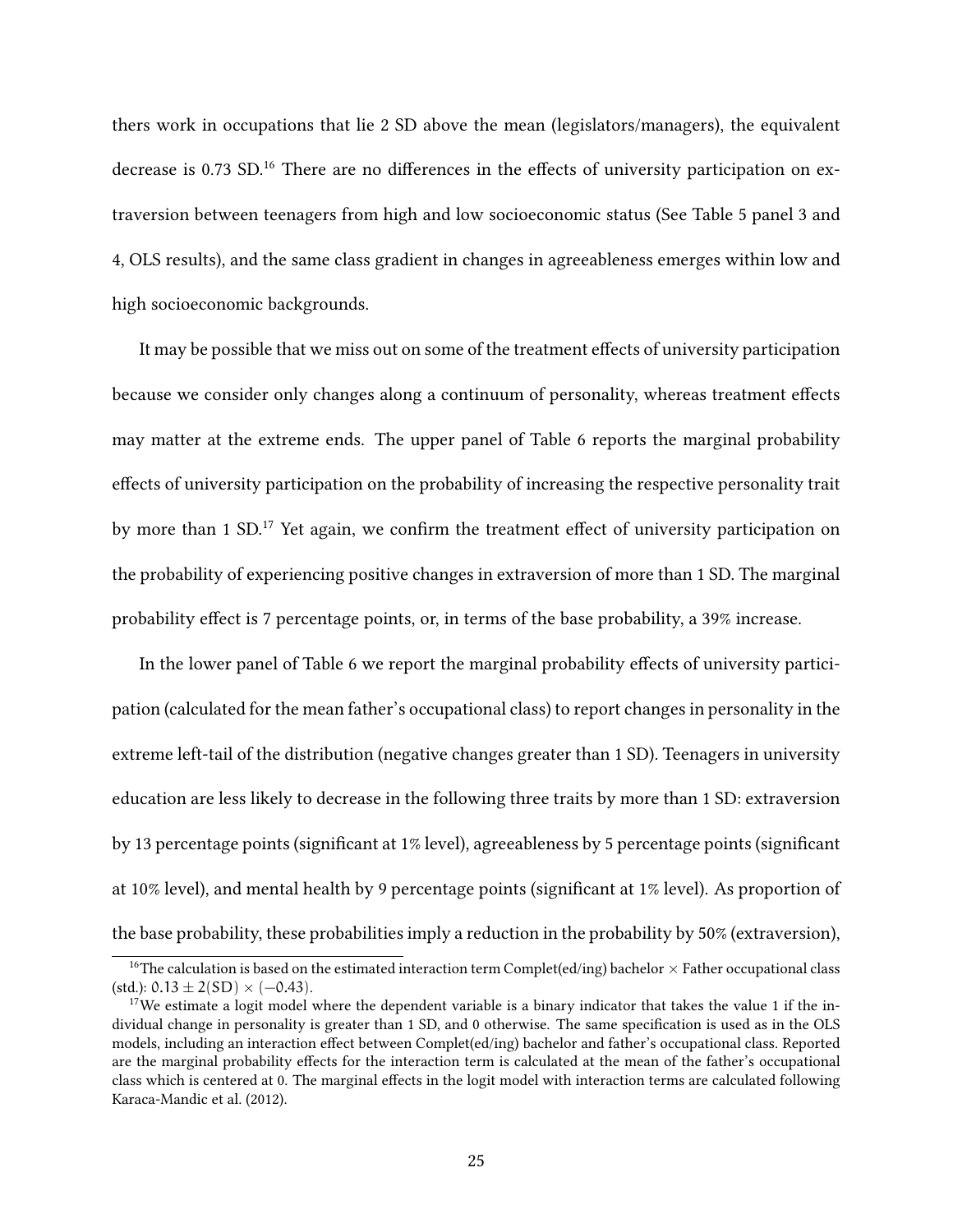|                                                                                             | (1)       | (2)        | (3)     | (4)       | (5)      | (6)     |
|---------------------------------------------------------------------------------------------|-----------|------------|---------|-----------|----------|---------|
|                                                                                             | Extro     | Agree      | Consc   | Emoti     | Openn    | Mental  |
| Male adolescents (N=248)                                                                    |           |            |         |           |          |         |
| Complet(ed/ing) bachelor                                                                    | $0.39***$ | 0.13       | 0.03    | 0.19      | 0.02     | 0.19    |
|                                                                                             | (0.14)    | (0.14)     | (0.14)  | (0.13)    | (0.15)   | (0.16)  |
| Father's occupational class (FOC) (std.) (std.)                                             | $-0.02$   | 0.10       | $-0.12$ | $-0.09$   | $-0.09$  | $-0.04$ |
|                                                                                             | (0.08)    | (0.09)     | (0.09)  | (0.08)    | (0.08)   | (0.07)  |
| Complet(ed/ing) bachelor $\times$ FOC (std.)                                                | 0.01      | $-0.43***$ | $-0.08$ | $-0.09$   | 0.02     | $-0.04$ |
|                                                                                             | (0.15)    | (0.14)     | (0.14)  | (0.12)    | (0.14)   | (0.14)  |
| $R^2$                                                                                       | 0.03      | 0.05       | 0.02    | 0.05      | 0.03     | 0.02    |
| Female adolescents (N=312)                                                                  |           |            |         |           |          |         |
| Complet(ed/ing) bachelor                                                                    | $0.30**$  | $-0.09$    | $-0.18$ | $-0.07$   | $-0.02$  | 0.11    |
|                                                                                             | (0.13)    | (0.11)     | (0.12)  | (0.12)    | (0.13)   | (0.11)  |
| Father's occupational class (FOC) (std.)                                                    | $-0.01$   | $0.10\,$   | 0.02    | $-0.05$   | 0.00     | $-0.13$ |
|                                                                                             | (0.08)    | (0.09)     | (0.08)  | (0.09)    | (0.09)   | (0.09)  |
| Complet(ed/ing) bachelor $\times$ FOC (std.)                                                | 0.04      | $-0.15$    | 0.01    | $-0.09$   | $-0.06$  | $-0.07$ |
|                                                                                             | (0.12)    | (0.12)     | (0.12)  | (0.12)    | (0.12)   | (0.11)  |
| $R^2$                                                                                       | 0.04      | 0.02       | 0.01    | 0.02      | 0.00     | 0.02    |
| Low SES ( $<$ mean score on father's occupational prestige index, N=255)                    |           |            |         |           |          |         |
| Complet(ed/ing) bachelor                                                                    | $0.34***$ | $0.24*$    | $-0.17$ | $-0.02$   | 0.08     | 0.12    |
|                                                                                             | (0.15)    | (0.13)     | (0.14)  | (0.13)    | (0.14)   | (0.13)  |
| Father's occupational class (FOC) (std.)                                                    | $-0.07$   | 0.11       | 0.10    | $-0.06$   | $-0.01$  | $-0.02$ |
|                                                                                             | (0.08)    | (0.08)     | (0.07)  | (0.08)    | (0.08)   | (0.07)  |
| Complet(ed/ing) bachelor $\times$ FOC (std.)                                                | 0.23      | $-0.23*$   | $-0.14$ | 0.16      | $-0.17$  | $-0.05$ |
|                                                                                             | (0.17)    | (0.13)     | (0.15)  | (0.14)    | (0.14)   | (0.12)  |
| $R^2$                                                                                       | 0.05      | 0.03       | 0.03    | 0.03      | 0.04     | 0.02    |
| High SES (High SES ( $\geqslant$ mean score on father's occupational prestige index, N=305) |           |            |         |           |          |         |
| Complet(ed/ing) bachelor                                                                    | $0.33***$ | $-0.19*$   | $-0.04$ | 0.04      | $-0.03$  | 0.12    |
|                                                                                             | (0.12)    | (0.11)     | (0.12)  | (0.12)    | (0.12)   | (0.12)  |
| Father's occupational class (FOC) (std.)                                                    | $-0.11$   | $-0.01$    | $-0.09$ | 0.04      | $-0.09$  | $-0.03$ |
|                                                                                             | (0.08)    | (0.08)     | (0.08)  | (0.08)    | (0.09)   | (0.08)  |
| Complet(ed/ing) bachelor $\times$ FOC (std.)                                                | $0.10\,$  | $-0.06$    | $-0.03$ | $-0.29**$ | $0.04\,$ | $-0.14$ |
|                                                                                             | (0.12)    | (0.11)     | (0.11)  | (0.11)    | (0.12)   | (0.12)  |
| $R^2$                                                                                       | 0.03      | 0.03       | 0.04    | 0.05      | 0.01     | 0.03    |

Table 5: Estimated effects of university participation on changes in the Big-Five personality traits and mental health by gender and socioeconomic status (OLS estimates)

*Note:* Includes all respondents aged 15 to 19 in wave 5.

*Source:* HILDA, waves 5 and 13.

 $*$  p < 0.1,  $**$  p < 0.05,  $***$  p < 0.01. Standard errors in parentheses.

42% (agreeableness), and 64% (mental health), respectively.

The marginal probability effects of university education on the left-tail of the distribution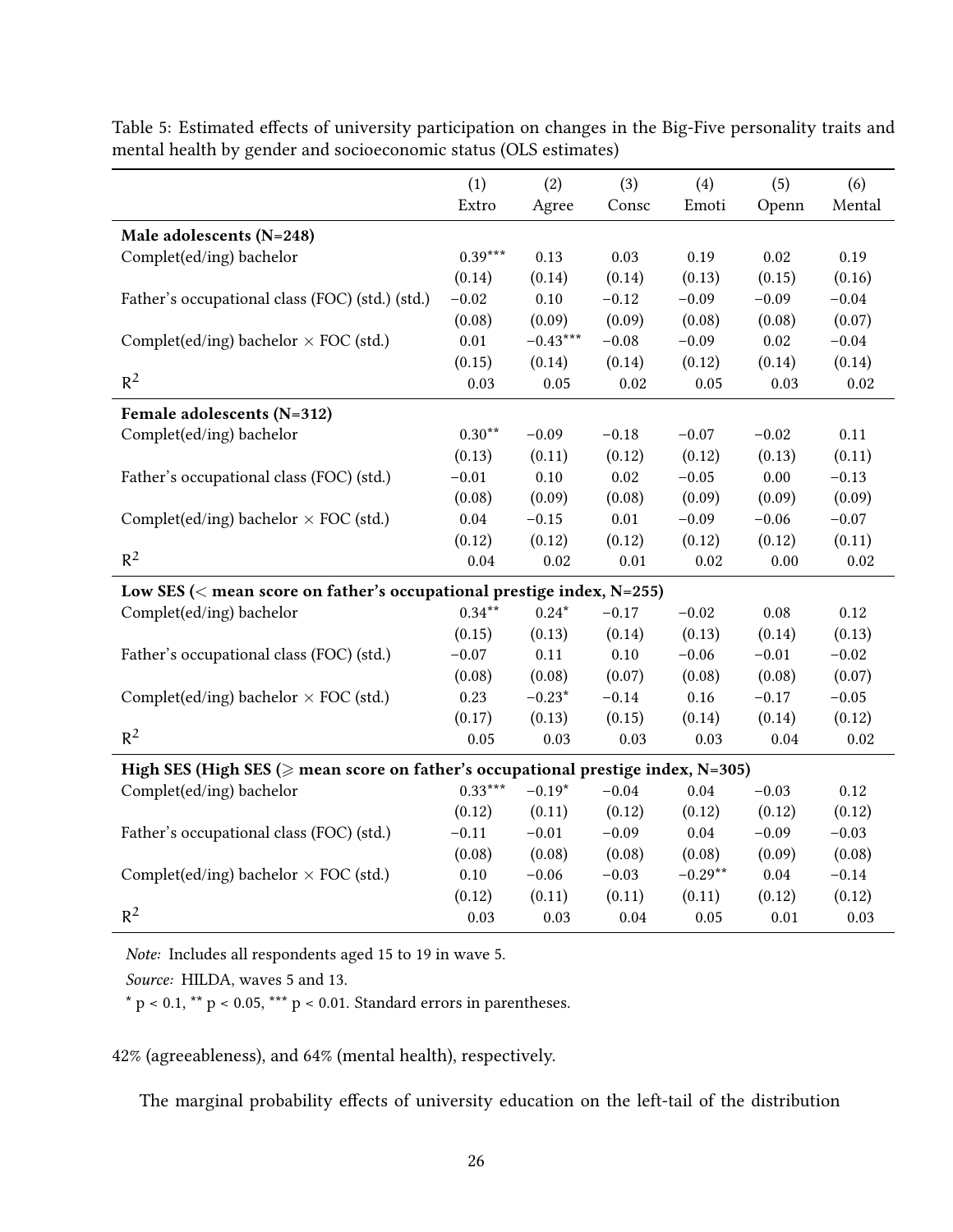|                                                             | (1)        | (2)      | (3)     | $\left( 4\right)$ | (5)     | (6)        |  |  |
|-------------------------------------------------------------|------------|----------|---------|-------------------|---------|------------|--|--|
|                                                             | Extro      | Agree    | Consc   | Emoti             | Openn   | Mental     |  |  |
| Probability to increase personality score by more than 1 SD |            |          |         |                   |         |            |  |  |
| Complet(ed/ing) bachelor                                    | $0.07*$    | $-0.05$  | $-0.04$ | $-0.03$           | $-0.04$ | $-0.02$    |  |  |
|                                                             | (0.04)     | (0.04)   | (0.04)  | (0.04)            | (0.04)  | (0.03)     |  |  |
| Base prob                                                   | 0.18       | 0.22     | 0.31    | 0.23              | 0.19    | 0.15       |  |  |
| Pseudo $R^2$                                                | 0.01       | 0.02     | 0.01    | 0.03              | 0.03    | 0.03       |  |  |
| Probability to decrease personality score by more than 1 SD |            |          |         |                   |         |            |  |  |
| Complet(ed/ing) bachelor                                    | $-0.13***$ | $-0.05*$ | 0.01    | $-0.03$           | 0.00    | $-0.09***$ |  |  |
|                                                             | (0.04)     | (0.03)   | (0.03)  | (0.04)            | (0.03)  | (0.03)     |  |  |
| Base prob                                                   | 0.26       | 0.12     | 0.09    | 0.18              | 0.17    | 0.14       |  |  |
| Pseudo $R^2$                                                | 0.02       | 0.04     | 0.03    | 0.02              | 0.00    | 0.03       |  |  |
| <b>Observations</b>                                         | 560        | 560      | 560     | 560               | 560     | 560        |  |  |

Table 6: A logit for if Big-5 and mental health has increased (upper panel) or decreased (lower panel) by more than 1 SD between 2005 and 2013

*Note:* Respondents aged 15 to 19 in wave 5. Marginal effects for treatment effect captures interaction with father's occupational class (evaluated at the mean value in the sample, 0) and is calculated following Karaca-Mandic et al. (2012).

*Source:* HILDA, wave 5 and 13.

 $*$  p < 0.1,  $**$  p < 0.05,  $***$  p < 0.01. Standard errors in parentheses.

are larger than the marginal probability effects on the right-tail of the distribution (p-value < 0.001). These results imply that a) we find robust statistically significant effects of university participation at all parts of the change distribution, but b) the effects are asymmetric. In light of a general trend of adolescents to become less extraverted over time, as reported in Table 3 (columns 5-6), we conclude that individuals who go to university are not generally more likely to become more extraverted, but they are less likely to follow the general trend of decreasing their extraversion scores. This result is of particular interest, as we have shown previously that both in the general population and teenagers high on extraversion are less likely to self-select into university education.

Last, it should be noted that we cannot find any effect of university participation on decreases in emotional stability or mental health, which we would expect if university education entails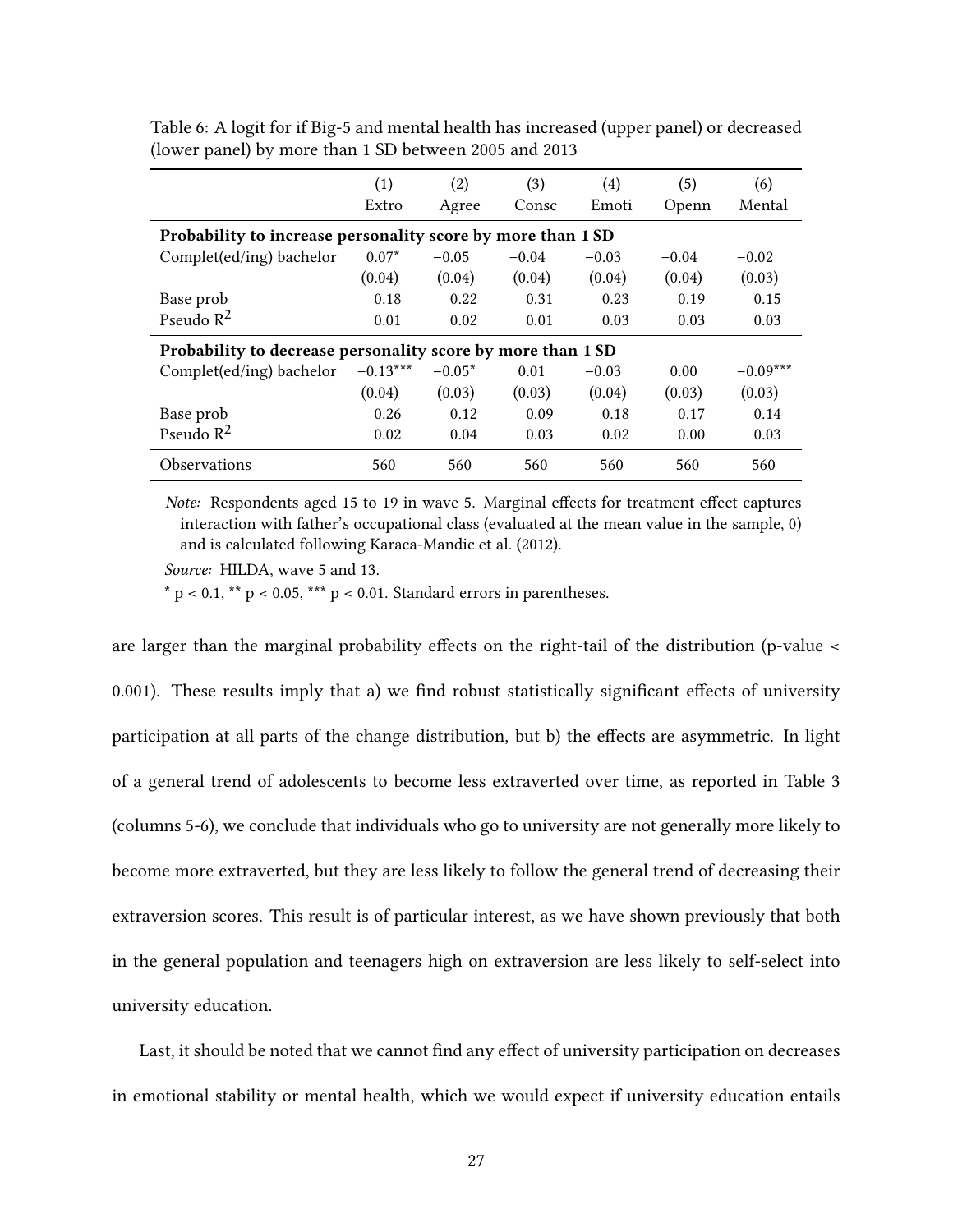strong psychic costs. Following the mental health path separately for the treatment and the control group from 2005 and 2013 (See Figure A.1 in the Online Appendix), we are able to show that at most, the mental health of adolescents who go to university at some point in time between 2005 and 2013 is steadily increasing, while the path of those who do not is decreasing. Yet, these changes are not statistically significant.

#### **6.3 Robustness check: Coarsened exact matching**

One drawback of the above method to study personality-score changes is that we cannot control for the fact that teenagers in 2005 start out at different positions in the personality distribution, and therefore maybe more or less likely to move up or down the scale over time. This holds especially true for individuals who self-select into university education. As shown in Table 2, teenagers high on conscientiousness and low on extraversion (men) are more likely to complete a university degree at a later stage. For these individuals, being at the high end of the conscientiousness or low end of the extraversion scales in 2005, a further increase or decrease in self-reports is less likely in 2013 than teenagers in the comparison group who started out at a lower or higher level, respectively, in 2005.

To get a better handle of this potential identification problem, we complement the regression analysis by employing a coarsened exact matching estimator that allows us to better and more transparently balance the data between treatment and control group. In a first step, we find a perfect statistical twin for as many teenagers who entered university based on the original data. In a second step one could either use regression analysis on the pruned data to further control for the levels of those continuous variables which were widely coarsened into binary categories or calculate the average treatment effect on the treated as a difference in the means between the two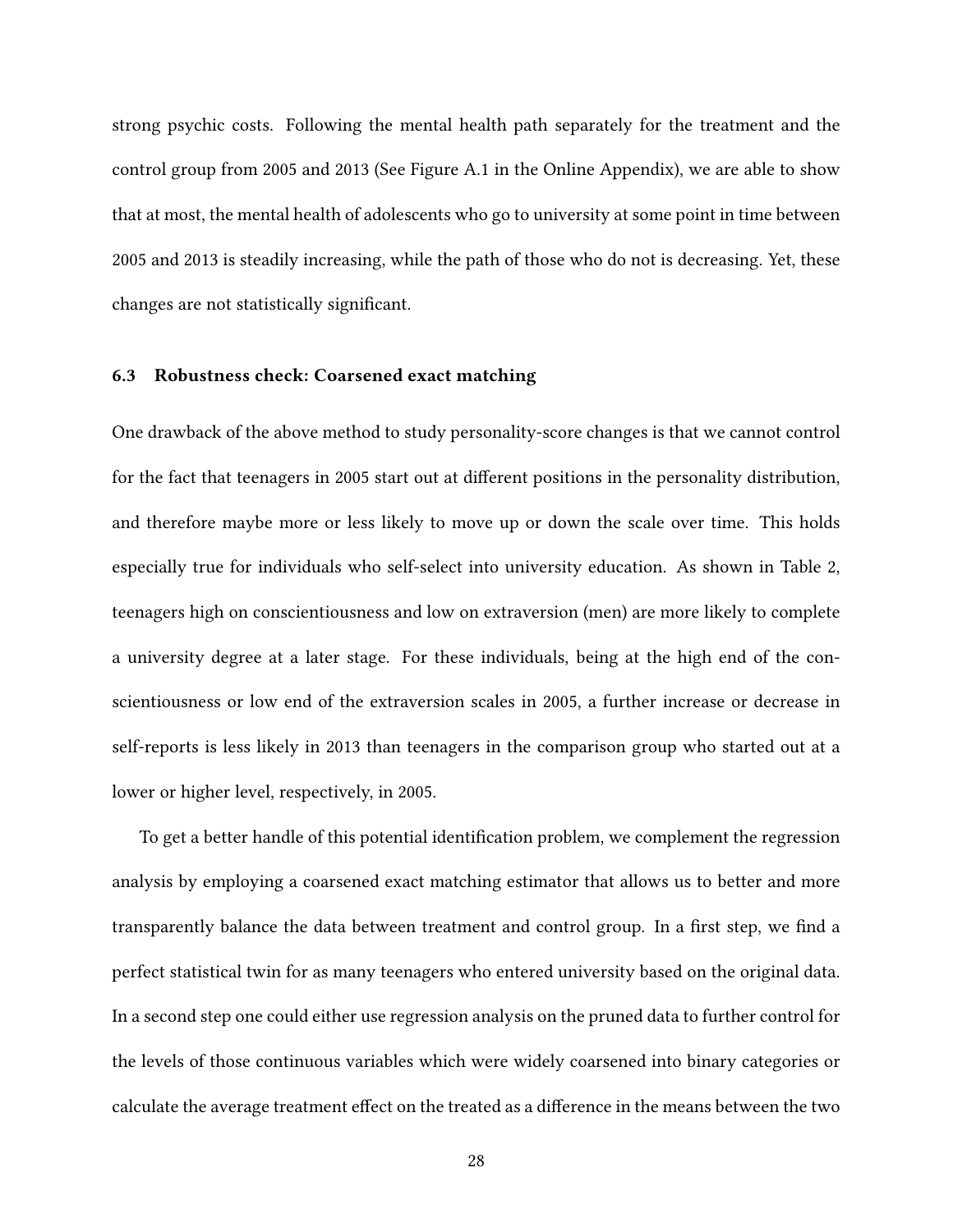groups for perfect matches.<sup>18</sup> This approach has the advantage that we do not need to ex ante fix the number of matched units, usually to twice the number of treated individuals.It controls for the number of matches by setting the tuning parameters (Iacus et al., 2011).

We match individuals on the basis of the following criteria: Sex (0,1); Age: Being above versus being at or below age 25 in 2013 (0,1); Mother's education: whether mother has completed year 11, year 12, or any educational qualification after leaving school (0,1); Family household income: Being above or at the mean household income versus being below (0,1); Degree of urbanization: Major urban versus non-major urban (0,1); Being from an English-speaking background (0,1); Personality: Above versus below 4 (on a 7-point scale) for each of the five personality domains, respectively  $(5 \times 0,1)$ . Out of 210 teenagers who went to university at some point in time after 2005 and strictly before 2013, we could perfectly match 105 individuals (52%), and we could match 93 out of the 153 individuals who completed a university degree (61%).

On the basis of a perfect-statistical twin comparison, we cannot find statistically-significant changes in any of the five traits at conventional significance levels (5% or better) due to university education (See A.2 in the Online Appendix). However, we do find an economically meaningful difference in personality change between treatment and control group for extraversion. The change in extraversion for the control group is -0.17 SD, whereas for the treatment group (teenagers who enrolled into or completed a university degree) this change was 0 (p-value of 0.45). The difference between the two groups is only significant at the 17% significance level, but the result confirms our previous conclusions: most adolescents became less extraverted over time, whereas teenagers who have entered the university track did not change their extraversion levels. A qualitatively similar result is obtained for the smaller treatment group of 93 individuals

<sup>18</sup>See Schurer et al. (2015) and Jones et al. (2011) for similar approaches in the economics literature.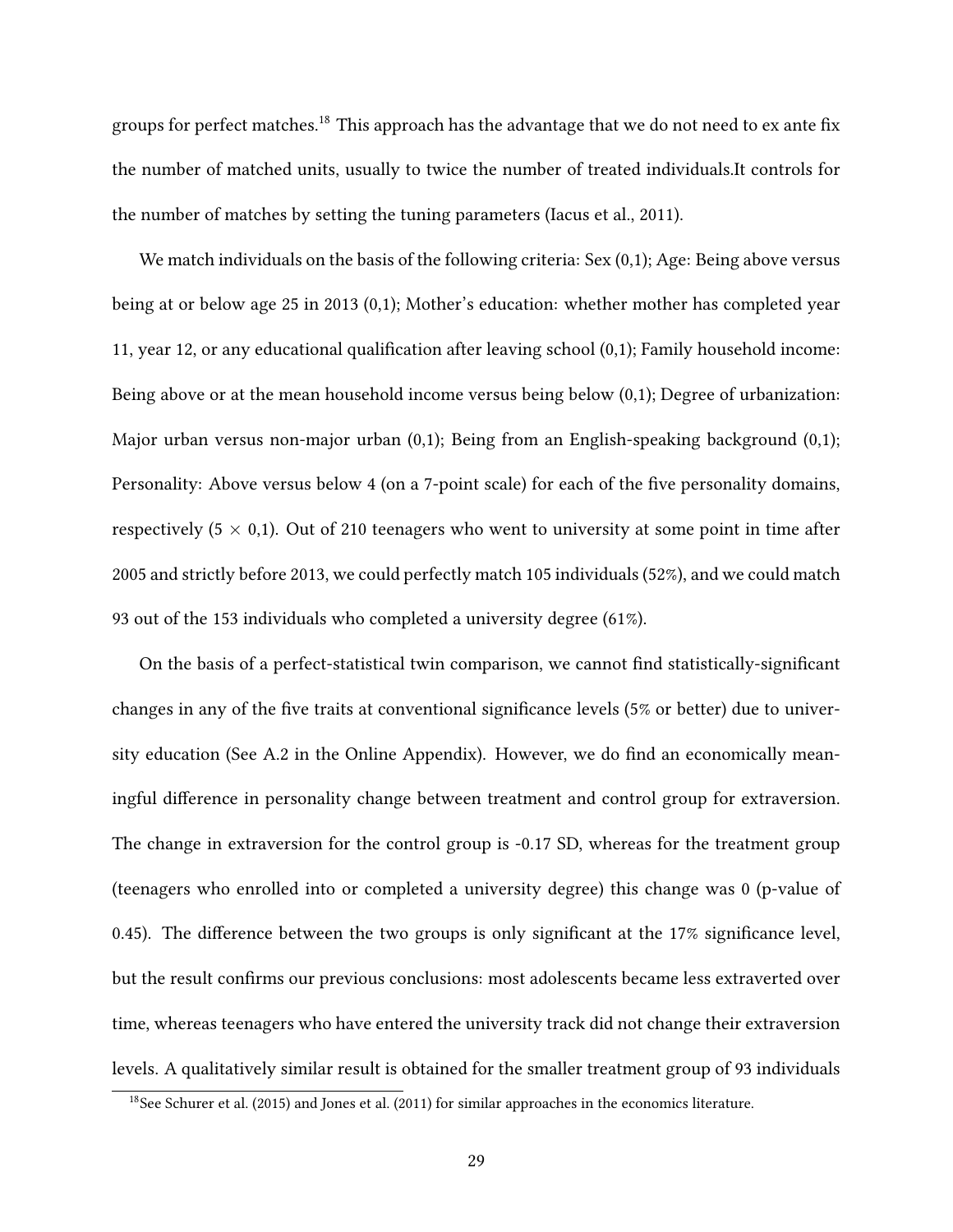who completed university education between 2005 and 2013. Given the small sample it is not surprising to obtain very imprecise estimation results and we cannot explore the heterogeneity in the treatment effect across gender and socioeconomic disadvantage.

#### **7 Conclusion**

A recent discussion in the media has emerged on whether universities should alter their recruitment policies and which skills other than field-specific knowledge they should teach. The New York Times featured many opinion pieces reflecting this change in thinking. Various articles from leading scholars and journalists emphasised the need to improve students' creativity, socioemotional skills, attributes of ownership, and the ability to learn on the fly.

To contribute to this discussion from an empirical perspective, we explored in this study which personality traits are associated with the probability to obtain a university degree and which of these skills are boosted by university education. Following a sample of 15-19 year old teenagers from 2005 until 2013, we find that high levels of conscientiousness and internal locus of control tendencies, and low levels of extraversion, over and above the influence of cognitive ability, are strong predictors of degree attainment. These results strengthen Lundberg's (2013) finding on conscientiousness and (low) extraversion, and Coleman and Deleire's (2003) finding on internal locus of control as boosters of human capital investments. Measures of conscientiousness, internal locus of control, and extraversion could therefore be useful selection indicators for university entry in addition to grade-point averages.

On the other hand, we find little evidence that universities shape personality traits that are commonly associated with a hard work ethic (conscientiousness) and intellect (openness to experience). However, our data shows that university education boosts levels of extraversion, a result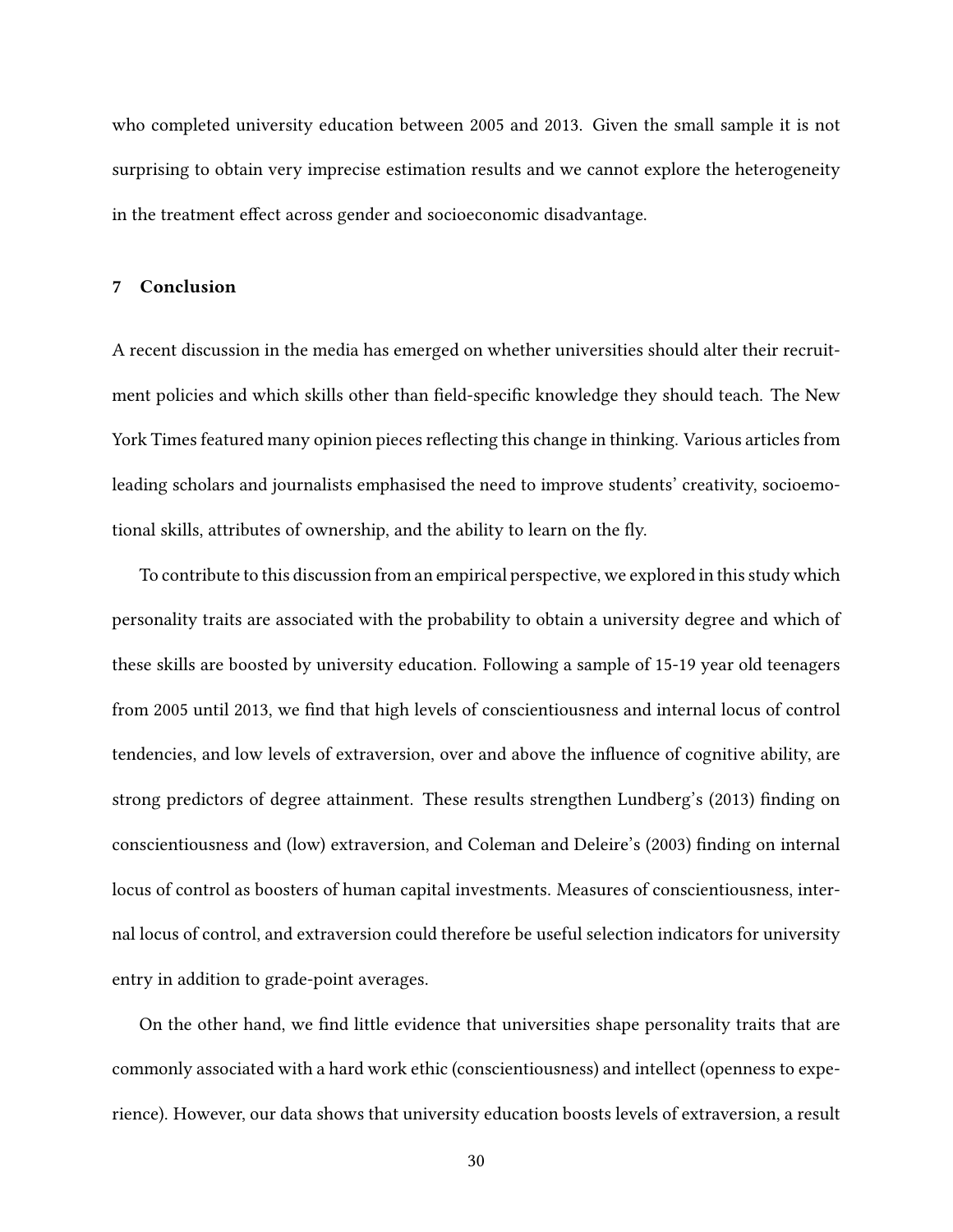that holds even when controlling for individual-specific heterogeneity and differences in initial starting values. Moving from adolescence into young adulthood, most individuals experience a general decline in extraversion, but individuals who go to university do not. Extraversion captures mostly sociability and an outward orientation. University life may foster these tendencies because it encourages participation in club activities, social functions, and communication with fellow students and academic staff.

We have also explored the possibility that individuals who go on to university suffer substantial psychic costs (Heckman et al., 2006), which may deter children from low socioeconomic backgrounds more strongly. Over an eight-year window, adolescents who go to university are no more likely to develop mental health problems or become less emotionally stable than comparable adolescents who do not. If anything, university education helps to reduce this probability at the extreme end of the distribution and to strengthen other personality traits that are deemed valuable to society: students from low socioeconomic backgrounds tend to become more agreeable, which is a measure of collaboration, through university education.

Finally, our study cannot answer why it is so difficult for adolescents from disadvantaged backgrounds to enter the university track. While 50% of adolescents from advantaged backgrounds enter university by 2013, only 25% do so from low socioeconomic backgrounds. Social equity programmes exist in Australia to create a 'culture of possibilities' (Leigh, 2014), but they are a recent phenomenon (Bradley et al., 2008). The Higher Education Participation and Partnership Program (HEPPP) introduced by the last Labour Government provided universities with AUS\$50 million in Commonwealth funding to undertake activities to improve access, boosting retention, and completion rates of students from low socioeconomic status. No research yet exists that has assessed the effectiveness of these social equity programmes.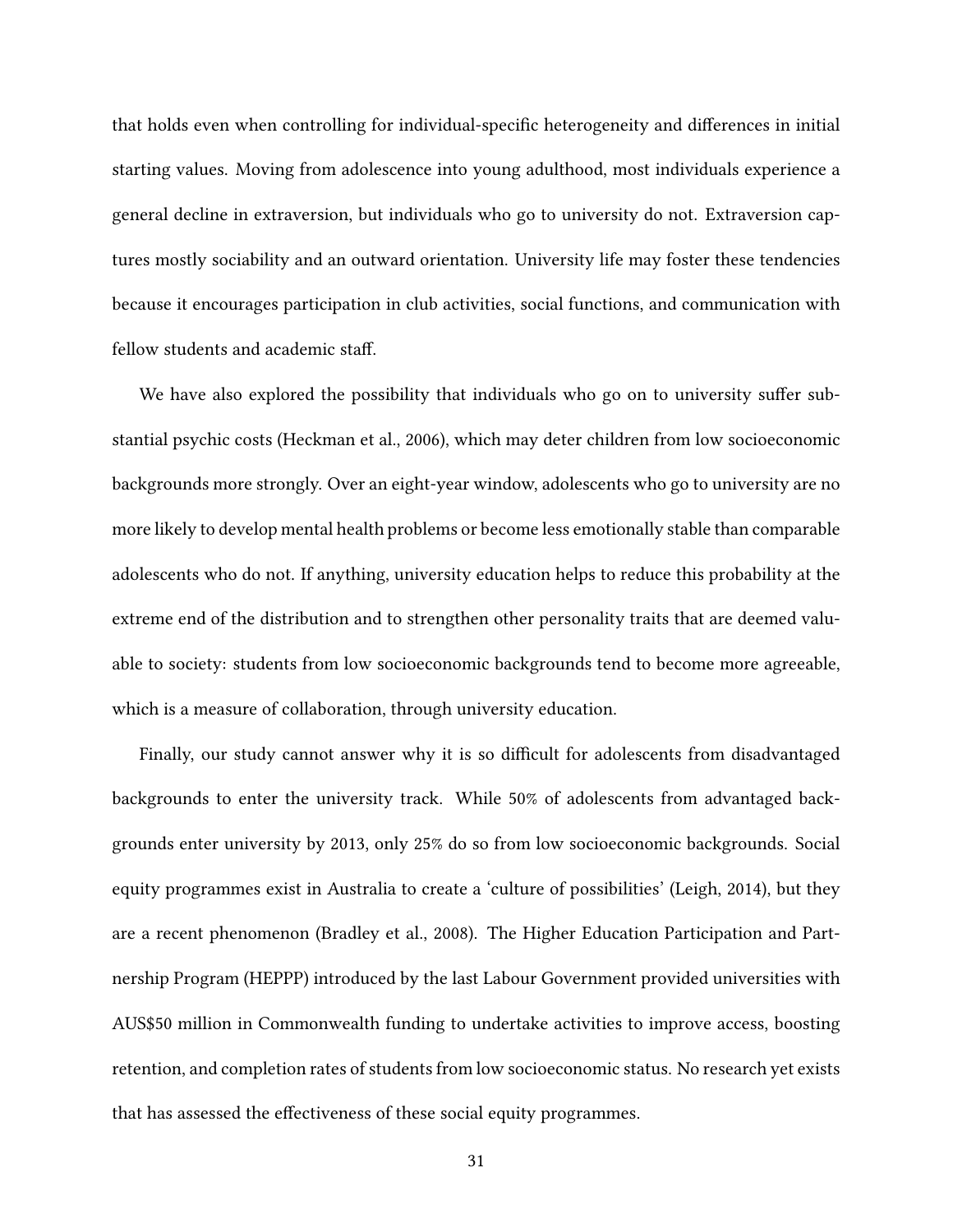#### **References**

- Almlund, M., Lee Duckworth, A., Heckman, J.J., Kautz, T., 2011. Personality psychology and economics. In E.A. Hanushek, S. Machin, L. Woessmann (Eds.), Handbook of the Economics of Education, vol. 4. North-Holland, Amsterdam, pp. 1–181.
- Arrow, K.J., 1973. Higher education as a filter. Journal of Public Economics 2, 193–216.
- Becker, A., Deckers, T., Dohmen, T., Falk, A., Kosse, F., 2012. The relationship between economic preferences and psychological personality measures. Annual Review of Economics 4, 453–478.
- Bianchi, E.C., 2014. Entering adulthood in a recession tempers later narcissism. Psychological Science .
- Bleidorn, W., Klimstra, T.A., Denissen, J.J.A., Rentfrow, P.J., Potter, J., Gosling, S.D., 2013. Personality maturation around the world: A cross-cultural examination of social-investment theory. Psychological Science 24, 2530–2540.
- Borland, J., 2002. New estimates of the private rate of return to university education in australia. Working Paper 14/02, Melbourne Institute of Applied Economic and Social Research, Melbourne.
- Bradley, D., Noonan, P., Nugent, H., Scales, B., 2008. Review of Australian Higher Education. Report, Commonwealth of Australia.
- Cameron, L., Erkal, N., Gangadharan, L., Meng, X., 2013. Little emperors: Behavioral impacts of china's one-child policy. Science 339, 953–957.
- Cobb-Clark, D., Schurer, S., 2013. Two economists' musings on the stability of locus of control. The Economic Journal 123, F358–F400.
- Cobb-Clark, D.A., Kassenboehmer, S.C., Schurer, S., 2014. Healthy habits: The connection between diet, exercise, and locus of control. Journal of Economic Behavior and Organization 98, 1–28.
- Cobb-Clark, D.A., Schurer, S., 2012. The stability of big-five personality traits. Economics Letters 115, 11–15.
- Coleman, M., Deleire, T., 2003. An economic model of locus of control and the human capital investment decision. Journal of Human Resources 38, 701–721.
- Conley, D., 2003. Understanding university success. Unpublished manuscript, Center for Educational Policy Research, University of Oregon.
- Conley, D., 2005. College knowledge: What it really takes for students to succeed and what we can do to get them ready. Jossey-Bass, San Francisco, CA.
- Costa, P., McCrae, R., 1988. Personality in adulthood: A six-year longitudinal study of selfreports and spouse ratings on the NEO personality inventory. Journal of Personality and Social Psychology 54, 853–863.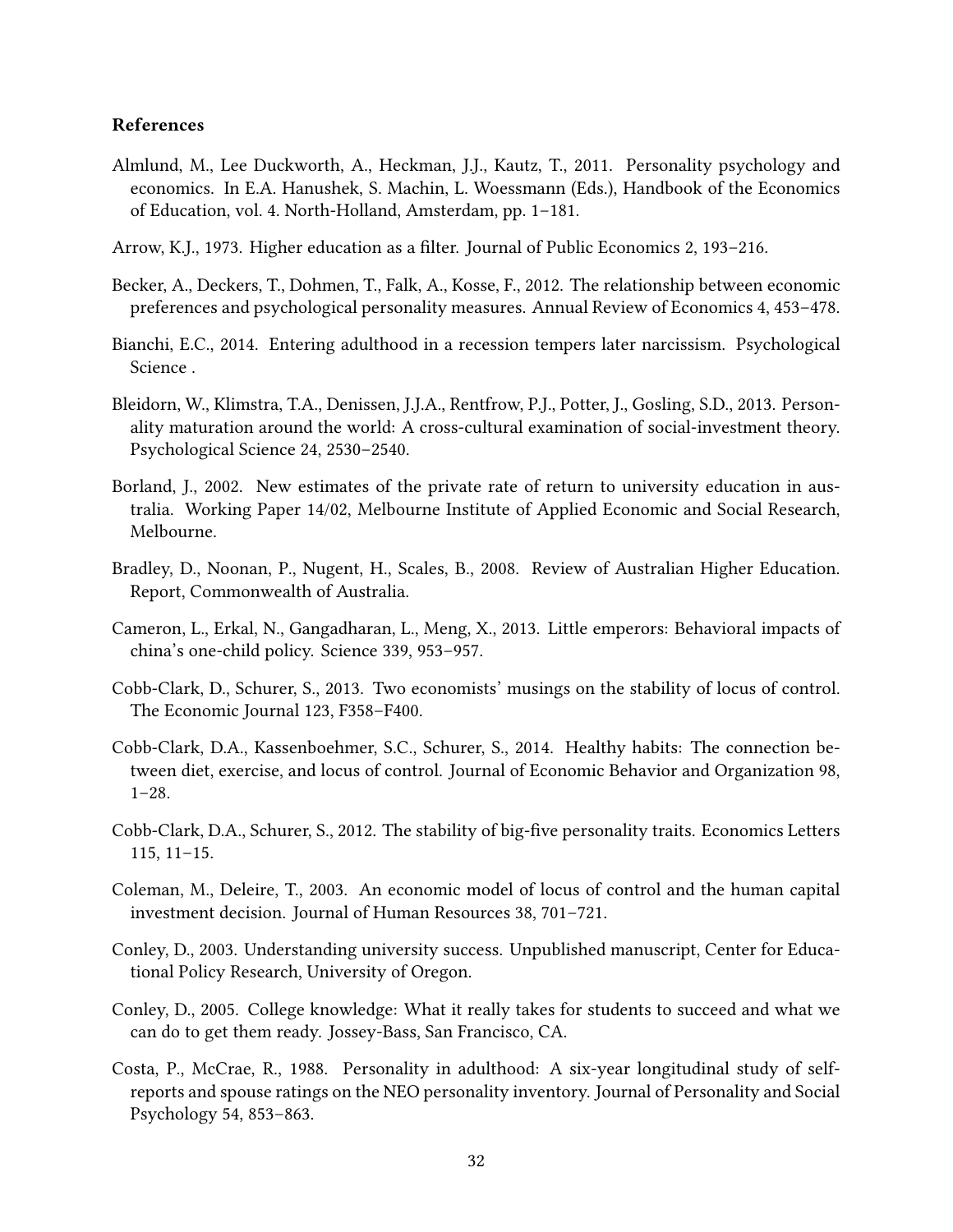- Dahmann, S., Anger, S., 2014. The impact of education on personality: Evidence from a German high school reform. Discussion Paper 8139, IZA Bonn.
- Daly, A., Lewis, P., Corliss, M., Heaslip, T., 2010. The private rate of return to a university degree in australia. Working paper, The Centre for Labour Market Research, Canberra.
- Dee, T., West, M., 2008. The non-cognitive returns to class siz. National Bureau of Economic Research (NBER) Working Papers 13994, Institute for Fiscal Studies.
- Fletcher, J.M., 2013. The effects of personality traits on adult labor market outcomes: Evidence from siblings. Journal of Economic Behavior and Organization 89, 122–135.
- Freeman, R., 1999. Demand for Education. North Holland Publishers, Amsterdam, Netherlands, p. Chapter 6. First published in Handbook of Labor Economics: Vol.I, Edited by 0. Ashenfelter and A. Layard (Netherlands: Elsevier Pubs, 1986.
- Gensowski, M., 2014. Personality, IQ, and lifetime earnings. IZA Discussion Paper 8235, Institute for the Study of Labor.
- Goldberg, L.R., 1992. The development of markers for the big-five factor structure. Psychological assessment 4, 26.
- Heckman, J., Pinto, R., Savelyev, P., 2013. Understanding the mechanisms through which an influential early childhood program boosted adult outcomes. American Economic Review 103, 2052–86.
- Heckman, J.J., Lochner, L.J., Todd, P.E., 2006. Earnings functions, rates of return and treatment effects: The mincer equation and beyond. vol. 1 of *Handbook of the Economics of Education*. Elsevier, pp. 307 – 458.
- Heineck, G., Anger, S., 2010. The returns to cognitive abilities and personality traits in Germany. Labour Economics 17, 535–546.
- Hopwood, C., Donnellan, M., Blonigen, D., Krueger, R., McGue, M., Iacono, W., Burt, S., 2011. Genetic and environmental influences on personality trait stability and growth during the transition to adulthood: A three wave longitudinal study. Journal of Personality and Social Psychology 100, 545–556.
- Iacus, S.M., King, G., Porro, G., 2011. Causal inference without balance checking: Coarsened exact matching. Political Analysis doi:10.1093/pan/mpr013, 1–24.
- Jacobson, N.S., Truax, P., 1991. Clinical significance: A statistical approach to denning meaningful change in psychotherapy research. Journal of Consulting and Clinical Psychology 59, 12–19.
- Jones, A.M., Rice, N., Rosa Dias, P., 2011. Long-term effects of school quality on health and lifestyle: Evidence from comprehensive schooling reforms in England. Journal of Human Capital 5, 342–376.
- Karaca-Mandic, P., Norton, E.C., Dowd, B., 2012. Interaction terms in nonlinear models. Health Services Research 47, 255–274.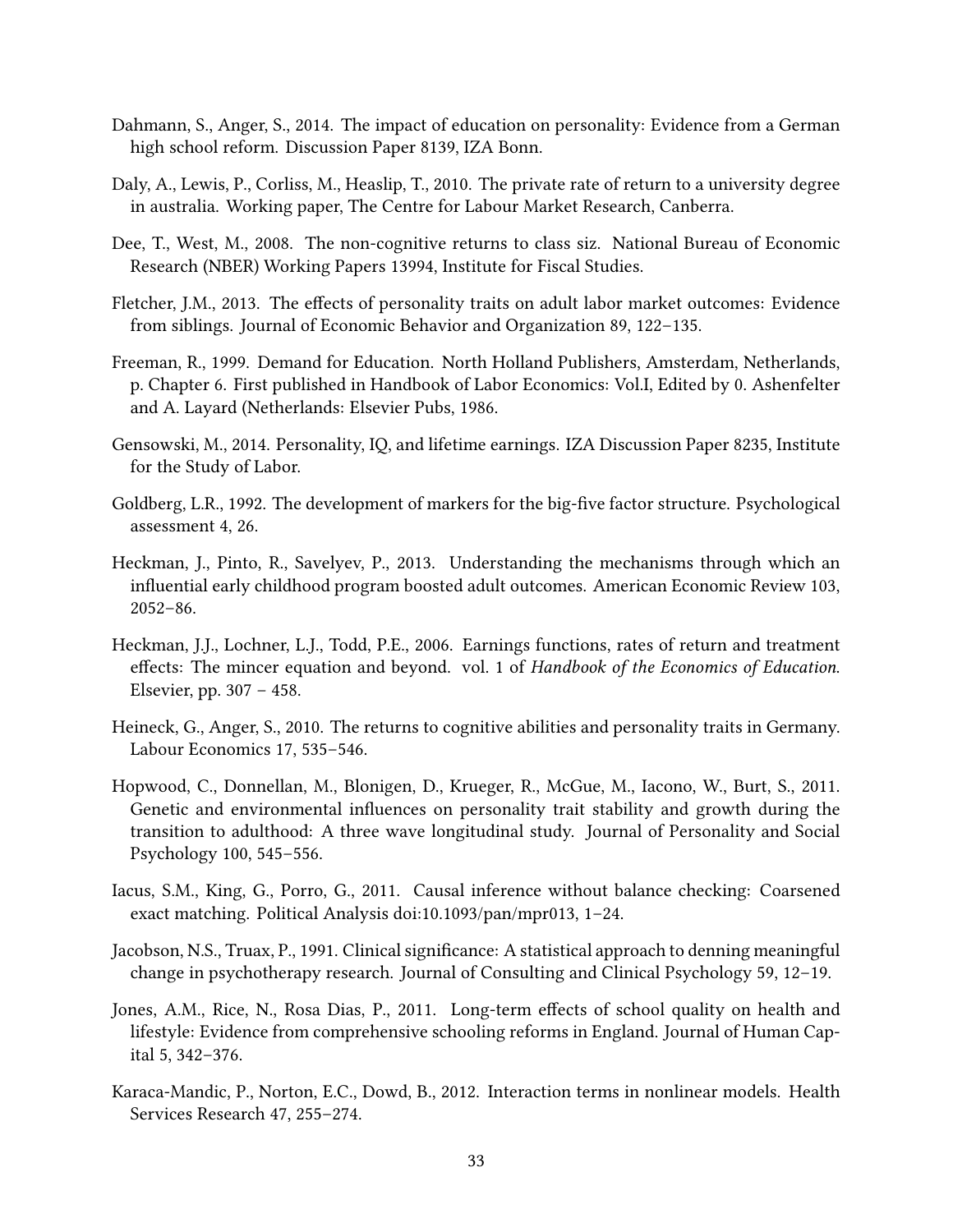- Leigh, A., 2007. Intergenerational mobility in australia. The B.E. Journal of Economic Analysis & Policy 7, Article 6.
- Leigh, A., 2008. Returns to education in australia. Economic Papers 27, 233–249.
- Leigh, A., 2014. Disadvantaged students reaching for the stars. Canberra Times 17 July.
- Lundberg, S., 2013a. The college type: Personality and educational inequality. Journal of Labour Economics 31, 421–441.
- Lundberg, S., 2013b. Educational inequality and the returns to skills. IZA Discussion Paper 7595, Institute for the Study of Labor.
- McCrae, R., Costa, P., 1994. The stability of personality: Observation and evaluations. Current Directions in Psychological Science 132, 1–25.
- McMillan, J., Beavis, A., Jones, F.L., 2009. The AUSEI06 a new socioeconomic index for Australia. Journal of Sociology 45, 123–149.
- Mincer, J., 1958. Investment in human capital and personal income distribution. Journal of Political Economy 66, 281–302.
- Mueller, G., Plug, E., 2006. Estimating the effects of personality on male and female earnings. Industrial and Labor Relations Review 60, 3–22.
- Nyhus, E.K., Pons, E., 2005. The effects of personality on earnings. Journal of Economic Psychology 26, 363–384.
- OECD, 2012. Education at a glance. OECD Publishing, Paris.
- Pearlin, L., Schooler, C., 1978. The structure of coping. Journal of Health and Social Behavior 19,  $2 - 21$ .
- Roberts, B.W., Kuncel, N., Shiner, R., Caspi, A., L.R.Goldberg, L., 2007. The power of personality: The comparative validity of personality traits, socioeconomic status, and cognitive ability for predicting important life outcomes. Perspectives on Psychological Science 2, 313–345.
- Roberts, B.W., 2009. Back to the future: personality and assessment and personality development. Journal of Research in Personality 43, 137–145.
- Roberts, B.W., Walton, K.E., Viechtenbauer, W., 2006. Patterns of mean-level change in personality traits across the life course: A meta-analysis of longitudinal studies. Psychological Bulletin 126,  $3 - 25.$
- Saucier, G., 1994. Mini-markers: A brief version of goldberg's unipolar big-five markers. Journal of personality assessment 63, 506–516.
- Schultz, T., 1961. Investment in human capital. American Economic Review 51, 1–17.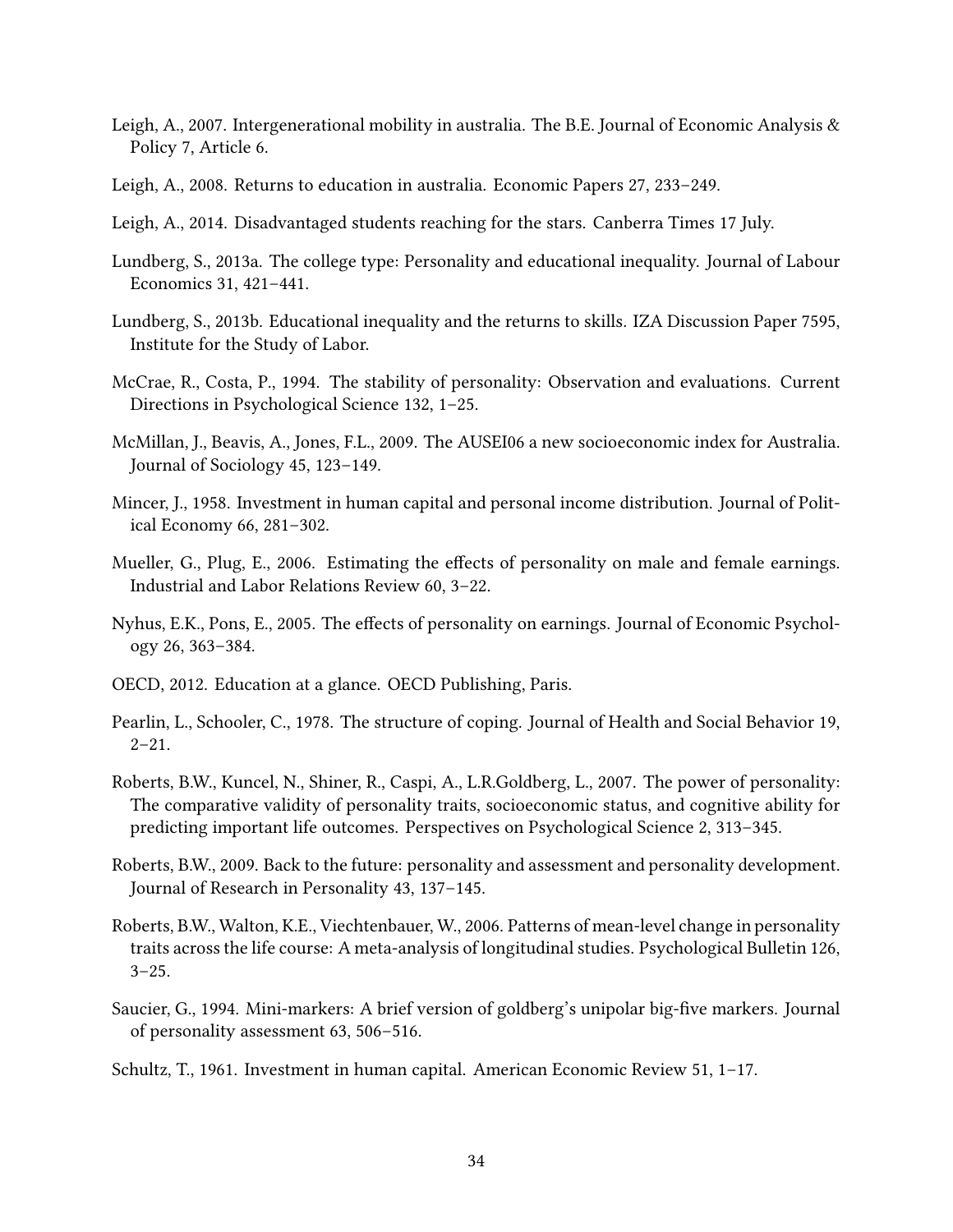- Schurer, S., Alspach, M., MacRae, J., Martin, G., 2015. The medical cost of mood disorders: A coarsened exact matching approach. IZA Discussion Paper 8814, Institute for the Study of Labor.
- Schurer, S., Shields, M.A., Jones, A.M., 2014. Socioeconomic inequalities in bodily pain over the lifecycle: Longitudinal evidence from Australia, Britain and Germany. Journal of the Royal Statistical Society, Series A 177, 783–806.
- Specht, J., Egloff, B., Schmukle, S.C., 2011. Stability and change of personality across the life course: The impact of age and major life events on mean-level and rank-order stability of the Big Five. Journal of Personality and Social Psychology 101, 862–882.
- Spence, M.A., 1973. Job market signaling. Quarterly Journal of Economics 87, 355–374.
- Stiglitz, J., 1975. The theory of screening, education, and the distribution of income. American Economic Review 65, 283–300.
- Summerfield, M., Freidin, S., Hahn, M., Ittak, P., Li, N., Macalalad, N., Watson, N., Wilkins, R., Wooden, M., 2013. Hilda user manual–release 12.
- Twenge, J.M., 2000. The age of anxiety? the birth cohort change in anxiety and neuroticism 1952-1993. Journal of Personality and Social Psychology 79, 1007–1021.
- Ware Jr, J.E., 2000. Sf-36 health survey update. Spine 25, 3130–3139.
- Weiss, A., 1995. Human capital vs. signaling explanations of wages. Journal of Economic Perspectives 9, 133–154.
- Wooden, M., 2013. The measurement of cognitive ability in wave 12 of the hilda survey. Discussion Paper 1/13, Melbourne Institute of Applied Economic and Social Research.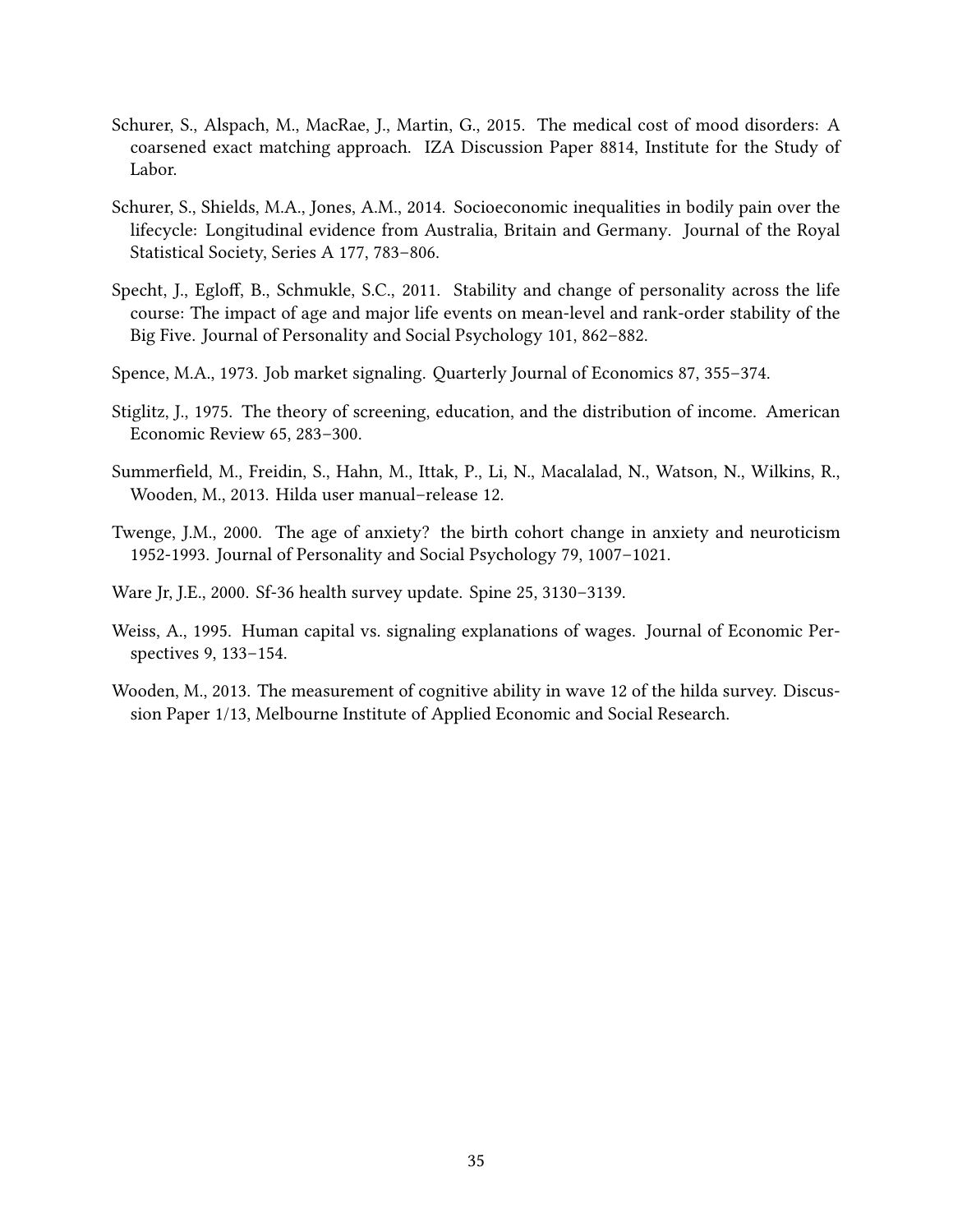#### **ONLINE APPENDIX**



Figure A.1: Average mental health from wave 5 to 13, by treatment (complet(ed/ing) degree) and control group (Did not go to uni)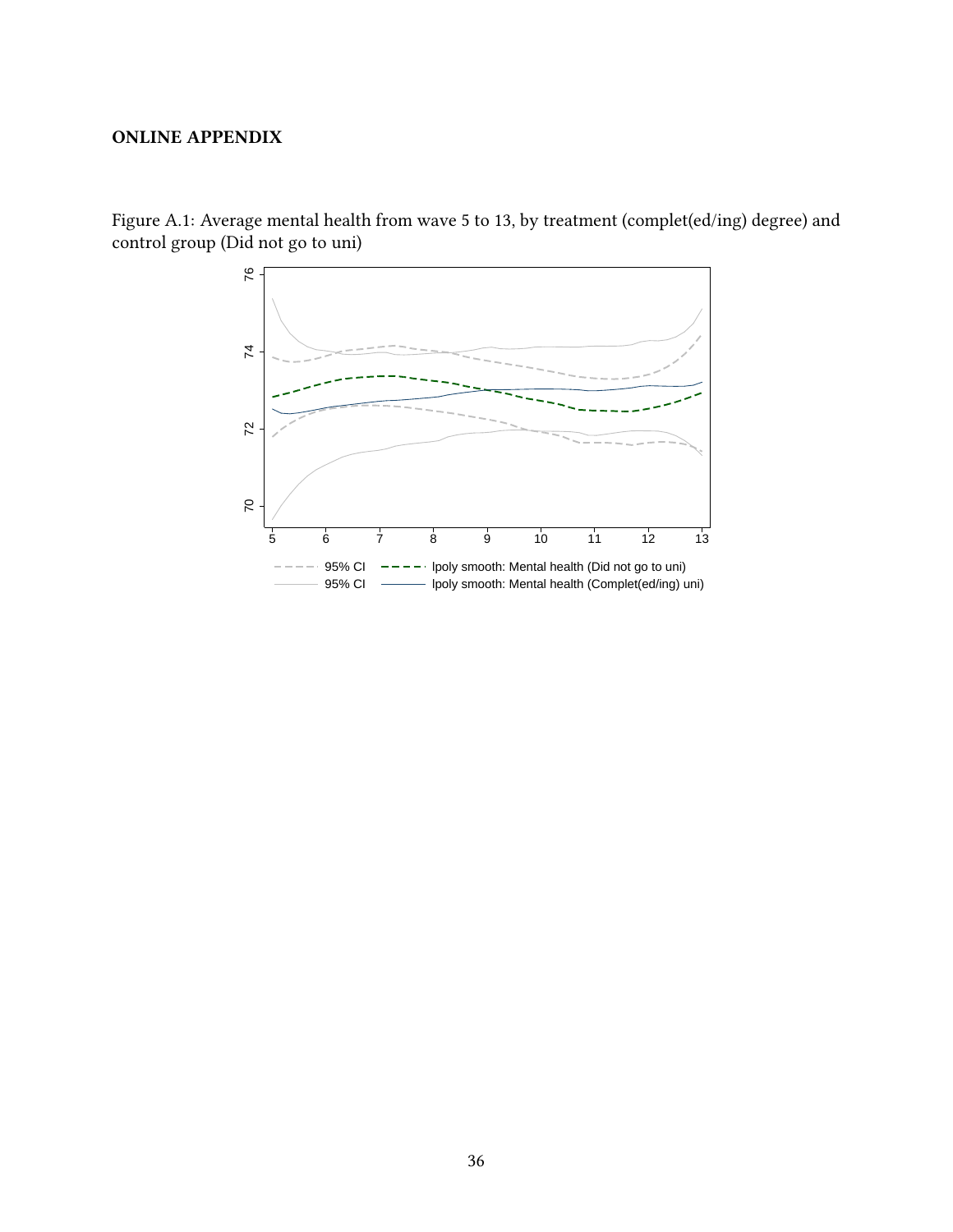#### **A Description of the Reliable Change Index (RCI)**

Equation (1) describes the construction of the Reliable Change Index (RCI) using personality scores from both period 1 and 2, Cronbach's  $\alpha$ , and the spread of change in personality across the two time periods that would be expected if no actual change had occurred. The latter  $(\sigma_{\triangle P^k})$ can be approximated by the spread in the personality score in the general population (in our case all adult groups) weighted by the reliability of the personality measurement ( $\alpha_k$ ), i.e.  $\sigma_{\Delta P^k}$  =  $\sqrt{2(\sigma_{P^k}\sqrt{1-\alpha_k})^2}$ 

$$
RCI_{i} = \frac{P_{i,2}^{k} - P_{i,1}^{k}}{2\sigma_{\triangle P^{k}}} = \frac{P_{i,2}^{k} - P_{i,1}^{k}}{\sqrt{2(\sigma_{P^{k}}\sqrt{1 - \alpha_{k}})^{2}}}.
$$
\n(1)

If the personality measure contains a lot of noise (small  $\alpha_k$ ), then large changes in personality scores from period 1 to 2 cannot be reliably interpreted as true changes. Further, if the spread in the general population score of personality is very large, which implies a large deviation from some norm that is represented by the mean of the personality score, then any changes in personality must be very large as well to be considered a true change. Assuming a normal distribution of the personality scores in the population in both time periods considered (which we find to be true in our data), the individual change in personality scores is considered reliable if the absolute value of the RCI is greater than 1.96.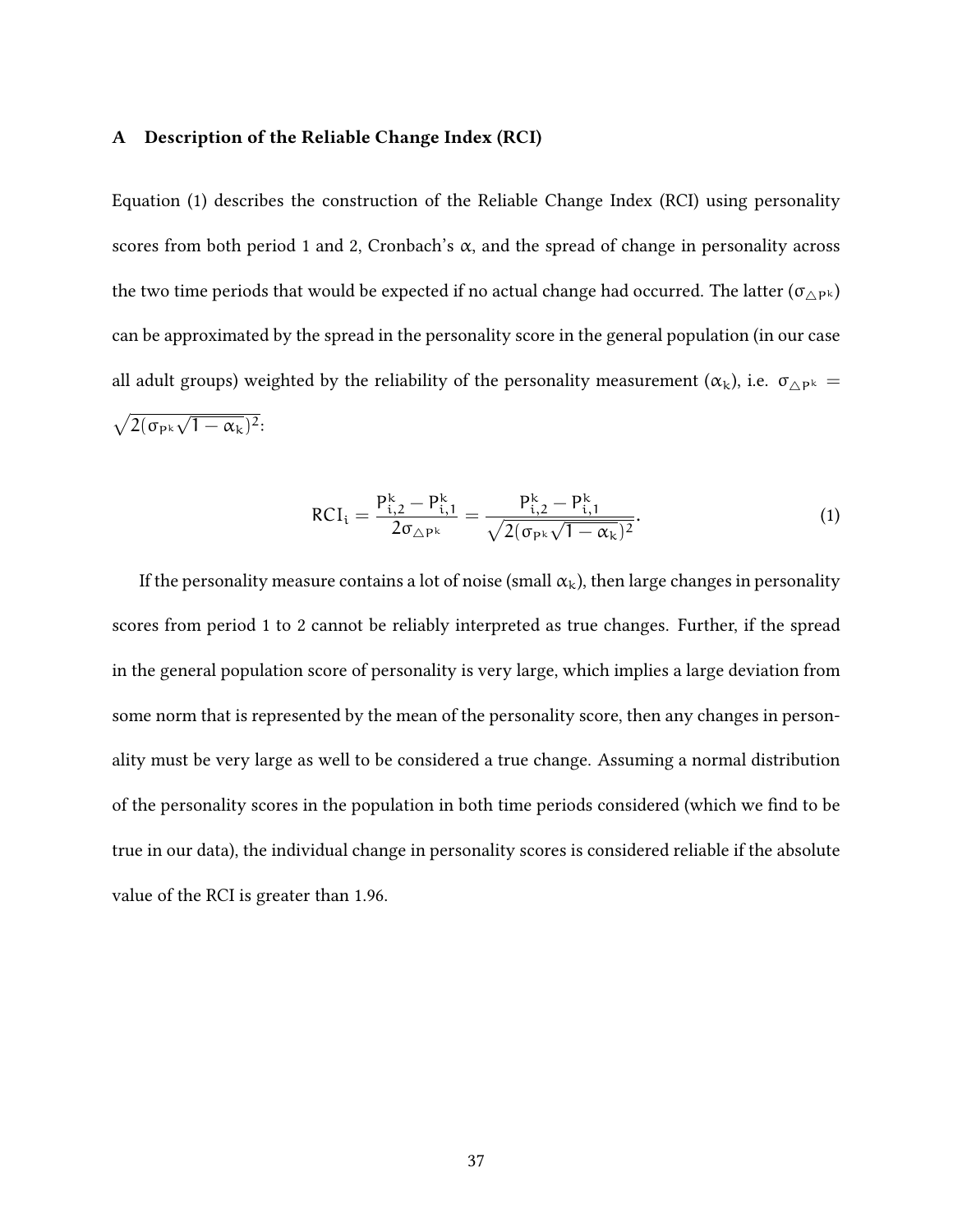|                                                       | Mean     | St. Dev. | Min              | Max            |
|-------------------------------------------------------|----------|----------|------------------|----------------|
| Extraversion (Wave 13)                                | 4.544    | 1.015    | 1.67             | $\overline{7}$ |
| Agreeableness (Wave 13)                               | 5.357    | 0.877    | $\mathbf{1}$     | $\overline{7}$ |
| Conscientiousness (Wave 13)                           | 4.974    | 1.036    | 1.167            | $\overline{7}$ |
| Emotional stability (Wave 13)                         | 4.925    | 1.120    | $\mathbf{1}$     | $\overline{7}$ |
| Openness to experience (Wave 13)                      | 4.396    | 1.037    | 1                | $\overline{7}$ |
| Change in Extraversion (Wave 5 to 13)                 | $-0.135$ | 0.953    | $-2.83$          | 3.5            |
| Change in Agreeableness (Wave 5 to 13)                | 0.231    | 0.989    | $-3$             | 5              |
| Change in Conscientiousness (Wave 5 to 13)            | 0.439    | 1.022    | $-2.5$           | 4.5            |
| Change in Emotional stability (Wave 5 to 13)          | 0.085    | 1.139    | $-3.5$           | $\overline{4}$ |
| Change in Openness to experience (Wave 5 to 13)       | 0.011    | 1.051    | $-4.3$           | 3.67           |
| Change in M.Health score (Wave 5 to 13)               | 0.468    | 18.434   | $-56$            | 60             |
| Increase in Extraversion $\geqslant$ 1 SD             | 0.182    | 0.386    | $\boldsymbol{0}$ | $\mathbf{1}$   |
| Increase in Agreeableness $\geqslant$ 1 SD            | 0.220    | 0.414    | $\boldsymbol{0}$ | $\mathbf{1}$   |
| Increase in Conscientiousness $\geqslant$ 1 SD        | 0.305    | 0.461    | $\mathbf{0}$     | $\mathbf{1}$   |
| Increase in Emotional stability $\geqslant$ 1 SD      | 0.227    | 0.419    | $\boldsymbol{0}$ | 1              |
| Increase in Openness to experience $\geqslant$ 1 SD   | 0.186    | 0.389    | $\boldsymbol{0}$ | $\mathbf{1}$   |
| Increase in M.Health score $\geqslant$ 1 SD           | 0.150    | 0.357    | $\boldsymbol{0}$ | $\mathbf{1}$   |
| Decrease in Extraversion $\geqslant$ 1 SD             | 0.257    | 0.437    | $\boldsymbol{0}$ | $\mathbf{1}$   |
| Decrease in Agreeableness $\geqslant$ 1 SD            | 0.118    | 0.323    | $\mathbf{0}$     | 1              |
| Decrease in Conscientiousness $\geqslant$ 1 SD        | 0.086    | 0.280    | $\boldsymbol{0}$ | $\mathbf{1}$   |
| Decrease in Emotional stability $\geqslant$ 1 SD      | 0.184    | 0.388    | $\boldsymbol{0}$ | $\mathbf{1}$   |
| Decrease in Openness to experience $\geqslant$ 1 SD   | 0.168    | 0.374    | $\boldsymbol{0}$ | 1              |
| Decrease in M.Health score $\geqslant$ 1 SD           | 0.139    | 0.347    | $\boldsymbol{0}$ | $\mathbf{1}$   |
| Complet(ed/ing) university or higher                  | 0.359    | 0.480    | $\boldsymbol{0}$ | 1              |
| Father's occupation score                             | 49.801   | 24.664   | 4.9              | 100            |
| Age                                                   | 24.784   | 1.378    | 23               | 27             |
| Female                                                | 0.557    | 0.497    | $\mathbf{0}$     | $\mathbf{1}$   |
| Country of birth: Eng speaking                        | 0.013    | 0.111    | $\boldsymbol{0}$ | $\mathbf{1}$   |
| Country of birth: other                               | 0.043    | 0.203    | $\boldsymbol{0}$ | $\mathbf{1}$   |
| Non-major urban residence                             | 0.311    | 0.463    | $\boldsymbol{0}$ | $\mathbf{1}$   |
| Summary cognitive measure (obs = $477$ )              | 0.546    | 0.119    | 0.23             | 0.83           |
| Complet(ed/ing) university or higher, by wave         |          |          |                  |                |
| wave $9 (obs = 487)$                                  | 0.355    | 0.479    | $\boldsymbol{0}$ | $\mathbf{1}$   |
| wave 10 (obs = 503)                                   | 0.348    | 0.477    | $\boldsymbol{0}$ | $\mathbf{1}$   |
| wave $11 (obs = 497)$                                 | 0.318    | 0.466    | $\boldsymbol{0}$ | $\mathbf{1}$   |
| wave $12 \text{ (obs = } 480)$                        | 0.327    | 0.470    | $\boldsymbol{0}$ | $\mathbf{1}$   |
| wave $13 (obs = 484)$                                 | 0.331    | 0.471    | $\boldsymbol{0}$ | $\mathbf{1}$   |
| Complet(ed/ing) university or higher, by father's OSS |          |          |                  |                |
| $low (obs = 255)$                                     | 0.251    | 0.434    | $\boldsymbol{0}$ | $\mathbf{1}$   |
| high ( $obs = 305$ )                                  | 0.491    | 0.501    | $\boldsymbol{0}$ | $\mathbf{1}$   |

Table A.1: Summary statistics of estimation sample

*Note:* Estimation sample is 560 teenagers who were aged 15-19 in 2005.